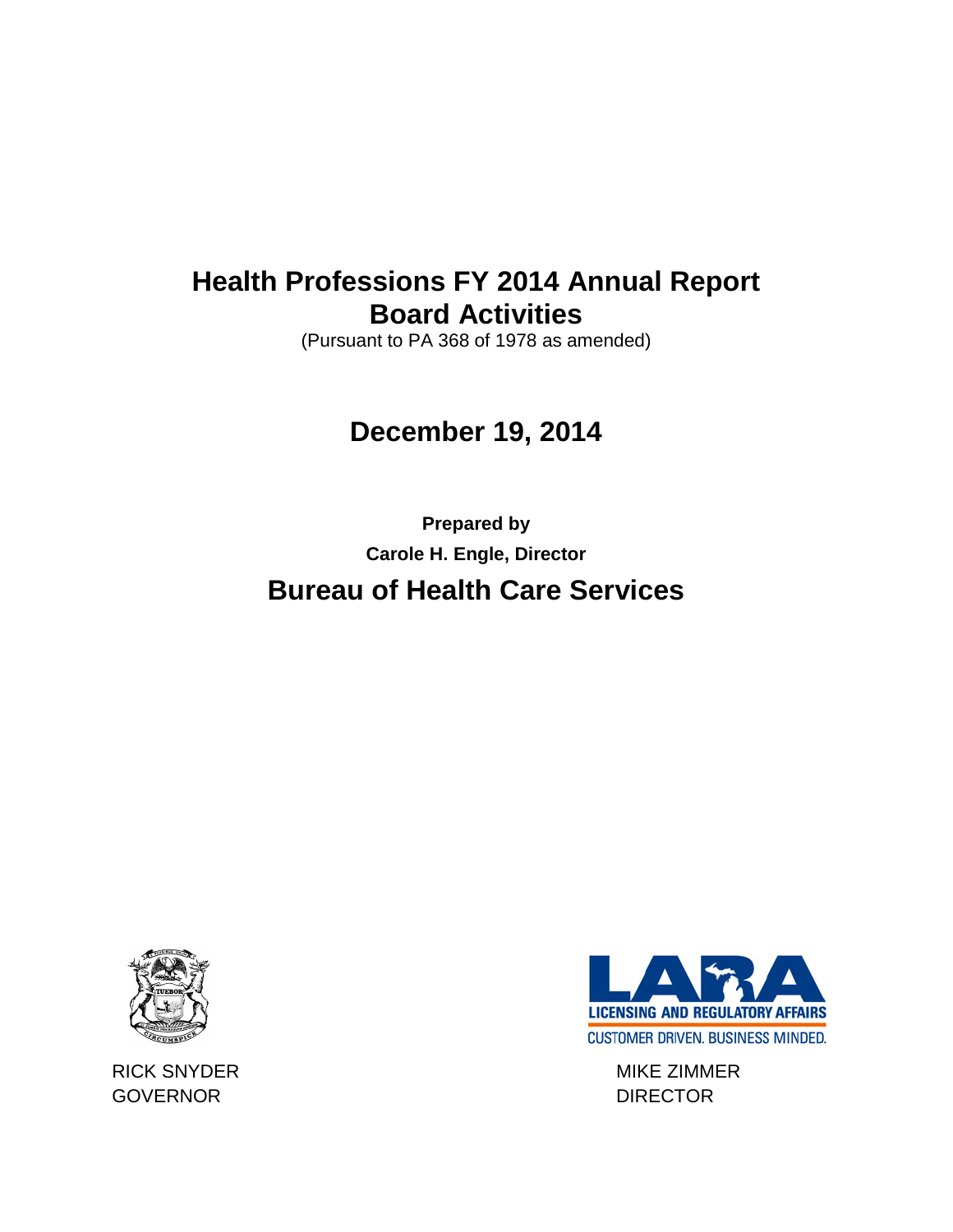# **TABLE OF CONTENTS**

The Department of Licensing and Regulatory Affairs will not discriminate against any individual or group because of race, sex, religion, age, national origin, color, marital status, disability, or political belief. If you need assistance with reading, writing, hearing, etc., under the Americans with Disabilities Act, you may make your needs known to this agency.

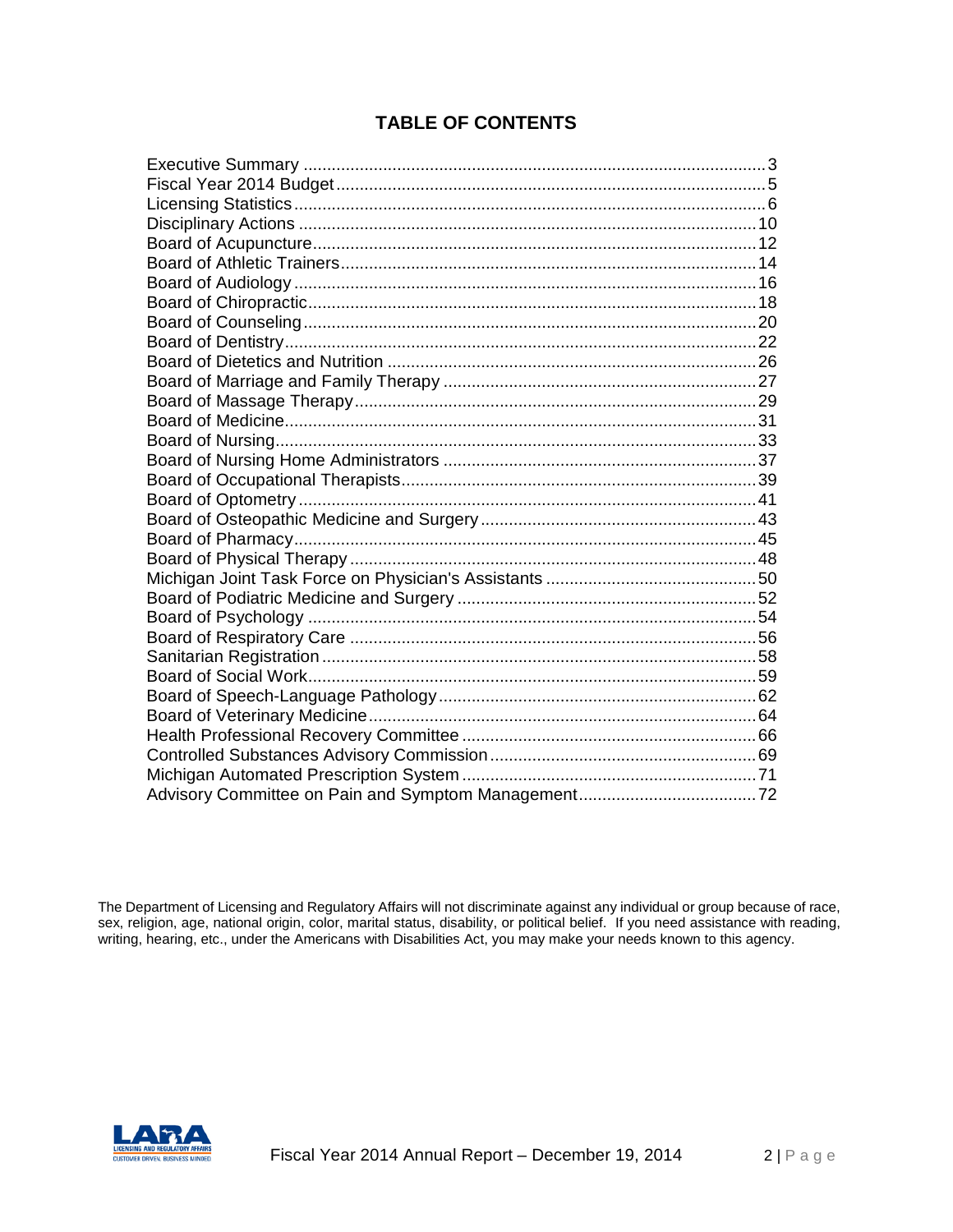### **Executive Summary:**

This annual report covers fiscal year 2014 from October 1, 2013 to September 30, 2014. Information about the programs under the Health Professions Division within the Bureau of Health Care Services (BHCS) can found in this report. In addition, this report is available online for the public and health professional board members to access at the following locations:

- The Bureau of Health Care Services website at: [www.michigan.gov/bhcs.](http://www.michigan.gov/bhcs)
- The All About LARA section Legislative Reports of the Department of Licensing and Regulatory Affairs website at: [www.michigan.gov/lara.](http://www.michigan.gov/lara)

The mission of the BHCS is to protect and preserve the health, safety and welfare of the citizens of Michigan by supporting a qualified healthcare workforce through the licensing, professional development and regulation of health professionals. Goals for the Health Professions Division of BHCS are as follows:

- Provide a high level of service to all stakeholders by conducting business in a courteous, professional and timely manner.
- Provide a fair, consistent and timely process for those applying for a license or registration and maintain accurate records of those licenses and registrations issued.
- Provide an objective, efficient and timely process for addressing allegations involving health professionals licensed or registered by the Bureau and develop proactive policies and procedures designed to enhance the health, safety and welfare of the citizens of Michigan.
- Provide the public with information and educational resources regarding the licensing, regulation and practice standards of health professions.

Each of the designated professions is authorized through legislative action. Most of the professions have a board consisting of licensed health professionals and public members who establish the educational, examination and general practice requirements. These requirements are established either in the legislation that authorizes the regulation of the profession or in the administrative rules for that board. Additionally, the boards are responsible for disciplining licensed/registered individuals who violate the provisions of the Public Health Code, PA 368 of 1978, as amended. The board members are appointed by the Governor and typically serve for two terms of four years each.

The board elects a chair and a vice-chair each year. These individuals can be either licensed professionals or public members. The board chair must appoint a disciplinary subcommittee which consists of two public members and three professional members. The disciplinary subcommittee must be chaired by a public member. This committee reviews most of the disciplinary cases and determines the sanction that needs to be imposed on the regulated individual.

Regulation of the health professionals come in three different levels of authorized practice:

• License – where only health professionals that hold the credential can practice in Michigan.

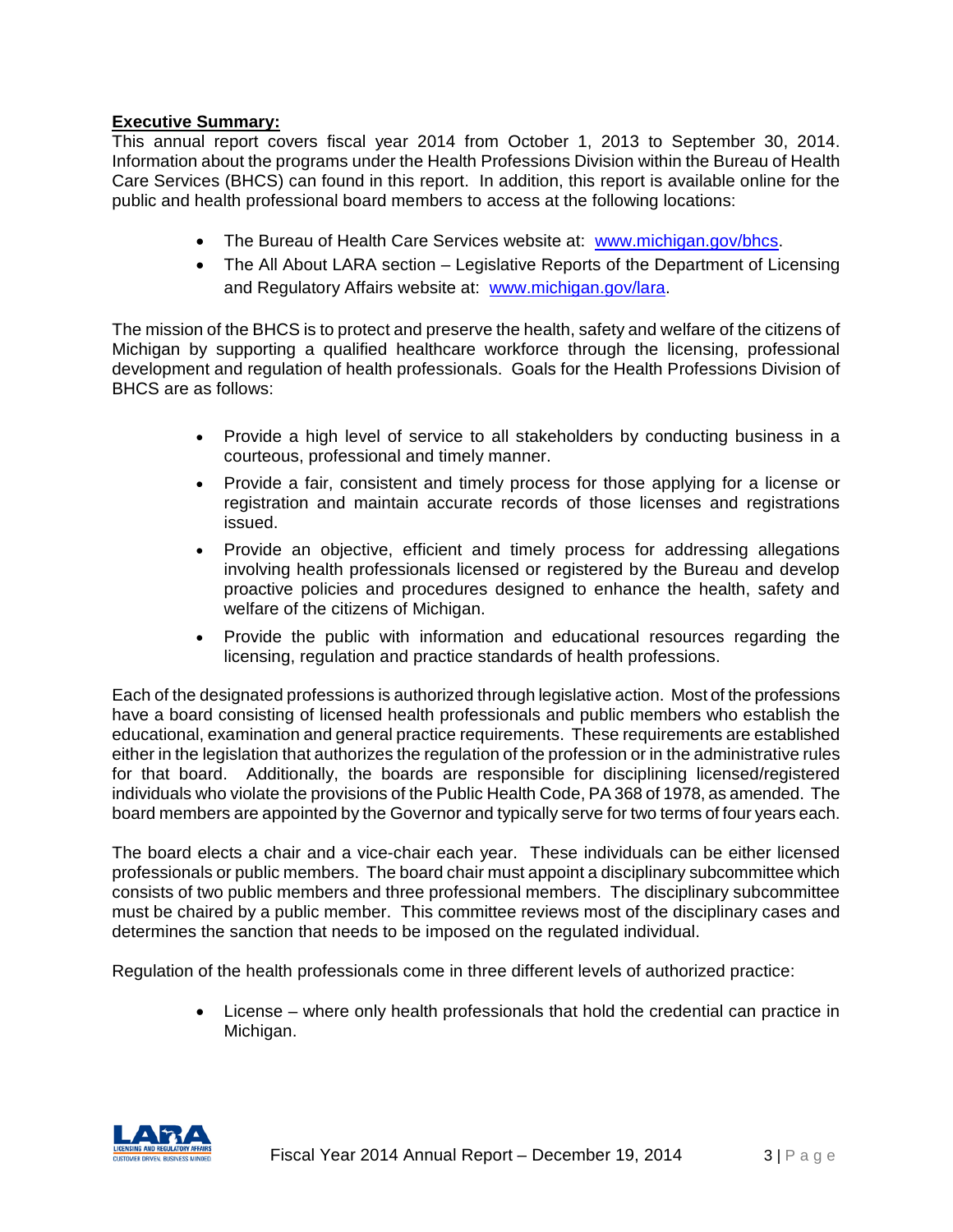- Registration where only health professionals who hold the credential can call themselves by that name but other qualified individuals can practice that profession as long as they do not use the protected title.
- Certification where a registry is created that indicates individuals who have met a specified level of educational training and experience and completed an examination, if appropriate. Neither the title nor the practice is limited to those who hold the credential but all of those who hold the credential have met pre-established criteria.

The Bureau of Health Care Services (BHCS) is located within the Department of Licensing and Regulatory Affairs. The bureau's Administrative Support Division, Health Professions Investigation Division, Health Professions Licensing Division and the Regulatory Division oversee all licensing, investigations and enforcement responsibilities of health professionals. Carole H. Engle serves as the director of the bureau.

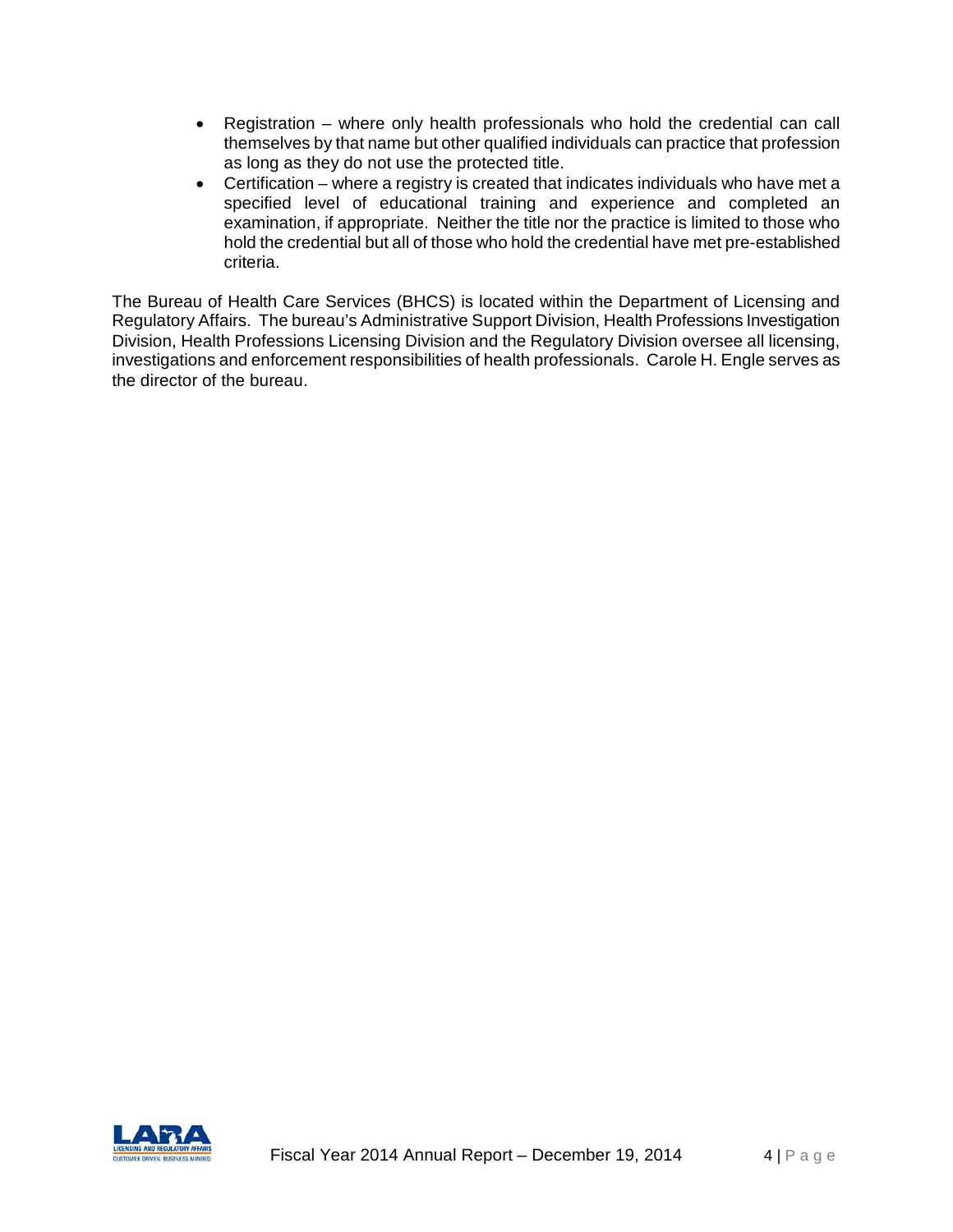# **Fiscal Year 2014 Budget**

| <b>Appropriated FTEs</b>      | 151             |
|-------------------------------|-----------------|
| Legislative Appropriation     | \$24,472,300.00 |
| <b>FINANCIAL PLAN:</b>        |                 |
| Salary and Wages              | 6,969,846.14    |
| Longevity and Insurance       | 1,496,675.79    |
| <b>Retirement &amp; FICA</b>  | 4,188,399.04    |
| <b>Terminal Leave</b>         | 33,457.81       |
| Travel, In & Out-of-State     | 252,226.10      |
| Communications                | 111,017.77      |
| <b>Utilities</b>              | 16,992.80       |
| <b>Contractual Services</b>   | 5,930,524.72    |
| <b>Supplies and Materials</b> | 466,066.71      |
| Equipment                     | 39,469.85       |
| Grants                        | 290,523.00      |
| Miscellaneous                 | 5,991.66        |
| <b>Cost Allocations</b>       | 318,326.49      |
| <b>Information Technology</b> | 718,474.18      |
| <b>Indirect Salaries</b>      | 1,662.78        |
| <b>TOTAL</b>                  | \$20,839,654.84 |

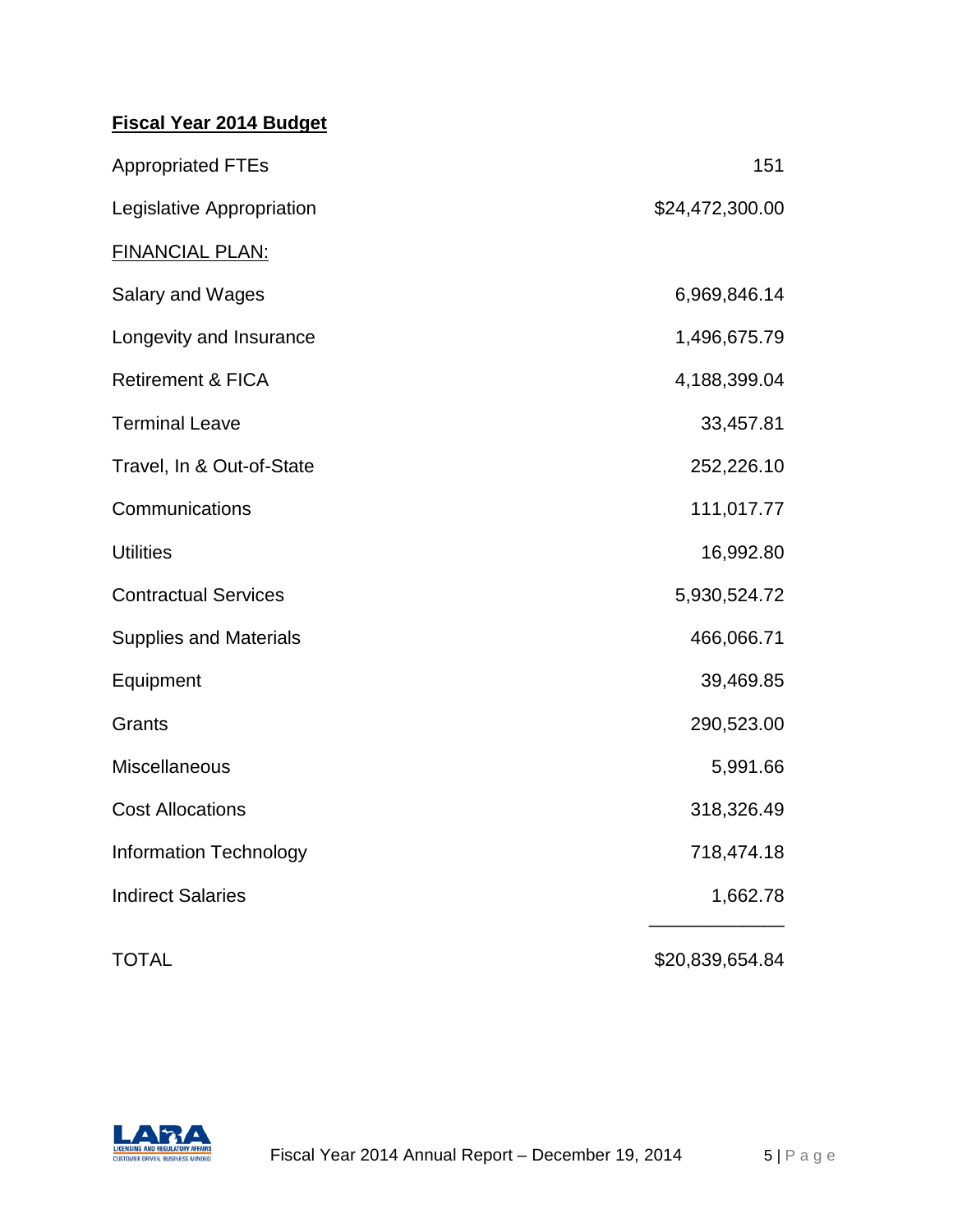# **Licensing Statistics**

| Professions<br>Licensees                | Applications<br>Received | Examinations<br># of Applicants<br>Processed | Written<br>Verifications/<br>Certifications | Renewals       | Total<br>Licensees |
|-----------------------------------------|--------------------------|----------------------------------------------|---------------------------------------------|----------------|--------------------|
| <b>Acupuncture</b><br>Acupuncturists    | 41                       |                                              | 3                                           | 76             | 143                |
|                                         |                          |                                              |                                             |                |                    |
| <b>Athletic Trainer</b>                 |                          |                                              |                                             |                |                    |
| <b>Athletic Trainer</b>                 | 148                      |                                              | 40                                          | 766            | 1,269              |
| <b>Temporary AT</b>                     | 0                        |                                              |                                             |                | 0                  |
| <b>Audiology</b>                        |                          |                                              |                                             |                |                    |
| Audiologist                             | 40                       |                                              | 25                                          | 304            | 584                |
| <b>Audiologist Limited</b>              | 0                        |                                              |                                             | 0              | 0                  |
| <b>Chiropractic</b>                     |                          |                                              |                                             |                |                    |
| Chiropractors                           | 126                      |                                              | 93                                          | 1,349          | 2,928              |
| Ed Ltd Chiropractor                     | 22                       |                                              |                                             | 0              | 20                 |
|                                         |                          |                                              |                                             |                |                    |
| <b>Counseling</b>                       |                          |                                              |                                             |                |                    |
| Counselors                              | 397                      |                                              | 77                                          | 1,808          | 6,231              |
| <b>Ed Ltd Counselors</b>                | 598                      |                                              |                                             | 2,847          | 3,200              |
| <b>Dentistry</b>                        |                          |                                              |                                             |                |                    |
| <b>Dentists</b>                         | 273                      |                                              | 323                                         | 2,406          | 7,680              |
| <b>Dentist Limited</b>                  | 0                        |                                              |                                             | 1              | 1                  |
| Dentist - Nonclinical Ltd               | $\mathbf 0$              |                                              |                                             | 1              | 1                  |
| <b>Ed Ltd Dentists</b>                  | 35                       |                                              |                                             | 26             | 81                 |
| <b>Clinical Academic Dentists</b>       | 26                       |                                              |                                             | 49             | 84                 |
| <b>Dental Specialists</b>               |                          | 25 (96% Passed)                              | 0                                           |                |                    |
| Prosthodontist                          | $\overline{2}$           |                                              |                                             | 20             | 57                 |
| Endodontist                             | 12                       |                                              |                                             | 53             | 178                |
| Oral Surgeon                            | 11                       |                                              |                                             | 63             | 234                |
| Orthodontist                            | 14                       |                                              |                                             | 104            | 347                |
| <b>Pediatric Dentist</b>                | 13                       |                                              |                                             | 50             | 145                |
| Periodontist<br><b>Oral Pathologist</b> | 5<br>0                   |                                              |                                             | 48<br>4        | 166<br>7           |
| Dental Hygienists                       | 346                      |                                              | 147                                         | 3,363          | 10,571             |
| <b>Clinical Academic Hygienists</b>     | $\mathbf 0$              |                                              |                                             | 0              | 0                  |
| <b>Nitrous Oxide Certification</b>      | 69                       |                                              |                                             |                | 3,177              |
| Local Anesthesia Certification 67       |                          |                                              |                                             |                | 4,029              |
| <b>Dental Assistants</b>                | 156                      | 180 (80% Passed)                             | 3                                           | 526            | 1,730              |
| Dental Asst - Clinical Acad             | 0                        |                                              |                                             | 0              | 0                  |
| Dental Asst - Nonclinical Ltd           | 0                        |                                              |                                             | $\overline{2}$ | 1                  |
| Dentist - Special Volunteer             | $\overline{2}$           |                                              |                                             | 0              | 15                 |

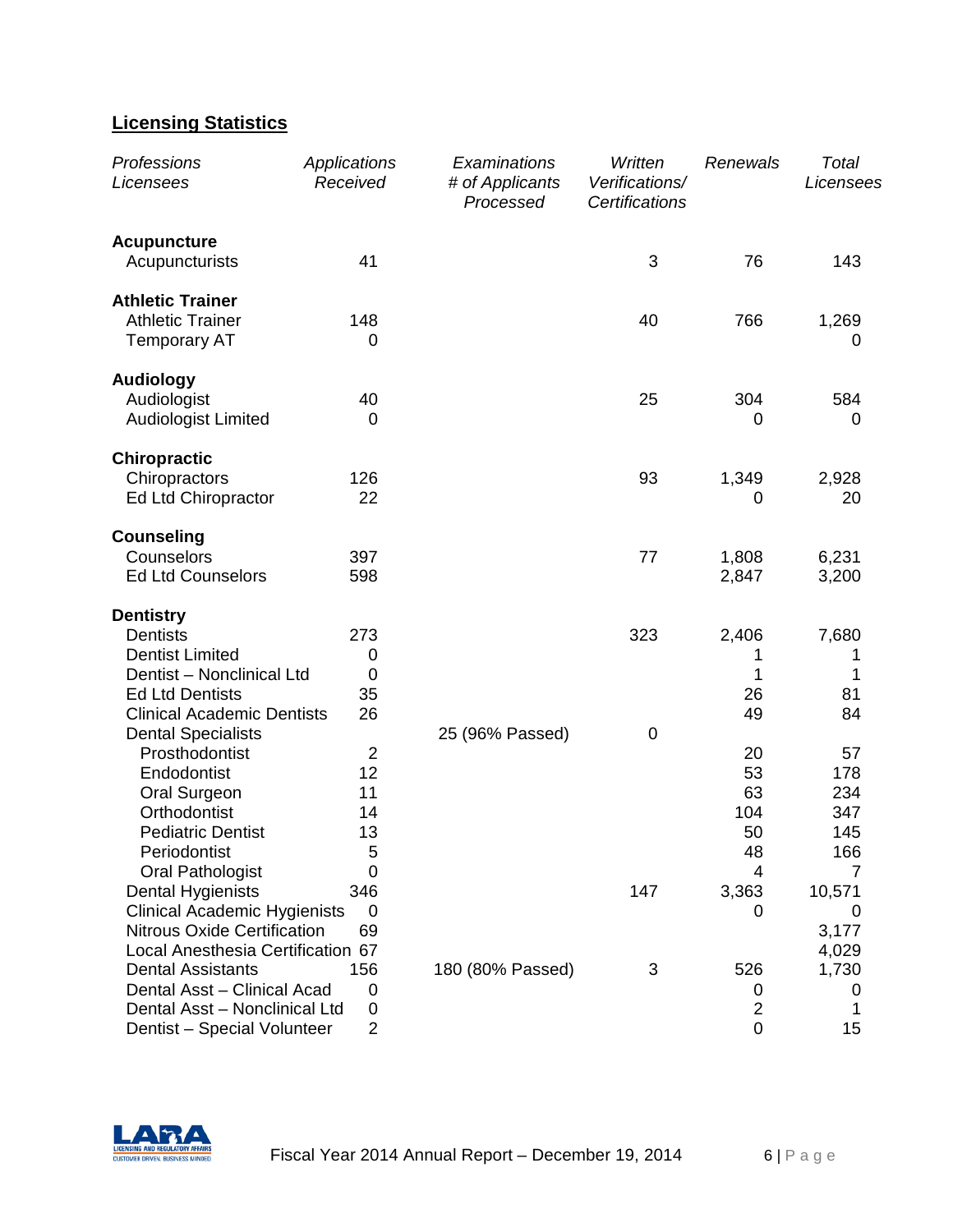| Professions<br>Licensees                                                                                                                                             | Applications<br>Received                   | Examinations<br># of Applicants                  | Written<br>Verifications/<br>Certifications | Renewals                                                 | Total<br>Licensees                             |
|----------------------------------------------------------------------------------------------------------------------------------------------------------------------|--------------------------------------------|--------------------------------------------------|---------------------------------------------|----------------------------------------------------------|------------------------------------------------|
| <b>Marriage and Family Therapy</b><br>Marriage & Family Therapists 36<br>Ed Ltd MFT                                                                                  | 27                                         | 24 (83% Passed)                                  | 14                                          | 296<br>94                                                | 632<br>110                                     |
| <b>Massage Therapy</b>                                                                                                                                               | 3,936                                      |                                                  | 37                                          | 349                                                      | 4,742                                          |
| <b>Medicine</b><br><b>Medical Doctors</b><br>Medical Doctor - Limited<br>MD - Special Volunteer<br><b>Clinical Academic MD</b><br>Ed Ltd MD                          | 1,700<br>0<br>6<br>$\overline{7}$<br>1,312 | 246 (93% Passed)                                 | *180                                        | 10,928<br>0<br>$\mathbf 0$<br>32<br>2,925                | 32,888<br>0<br>34<br>34<br>4,087               |
| <b>Nursing</b><br><b>Registered Nurses</b><br><b>RN Provisional</b><br><b>RN</b> Temporary<br><b>Nurse Specialists</b><br>Anesthetists                               | 7,832<br>278<br>3<br>142                   | 5,897 (83% Passed)                               | **798                                       | 67,930<br>1,143                                          | 142,122<br>145<br>2<br>2,574                   |
| <b>Midwives</b><br>Practitioners<br><b>Practical Nurses</b>                                                                                                          | 22<br>601<br>1,968                         | 1,756 (81% Passed)                               | **23                                        | 151<br>2,458<br>12,066                                   | 338<br>5,464<br>26,108                         |
| <b>Nursing Home</b><br><b>Administrators</b>                                                                                                                         | 216                                        | State 143 (76% Passed)<br>Nat'l 148 (59% Passed) | 34                                          | 604                                                      | 1,249                                          |
| <b>Occupational Therapy</b><br><b>Occupational Therapists</b><br>Occupational Therapy Assts 156                                                                      | 331                                        |                                                  | 171<br>47                                   | 2,644<br>801                                             | 5,324<br>1,692                                 |
| <b>Optometry</b><br>Optometrists<br><b>Special Volunteer</b><br><b>DPA Specialty Certification</b><br><b>TPA Specialty Certification</b><br>DPA & TPA Specialty Cert | 66<br>0<br>0<br>0<br>3                     |                                                  | 45                                          | 811<br>2<br>$\mathbf 0$<br>$\mathbf 0$<br>$\overline{0}$ | 1,689<br>$\overline{2}$<br>1,631<br>1,608<br>0 |
| <b>Osteopathic Medicine &amp; Surgery</b><br><b>Osteopathic Doctors</b><br><b>Clinical Academic DO</b><br>Ed Ltd DO<br>Osteo - Special Volunteer                     | 485<br>0<br>576<br>1                       |                                                  | $*27$                                       | 2,373<br>0<br>988<br>0                                   | 7,260<br>0<br>1,481<br>2                       |

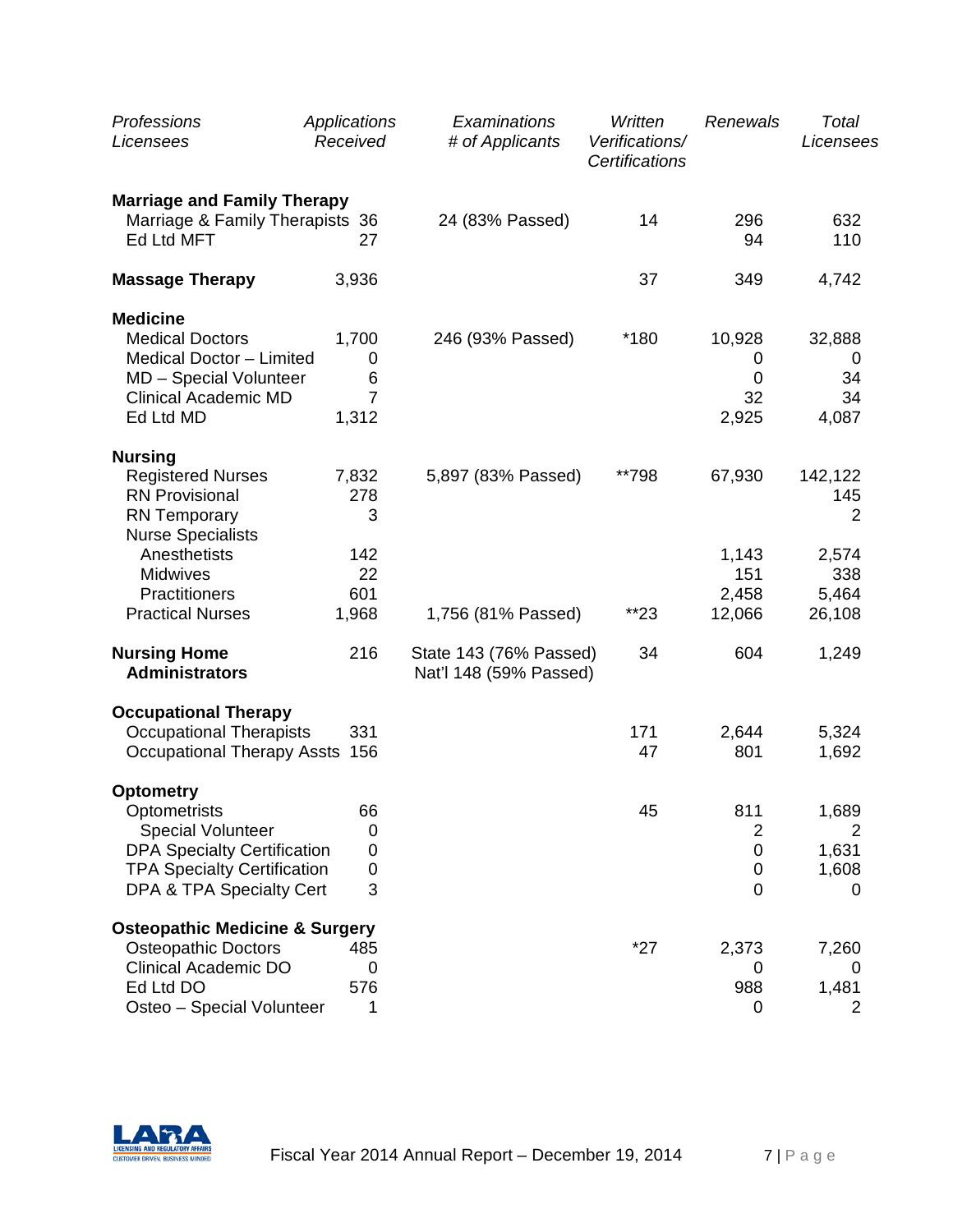| Professions<br>Licensees                                                                              | Applications | Received                   | Examinations<br># of Applicants                         | Written<br>Verifications/<br><b>Certifications</b> | Renewals        | Total<br>Licensees          |
|-------------------------------------------------------------------------------------------------------|--------------|----------------------------|---------------------------------------------------------|----------------------------------------------------|-----------------|-----------------------------|
| <b>Pharmacy</b>                                                                                       |              |                            |                                                         |                                                    |                 |                             |
| Pharmacists (NAPLEX)<br>Jurisprudence                                                                 |              | 715                        | 444 (87% Passed)<br>617 (88% Passed)                    | 246                                                | 6,618           | 13,681                      |
| <b>Ed Ltd Pharmacists</b><br><b>Pharmacist Preceptor</b><br><b>Pharmacist Temporary</b>               |              | 571<br>1<br>$\overline{2}$ |                                                         |                                                    | 1,382           | 1,604                       |
| Pharmacies<br>Manufacturer/Wholesaler                                                                 |              | 421<br>250                 |                                                         | 99<br>115                                          | 1,738<br>971    | 3,516<br>1,909              |
| <b>Physical Therapy</b>                                                                               |              |                            |                                                         |                                                    |                 |                             |
| <b>Physical Therapists</b><br><b>Physical Therapist Assist</b>                                        |              | 525<br>343                 | 791 (84% Passed)<br>686 (88% Passed)                    | 755<br>116                                         | 4,719<br>3,374  | 9,615<br>3,978              |
| <b>Physician's Assistant</b>                                                                          |              |                            |                                                         |                                                    |                 |                             |
| <b>Physician Assistants</b><br><b>Physician Assist Temporary</b>                                      |              | 370<br>5                   |                                                         | 160                                                | 2,201<br>0      | 4,578<br>6                  |
| <b>Podiatric Medicine and Surgery</b>                                                                 |              |                            |                                                         |                                                    |                 |                             |
| Podiatrists<br><b>Ed Ltd Podiatrists</b><br>Pod Educ Preceptorships                                   |              | 28<br>36<br>$\mathbf 0$    |                                                         | 44                                                 | 266<br>43       | 785<br>74<br>$\overline{0}$ |
| <b>Psychology</b>                                                                                     |              |                            |                                                         |                                                    |                 |                             |
| Psychologists<br><b>Doctoral Limited</b>                                                              |              | 162<br>107                 | 369 (52% Passed)                                        | 104                                                | 1,498<br>171    | 3,083<br>246                |
| <b>Masters Limited</b><br><b>Temporary Limited</b>                                                    |              | 237<br>76                  |                                                         |                                                    | 1,618           | 3,400<br>735                |
| <b>Respiratory Care</b>                                                                               |              |                            |                                                         |                                                    |                 |                             |
| <b>Respiratory Therapists</b><br><b>Resp Ther Temporary</b>                                           |              | 252<br>0                   |                                                         | 111                                                | 2,509<br>0      | 5,244<br>$\boldsymbol{0}$   |
| <b>Sanitarian</b>                                                                                     |              |                            |                                                         |                                                    |                 |                             |
| <b>Sanitarians</b>                                                                                    |              | 2                          |                                                         | 0                                                  | 183             | 395                         |
| <b>Social Work</b>                                                                                    |              |                            |                                                         | 267                                                |                 |                             |
| Social Services Technician<br>Social Services Ltd Tech                                                |              | 91<br>10                   |                                                         |                                                    | 221<br>23       | 1,323<br>26                 |
| <b>Bachelors Social Worker</b><br><b>Bachelors Ltd SW</b>                                             |              | 93<br>437                  | 94 (67% Passed)                                         |                                                    | 226<br>951      | 3,850<br>1,273              |
| <b>Masters Social Worker</b>                                                                          |              | 918                        | Clinical 1,322 (59% Passed)<br>Macro<br>41 (63% Passed) |                                                    | 1,744           | 15,002                      |
| <b>Masters Ltd Social Worker 1,228</b><br><b>MSW Macro Specialty</b><br><b>MSW Clinical Specialty</b> |              | 17<br>5                    |                                                         |                                                    | 3,652<br>0<br>0 | 4,533<br>10,845<br>14,716   |

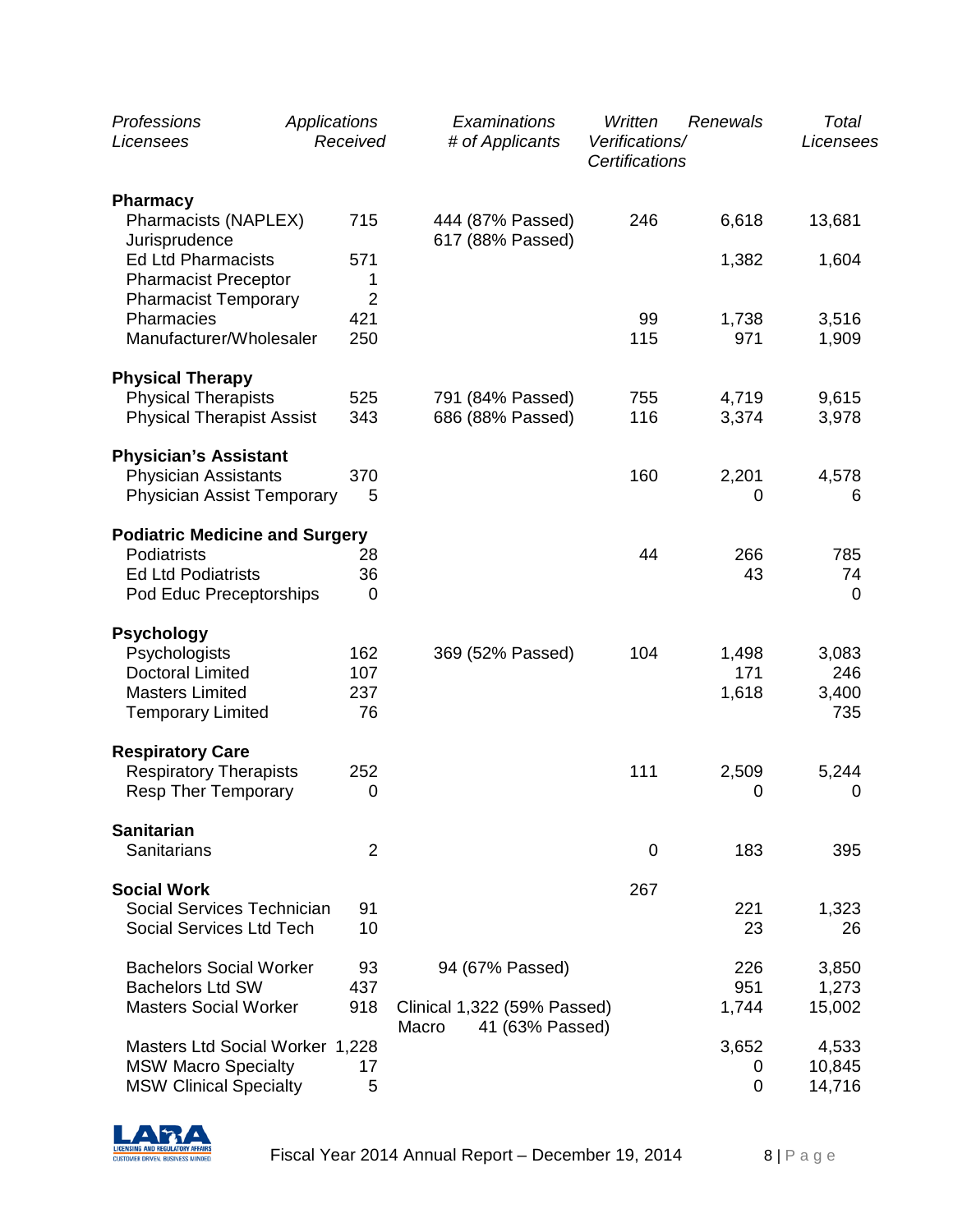| Professions<br>Licensees         | Applications<br>Received | Examinations<br># of Applicants                             | Written<br>Verifications/<br>Certifications | Renewals | Total<br>Licensees |
|----------------------------------|--------------------------|-------------------------------------------------------------|---------------------------------------------|----------|--------------------|
| <b>Speech-Language Pathology</b> |                          |                                                             |                                             |          |                    |
| Speech-Lang Pathologist          | 1.271                    |                                                             | 56                                          | 2,906    | 3,921              |
| Speech-Lang Path Ed Ltd          | 211                      |                                                             |                                             | 15       | 341                |
| Speech-Lang Path Ltd             | 86                       |                                                             |                                             | 195      | 257                |
| <b>Veterinary Medicine</b>       |                          |                                                             |                                             |          |                    |
| Veterinarians                    | 189                      |                                                             | 273                                         | 1,780    | 3,895              |
| Clinical Academic Vet            | 14                       |                                                             |                                             | 53       | 67                 |
| Ed Ltd Vet                       | 0                        |                                                             |                                             |          | 0                  |
| <b>Veterinary Technicians</b>    | 230                      | 248 (81% Passed)<br>MI<br>Nat'l 190 (80% Passed)            | 17                                          | 1,500    | 2,876              |
| <b>TOTALS</b>                    | 31,010                   |                                                             | 4,450                                       | 161,217  | 354,355            |
|                                  |                          | (Total Licensees does not include Specialty Certifications) |                                             |          |                    |

*\*Effective 01/1/09 Board of Medicine and Osteopathic Medicine verifications (to other state boards only) are now being processed by VeriDoc licensing system.*

*\*\*Effective 10/1/11 Board of Nursing verifications (to other state boards only) are now being processed by NURSYS licensing systems.*

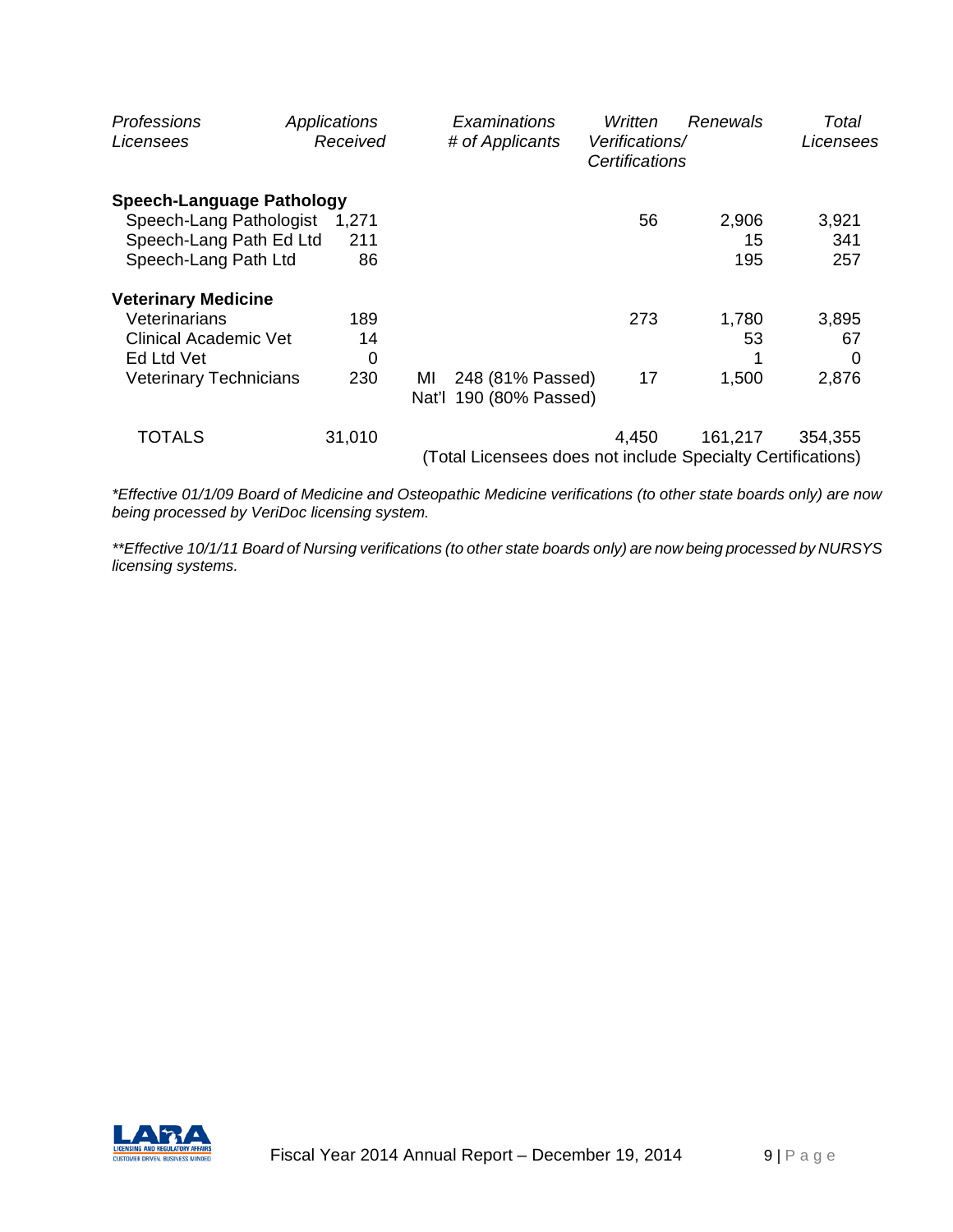# **Disciplinary Actions**

| Profession                            | Reprimand Probation     |                  | Fine           | Voluntary Limited<br>Surrender License |                  | <b>Suspension Revocation</b> |                | Total            |
|---------------------------------------|-------------------------|------------------|----------------|----------------------------------------|------------------|------------------------------|----------------|------------------|
| Acupuncture                           | $\mathbf 0$             | $\pmb{0}$        | $\mathbf 0$    | $\mathsf 0$                            | $\mathbf 0$      | $\mathbf 0$                  | $\pmb{0}$      | 0                |
| <b>Athletic Trainers</b>              | $\mathbf 0$             | $\mathsf 0$      | $\mathbf 0$    | 0                                      | $\boldsymbol{0}$ | $\pmb{0}$                    | $\pmb{0}$      | 0                |
| Audiology                             | 0                       | $\mathsf 0$      | $\mathbf 0$    | $\mathsf 0$                            | $\pmb{0}$        | $\pmb{0}$                    | $\pmb{0}$      | $\boldsymbol{0}$ |
| Chiropractic                          | $\pmb{0}$               | $\boldsymbol{9}$ | 5              | $\mathbf 0$                            | $\overline{2}$   | 6                            | 1              | 23               |
| Counseling                            | $\mathbf 0$             | 3                | $\overline{2}$ | $\mathbf 0$                            | 1                | 3                            | $\overline{2}$ | 11               |
| Dentistry                             | $\boldsymbol{0}$        | 48               | 8              | $\overline{7}$                         | 1                | $\overline{7}$               | $\pmb{0}$      | 71               |
| Marriage &<br><b>Family Therapy</b>   | 0                       | 1                | $\mathbf 0$    | 1                                      | $\mathbf 0$      | $\pmb{0}$                    | $\pmb{0}$      | $\overline{2}$   |
| Massage Therapy 0                     |                         | $\pmb{0}$        | $\pmb{0}$      | $\mathsf 0$                            | $\pmb{0}$        | $\pmb{0}$                    | $\pmb{0}$      | $\mathsf 0$      |
| Medicine                              | 1                       | 25               | 39             | 4                                      | $\boldsymbol{9}$ | 20                           | 3              | 101              |
| Nursing                               | 5                       | 221              | 61             | 14                                     | 5                | 148                          | 6              | 460              |
| <b>Nursing Home</b><br>Administrators | 1                       | 3                | 1              | $\mathbf 0$                            | $\pmb{0}$        | 1                            | 1              | $\overline{7}$   |
| Occupational<br>Therapy               | $\boldsymbol{0}$        | $\pmb{0}$        | 1              | $\mathbf 0$                            | $\pmb{0}$        | $\overline{2}$               | $\pmb{0}$      | 3                |
| Optometry                             | $\mathbf 0$             | 9                | $\mathbf 0$    | $\mathbf 0$                            | $\mathbf 0$      | $\mathbf 0$                  | $\mathbf 0$    | 9                |
| Osteopathic<br>Med & Surgery          | 0                       | 8                | 11             | $\mathbf 0$                            | $\overline{4}$   | $\overline{7}$               | 3              | 33               |
| Pharmacy                              | $\overline{\mathbf{c}}$ | 25               | 47             | $\overline{7}$                         | 9                | 11                           | $\overline{c}$ | 103              |
| Physical Therapy 0                    |                         | 5                | $\mathbf 0$    | $\mathbf 0$                            | $\pmb{0}$        | 6                            | $\overline{2}$ | 13               |
| Physician's Assts 0                   |                         | 3                | $\overline{2}$ | $\mathbf 0$                            | 1                | 4                            | 1              | 11               |
| Podiatric<br>Med & Surgery            | 0                       | $\overline{2}$   | $\pmb{0}$      | $\mathbf 0$                            | $\pmb{0}$        | 1                            | 1              | 4                |
| Psychology                            | $\pmb{0}$               | $\overline{c}$   | 3              | $\overline{2}$                         | $\mathfrak{S}$   | $\overline{\mathbf{4}}$      | 1              | 15               |
| Respiratory Care 0                    |                         | 5                | 3              | 1                                      | $\pmb{0}$        | 3                            | 0              | 12               |

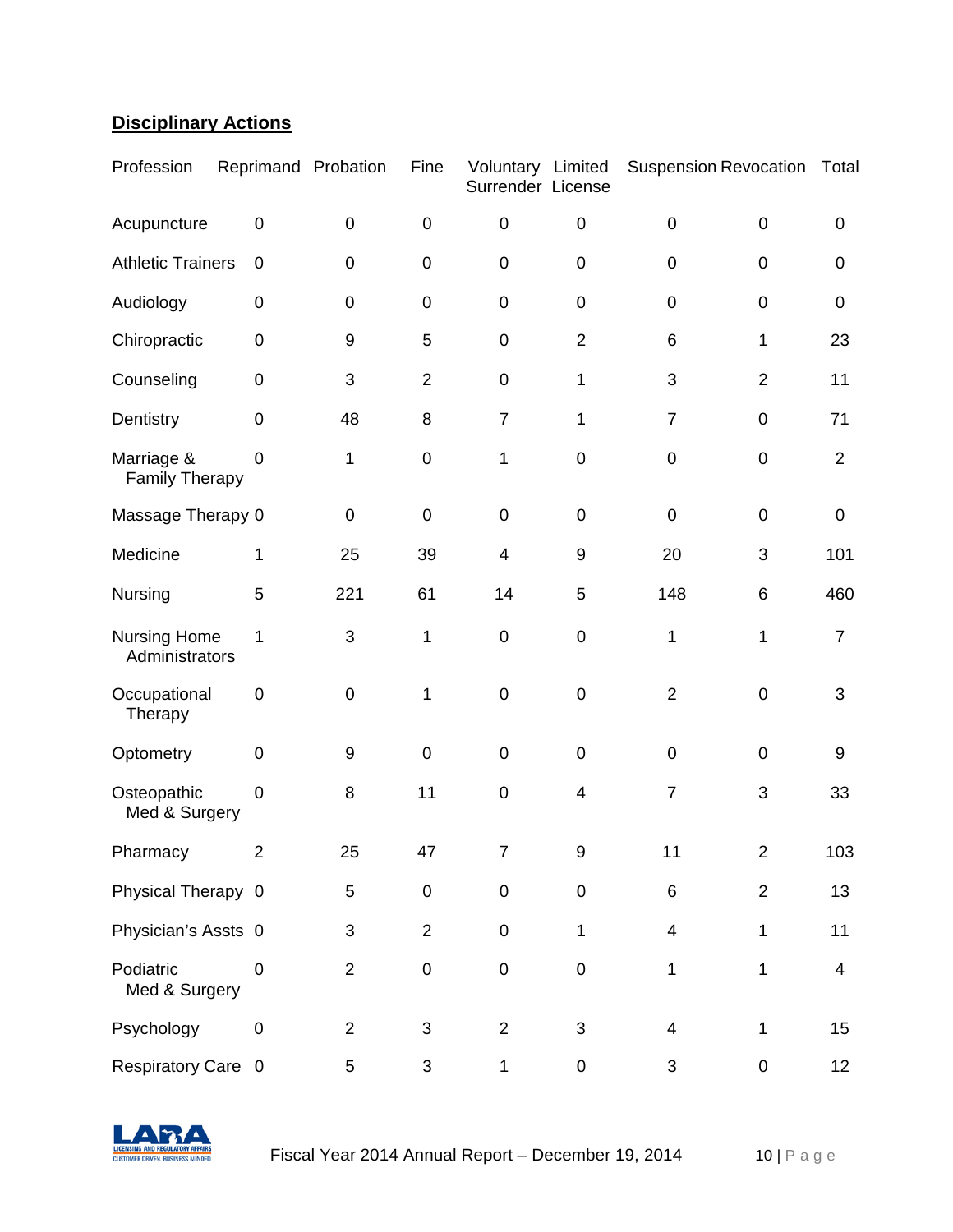| Profession                     | Reprimand Probation |     | Fine           | Voluntary Limited<br>Surrender License |             | <b>Suspension Revocation</b> |             | Total |
|--------------------------------|---------------------|-----|----------------|----------------------------------------|-------------|------------------------------|-------------|-------|
| Sanitarians                    | $\mathbf 0$         | 0   | 0              | 0                                      | 0           | 0                            | 0           | 0     |
| Social Work                    | 2                   | 144 | $\overline{4}$ | 16                                     | 9           | 17                           | 1           | 193   |
| Speech-Language 0<br>Pathology |                     | 0   | $\mathbf 0$    | $\mathbf 0$                            | $\mathbf 0$ | 0                            | 0           | 0     |
| Veterinary<br>Medicine         | 0                   | 4   | $\overline{4}$ | $\mathbf 1$                            | 2           | 1                            | $\mathbf 0$ | 12    |
| <b>TOTALS</b>                  | 11                  | 517 | 191            | 53                                     | 46          | 241                          | 24          | 1,083 |

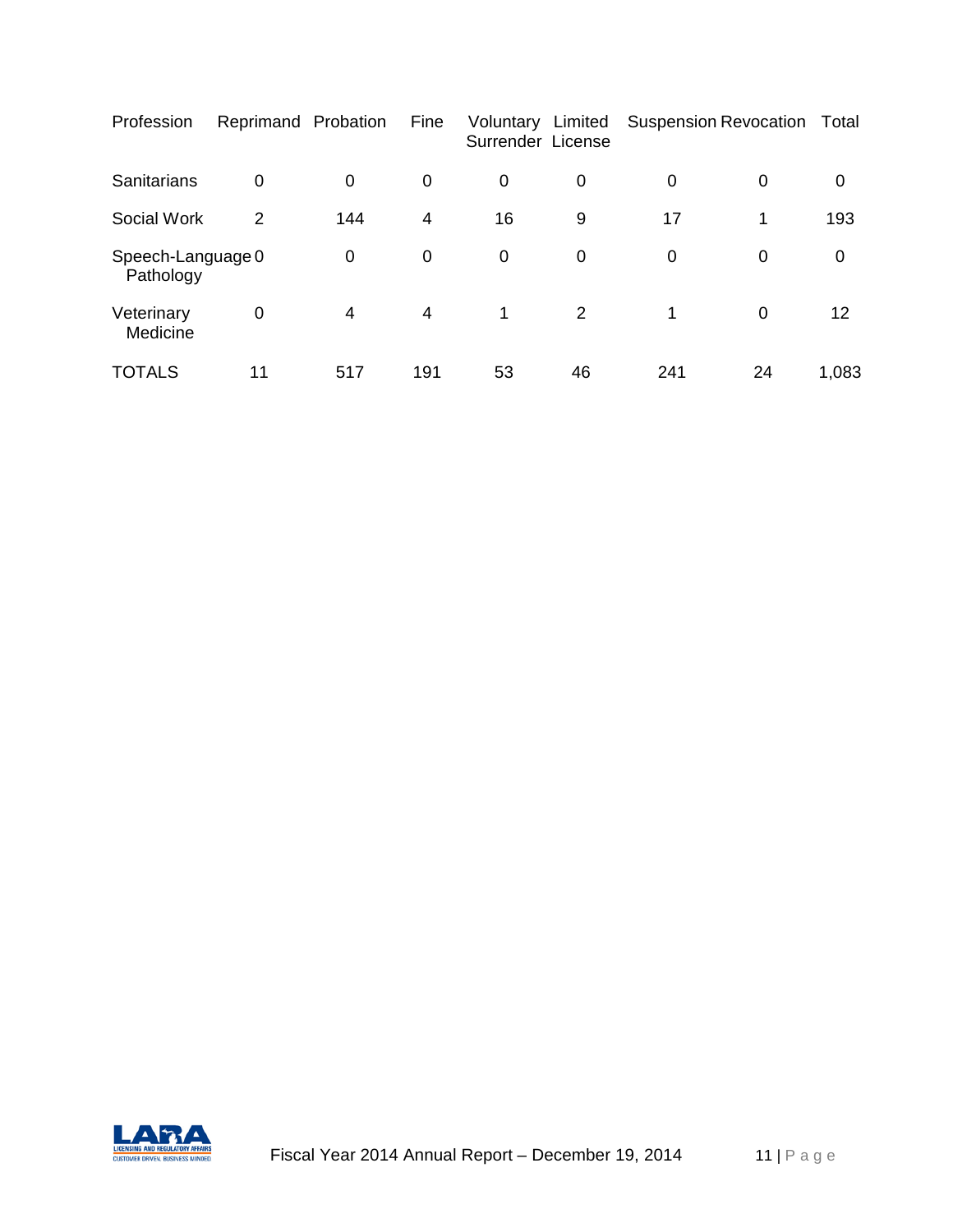# **Michigan Board of Acupuncture**

The Michigan Board of Acupuncture was created with the enactment of Public Act 30 of 2006, which amended the Public Health Code, Public Act 368 of 1978.

The practice of acupuncture, as defined in the Public Health Code, means the insertion and manipulation of needles through the surface of the human body at specific locations on the human body for the prevention or correction of disease, injury, pain, or other condition.

The Board of Acupuncture consists of 13 voting members: 7 acupuncturists, 3 physicians and 3 public members.

| Board Members as of 9/30/14             | Term Expires |
|-----------------------------------------|--------------|
| Krofcheck, David, OMD, LAC, BA, Chair   | 6/30/15      |
| Silver, Julie, MSW, Dipl.AC, Vice-Chair | 6/30/18      |
| Converse, Beth, RAc                     | 6/30/18      |
| Donaldson, Brenda, MD                   | 6/30/17      |
| Emanuele, Roseanne, MAC                 | 6/30/16      |
| Fabrick, Susan, MD                      | 6/30/17      |
| Haas, Annie, MSTOM, Dipl.AC             | 6/30/18      |
| Hubbs, Renee, RAc                       | 6/30/18      |
| Sullivan, William, Public Member        | 6/30/15      |
| Tan, Xiaohong, OMD                      | 6/30/15      |
| Underwood, Jonell, Public Member        | 6/30/18      |
| Wernert, Sarah, Public Member           | 6/30/18      |
| Zaidan, Jonathan, MD                    | 6/30/18      |

#### **Schedule of Board Meetings**

**Fiscal Year 2014** October 18, 2013 (cancelled) January 10, 2014 April 25, 2014 (cancelled) July 18, 2014

#### **Registration Activity**

| <b>Applications Received</b>   | 41  |
|--------------------------------|-----|
| <b>Number of Registrations</b> | 143 |

#### **Regulatory Activity**

| <b>Allegations Received</b>            | 1 |
|----------------------------------------|---|
| Administrative Investigations          | 1 |
| <b>Field Investigations Authorized</b> | 1 |
| <b>Field Investigations Completed</b>  | 1 |
| <b>Administrative Complaints Filed</b> | 2 |
| <b>Summary Suspensions Filed</b>       | 0 |
| Cease and Desist Orders Issued         | 0 |
| Order to Compel Issued                 | ი |
|                                        |   |

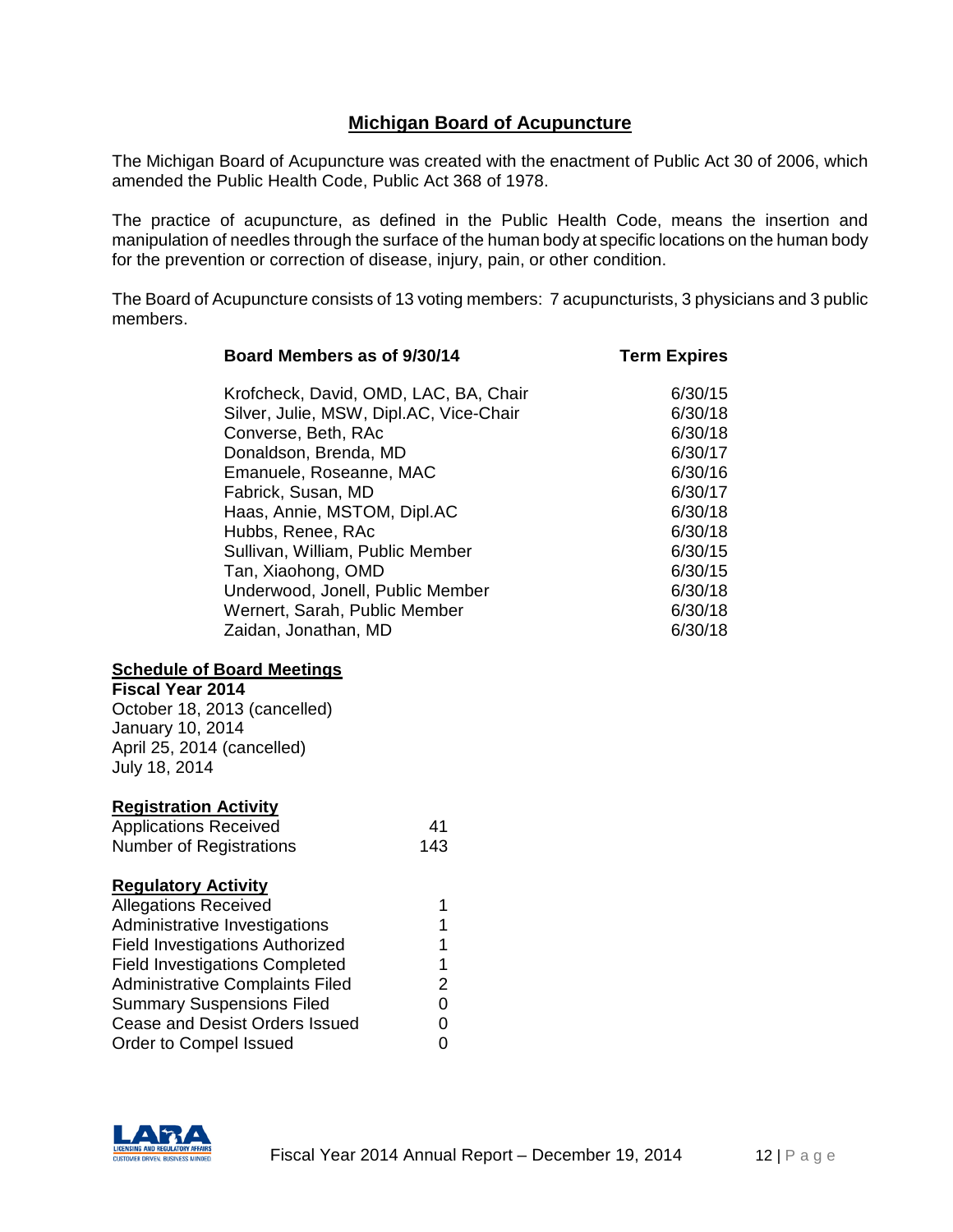# **Board Disciplinary Actions**

| Probation<br>0<br>Fine<br>0<br><b>Voluntary Surrender</b><br>0<br><b>Limited License</b><br>0<br>Suspension<br>0 |
|------------------------------------------------------------------------------------------------------------------|
|                                                                                                                  |
|                                                                                                                  |
|                                                                                                                  |
|                                                                                                                  |
|                                                                                                                  |
| Revocation<br>ი                                                                                                  |
| <b>Total Disciplinary Actions</b>                                                                                |

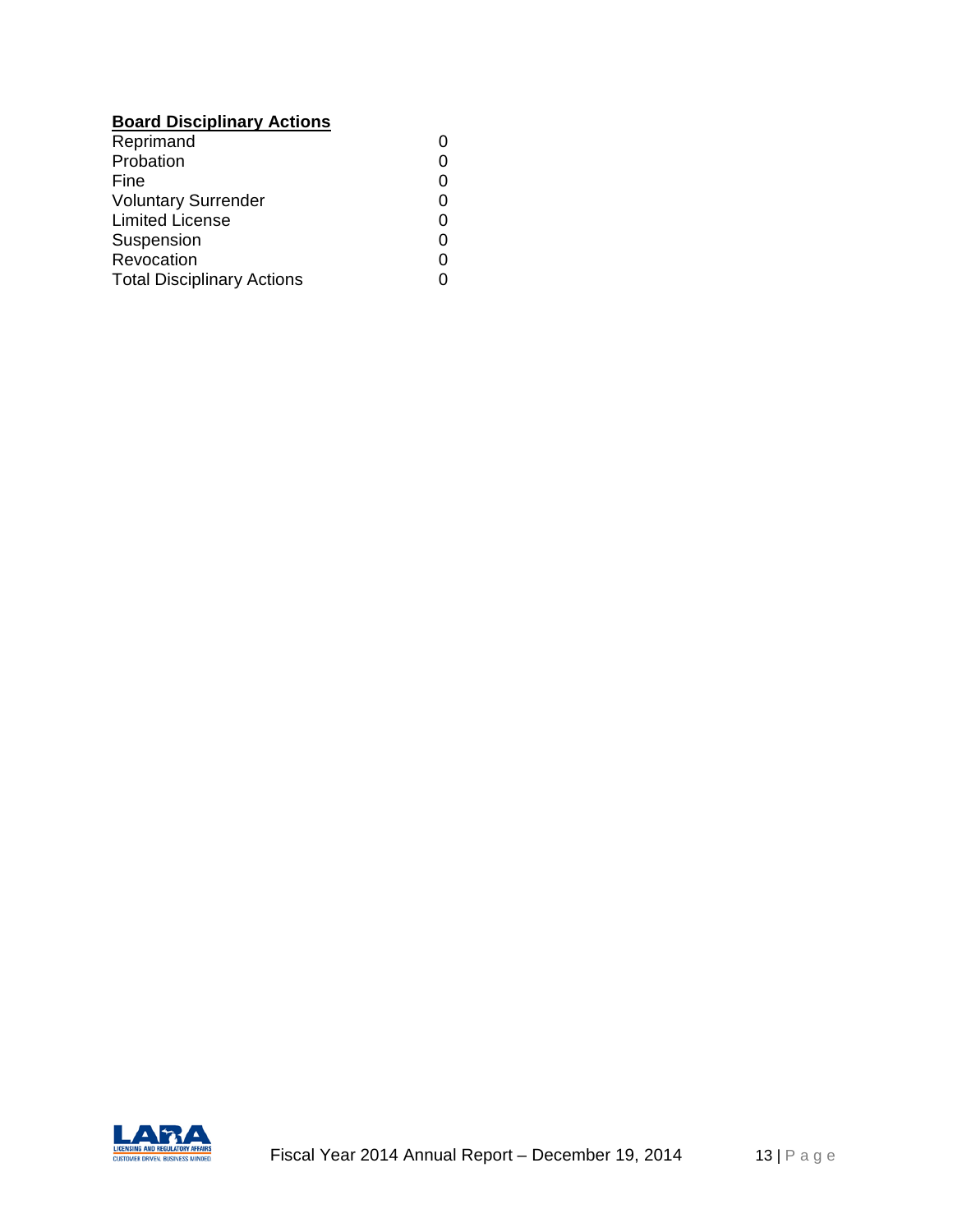# **Michigan Athletic Trainer Board**

The Michigan Athletic Trainer Board was created with the enactment of Public Act 54 of 2006, which amended the Public Health Code, Public Act 368 of 1978.

The practice of athletic training, as defined in the Public Health Code, means the treatment of an individual for risk management and injury prevention, the clinical evaluation and assessment of an individual for an injury or illness, or both, the immediate care and treatment of an individual for an injury or illness, or both, and the rehabilitation and reconditioning of an individual's injury or illness, or both, as long as those activities are within the rules promulgated for this profession and performed under the direction and supervision of an individual licensed as an allopathic or osteopathic physician.

The Athletic Trainer Board consists of 11 voting members: 6 athletic trainers, 2 licensed physicians and 3 public members.

| Board Members as of 9/30/14                                                                                                                                                                                                                                                                                                                                                            | <b>Term Expires</b>                                                                                                          |
|----------------------------------------------------------------------------------------------------------------------------------------------------------------------------------------------------------------------------------------------------------------------------------------------------------------------------------------------------------------------------------------|------------------------------------------------------------------------------------------------------------------------------|
| Eyers, Christina, EdD, AT, ATC, Chair<br>Wykes, Patrick, MA, AT, ATC, CSCS, Vice-Chair<br>Abendour, Michael, AT, ATC<br>Bupp, William F., Public Member<br>Cartwright, Lorin, Public Member<br>Myers, Gerald, Public Member<br>Reynolds, Richard, MD<br>Snyder, Rosemary, AT, ATC<br>Tinkey, Daniel, AT, ATC<br>Vance, Steven, MD<br>Winkler, Jr., James K., AT, ATC                   | 12/31/16<br>12/31/15<br>12/31/14<br>12/31/14<br>12/31/14<br>6/30/18<br>12/31/16<br>12/31/14<br>6/30/17<br>6/30/17<br>6/30/17 |
| <b>Schedule of Board Meetings</b><br><b>Fiscal Year 2014</b><br>November 15, 2013 (cancelled)<br>February 14, 2014 (cancelled)<br>May 16, 2014<br>August 29, 2014 (cancelled)                                                                                                                                                                                                          |                                                                                                                              |
| <b>Licensing Activity</b><br><b>Applications Received</b><br>148<br><b>Number of Licensees</b><br>1,269                                                                                                                                                                                                                                                                                |                                                                                                                              |
| <b>Regulatory Activity</b><br><b>Allegations Received</b><br>1<br>$\overline{2}$<br>Administrative Investigations<br><b>Field Investigations Authorized</b><br>$\mathbf 0$<br><b>Field Investigations Completed</b><br>0<br><b>Administrative Complaints Filed</b><br>0<br><b>Summary Suspensions Filed</b><br>0<br>Cease and Desist Orders Issued<br>0<br>Order to Compel Issued<br>0 |                                                                                                                              |

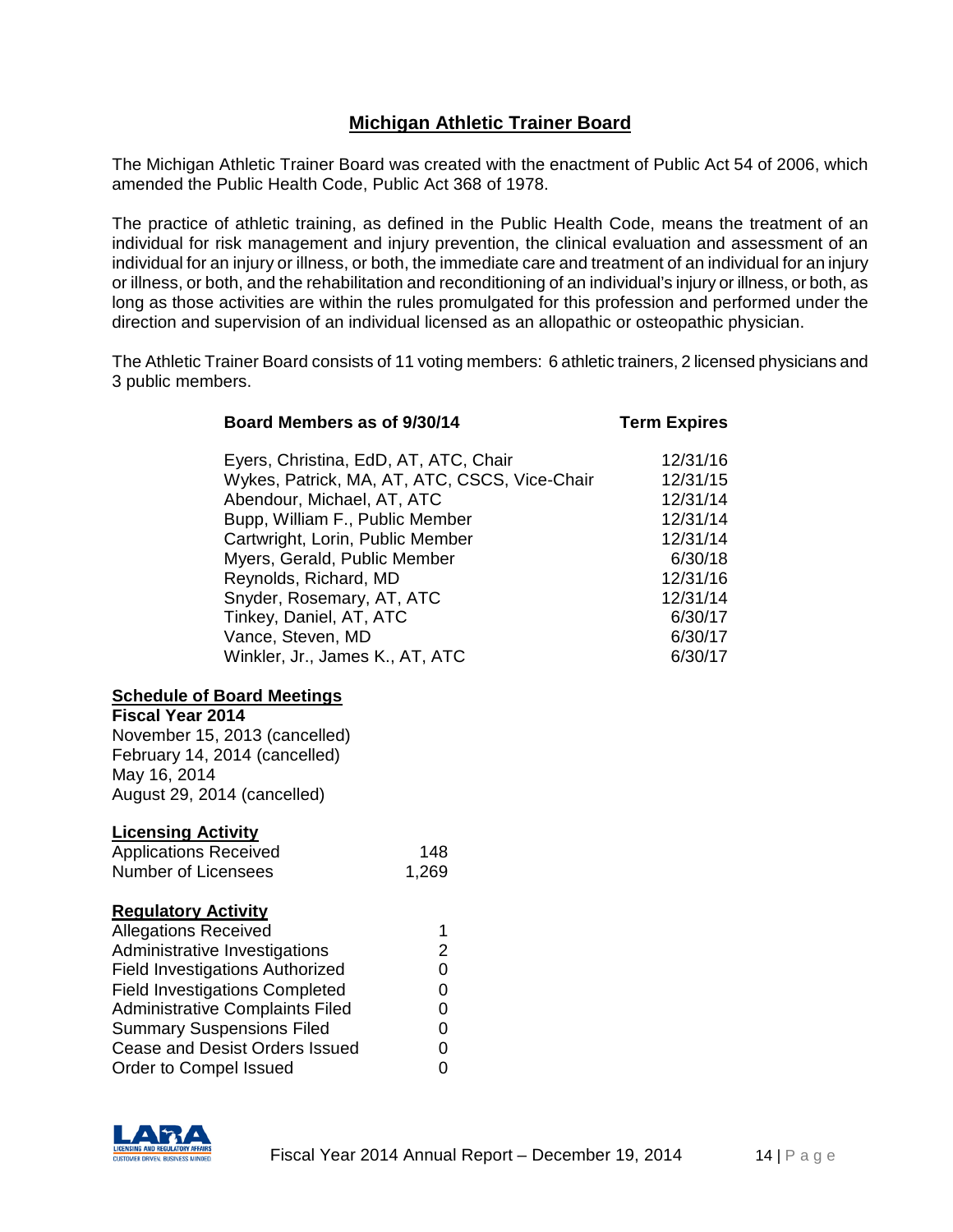# **Board Disciplinary Actions**

| Reprimand                         |   |
|-----------------------------------|---|
| Probation                         |   |
| Fine                              | 0 |
| <b>Voluntary Surrender</b>        | 0 |
| <b>Limited License</b>            | 0 |
| Suspension                        | 0 |
| Revocation                        | ი |
| <b>Total Disciplinary Actions</b> |   |

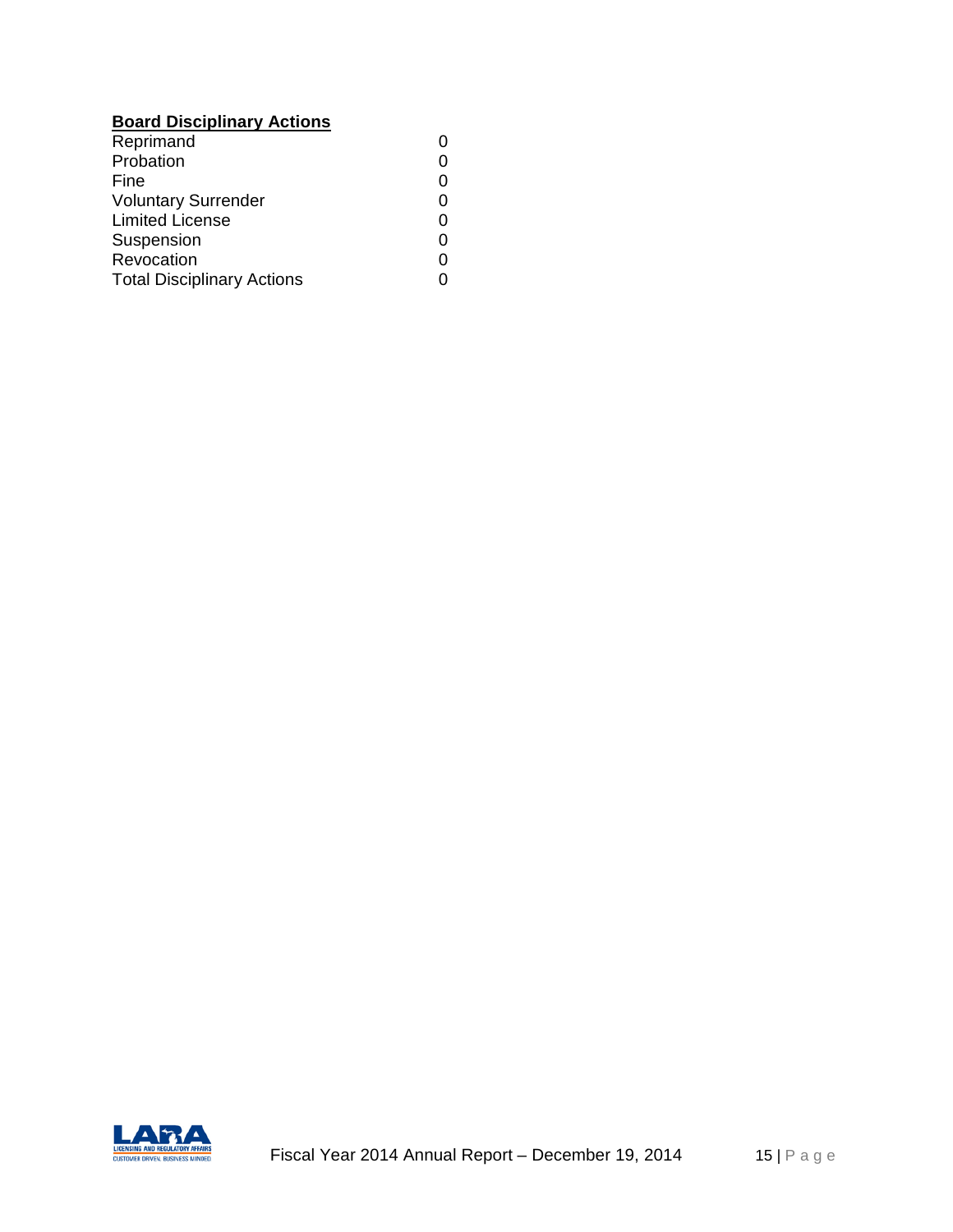# **Michigan Board of Audiology**

The Michigan Board of Audiology was created with the enactment of Public Act 97 of 2004, which amended the Public Health Code, Public Act 368 of 1978.

The practice of audiology, as defined in the Public Health Code, means the nonmedical and nonsurgical application of principles, methods, and procedures related to disorders of hearing.

The Michigan Board of Audiology consists of 9 voting members: 5 audiologists, 2 members licensed to practice medicine or osteopathic medicine and surgery who hold a certificate of qualification from the American Board of Otolaryngology and 2 public members.

| O'Connor, Thomas, AuD, Chair       | 6/30/15 |
|------------------------------------|---------|
| Kileny, Paul, PhD, AuD, Vice-Chair | 6/30/15 |
| Blackburn, Sharon, AuD             | 6/30/16 |
| Ferguson, Nicole, AuD              | 6/30/17 |
| Hicks, Diantha, Public Member      | 6/30/16 |
| Hoff, Paul T., MD                  | 6/30/16 |
| Lewis, Melissa, JD, Public Member  | 6/30/16 |
| Somers, Melissa, MD                | 6/30/18 |
| Zwolan, Teresa, PhD, AuD           | 6/30/18 |

**Board Members as of 9/30/14 Term Expires**

#### **Schedule of Board Meetings**

#### **Fiscal Year 2014**

December 20, 2013 March 21, 2014 (cancelled) June 20, 2014 (full board) September 19, 2014

#### **Licensing Activity**

| <b>Audiologists</b>          |     |
|------------------------------|-----|
| <b>Applications Received</b> | 40  |
| Number of Licensees          | 584 |

#### **Random Continuing Education Audits**

| Audited  | 20 |
|----------|----|
| Complied | 19 |

#### **Renewal Continuing Education Audits** Audited 3 Complied 3

| <b>LICENSING AND REGULATORY AFFA</b> |  |
|--------------------------------------|--|
|                                      |  |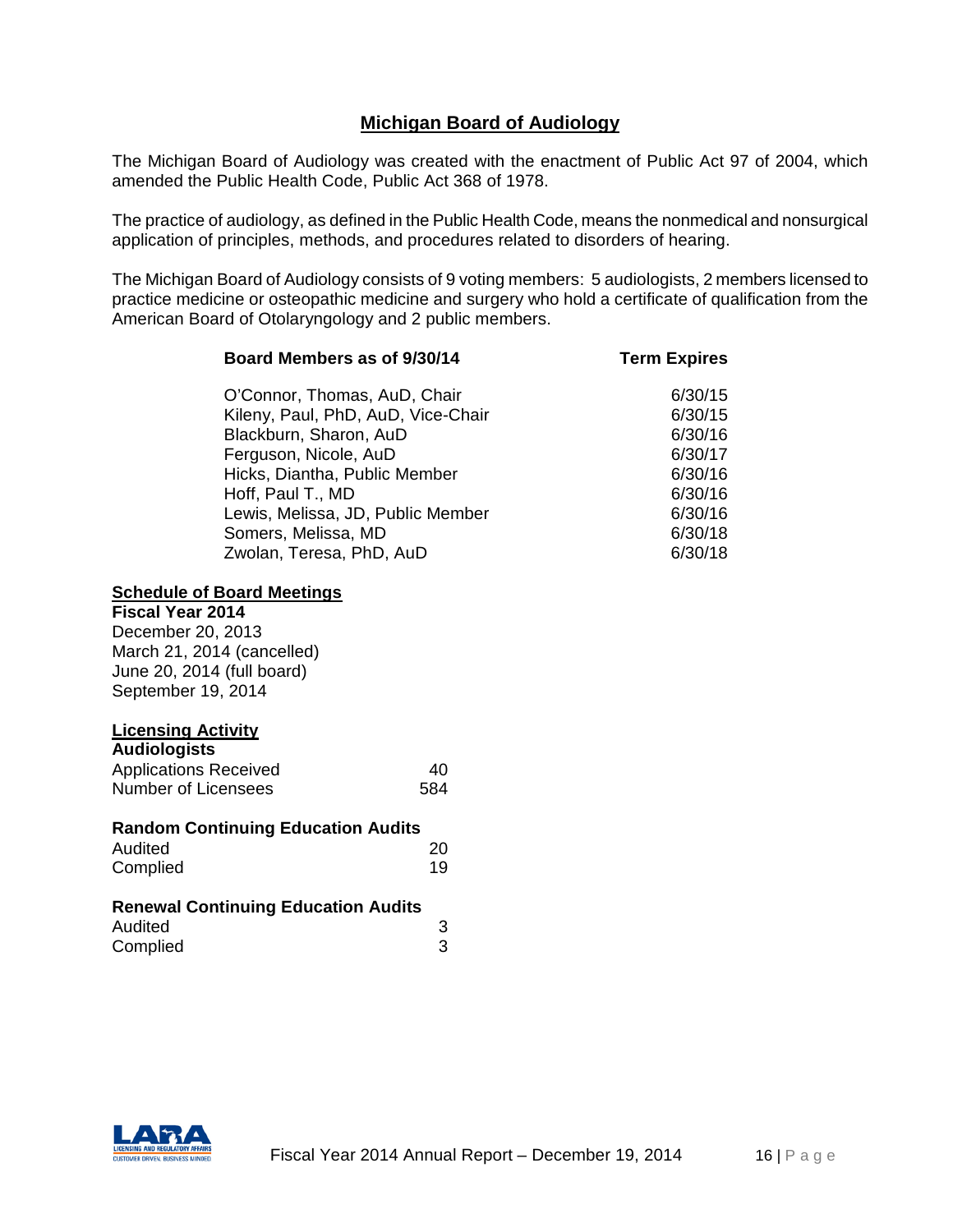# **Regulatory Activity**

| $1.99$ and $1.91$ and $1.91$           |   |
|----------------------------------------|---|
| <b>Allegations Received</b>            |   |
| Administrative Investigations          |   |
| <b>Field Investigations Authorized</b> | O |
| <b>Field Investigations Completed</b>  | O |
| <b>Administrative Complaints Filed</b> | 0 |
| <b>Summary Suspensions Filed</b>       | 0 |
| Cease and Desist Orders Issued         | 0 |
| Order to Compel Issued                 | O |
| <b>Board Disciplinary Actions</b>      |   |
| Reprimand                              | O |
| Probation                              |   |
| Fine                                   | 0 |
| <b>Voluntary Surrender</b>             | 0 |
| <b>Limited License</b>                 | 0 |
| Suspension                             | ი |
| Revocation                             |   |
| <b>Total Disciplinary Actions</b>      |   |
|                                        |   |

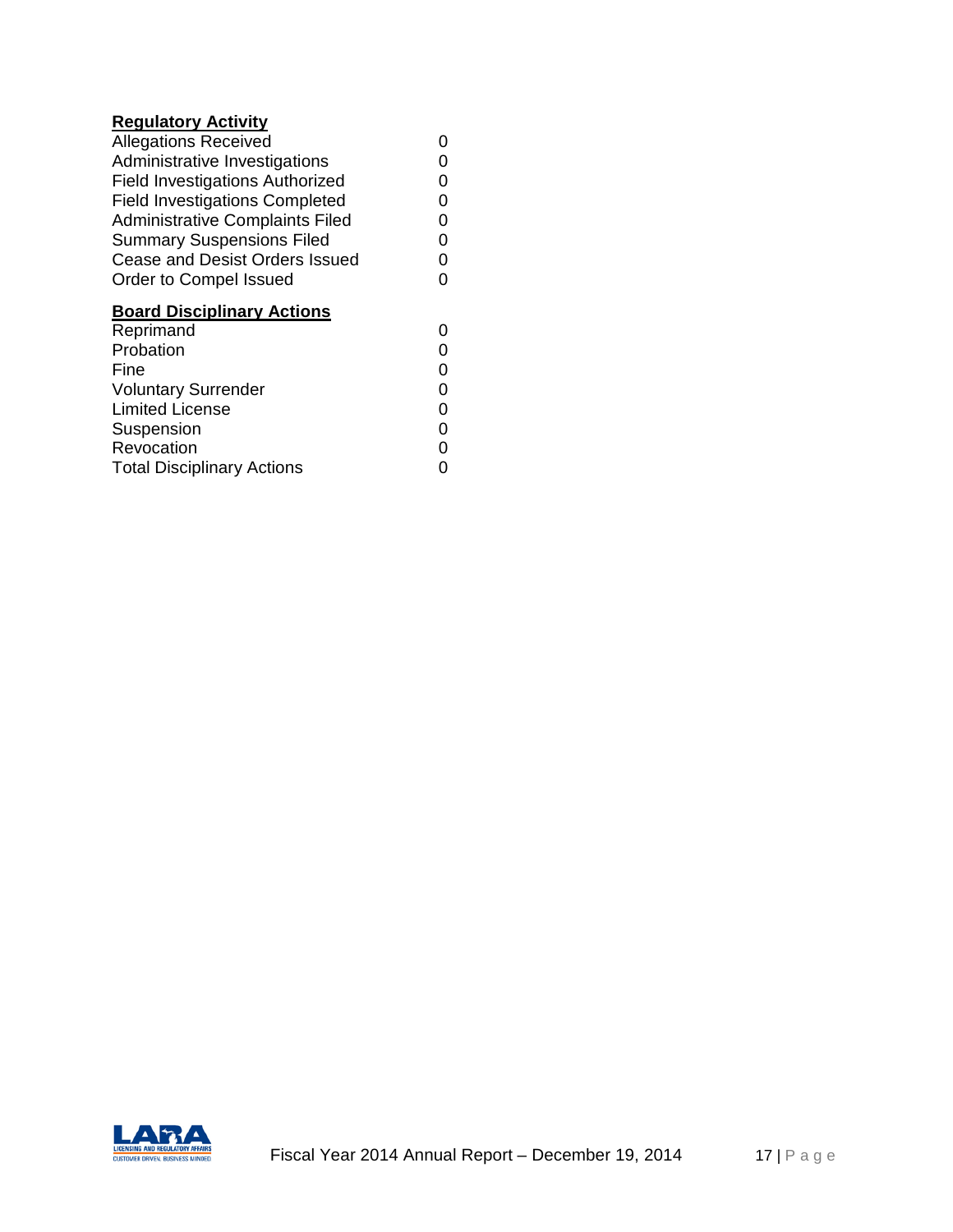# **Michigan Board of Chiropractic**

The Michigan Board of Chiropractic was originally formed with the enactment of Public Act 145 of 1933. On September 30, 1978, this authority was transferred to the Public Health Code, Public Act 368 of 1978, as amended.

The practice of chiropractic as defined in the Public Health Code means that discipline within the healing arts that deals with the human nervous system and the musculoskeletal system and their interrelationship with other body systems.

The Michigan Board of Chiropractic consists of 9 voting members: 5 chiropractors and 4 public members.

| Board Members as of 9/30/14        | <b>Term Expires</b> |
|------------------------------------|---------------------|
| Klapp, Thomas, DC, Chair           | 12/31/14            |
| Reno, Donald, DC, Vice-Chair       | 12/31/15            |
| Dean, Christophe, DC               | 12/31/14            |
| Griffin, Elizabeth, Public Member  | 12/31/17            |
| Hawatmeh, Nicola, Public Member    | 12/31/17            |
| Huta, Robert, Public Member        | 12/31/15            |
| Squires, Lewis, DC                 | 12/31/16            |
| VanWagenen, Lanette, Public Member | 12/31/17            |
| Wilcox Jr., Ronald, DC             | 12/31/15            |

#### **Schedule of Board Meetings**

# **Fiscal Year 2014**

November 14, 2013 February 20, 2014 May 15, 2014 August 28, 2014

#### **Licensing Activity**

| <b>Chiropractors</b>         |       |
|------------------------------|-------|
| <b>Applications Received</b> | 126   |
| Number of Licensees          | 2,928 |

#### **Educational Limited Chiropractors**

| <b>Applications Received</b> | 22 |
|------------------------------|----|
| Number of Licensees          | 20 |

| Audited  | 87 |
|----------|----|
| Complied | 73 |

### **Renewal Continuing Education Audits**

| Audited  | 10 |
|----------|----|
| Complied | 10 |

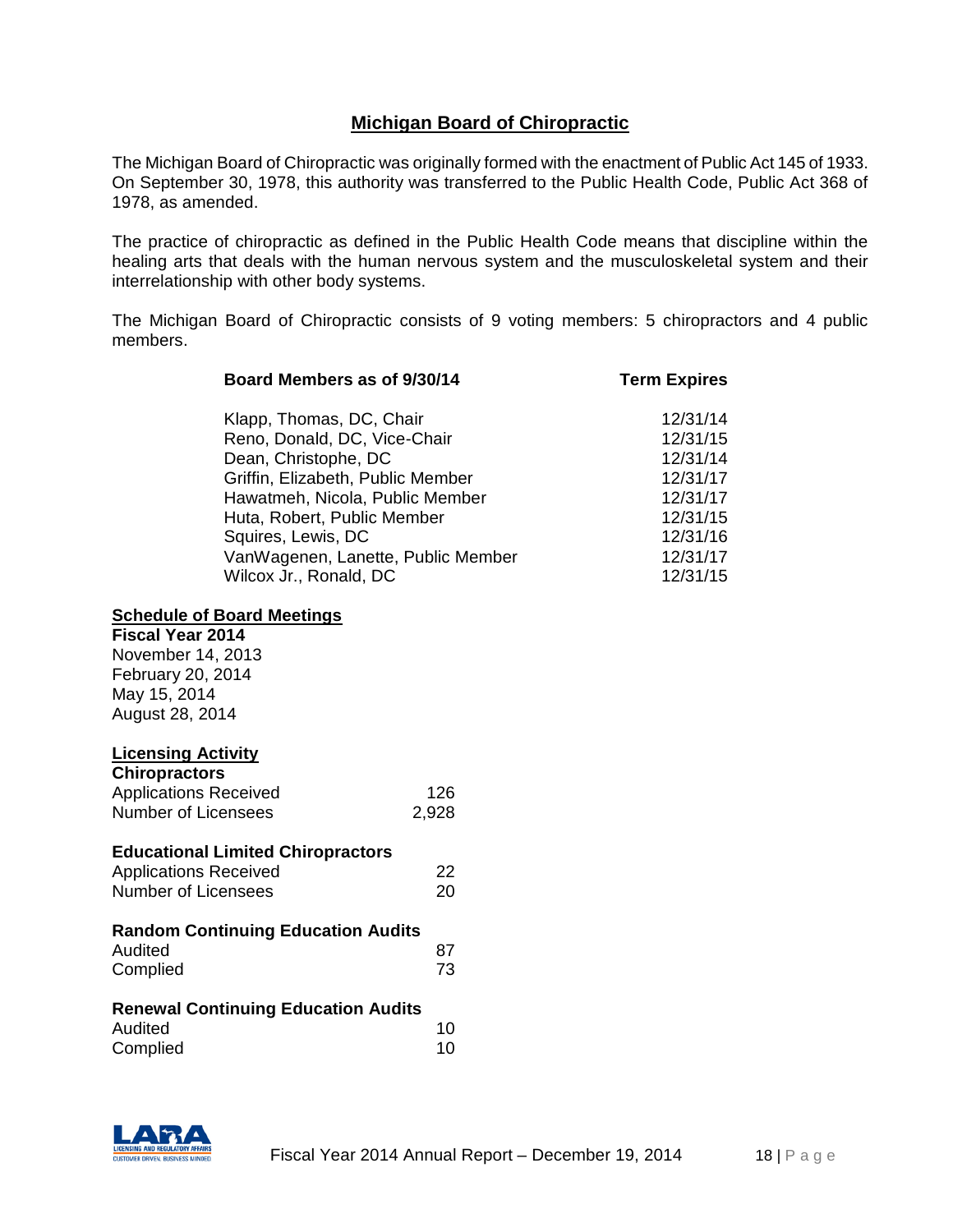## **Regulatory Activity**

| noguialory Aduvity                     |     |
|----------------------------------------|-----|
| <b>Allegations Received</b>            | 45  |
| Administrative Investigations          | 87  |
| <b>Field Investigations Authorized</b> | 8   |
| <b>Field Investigations Completed</b>  | 10  |
| <b>Administrative Complaints Filed</b> | 18  |
| <b>Summary Suspensions Filed</b>       | 3   |
| Cease and Desist Orders Issued         | 0   |
| Order to Compel Issued                 | 1   |
| <b>Board Disciplinary Actions</b>      |     |
| Reprimand                              | 0   |
| Probation                              | 9   |
| Fine                                   | 5   |
| <b>Voluntary Surrender</b>             | 0   |
| <b>Limited License</b>                 | 2   |
| Suspension                             | 6   |
| Revocation                             | 1   |
| <b>Total Disciplinary Actions</b>      | 23. |

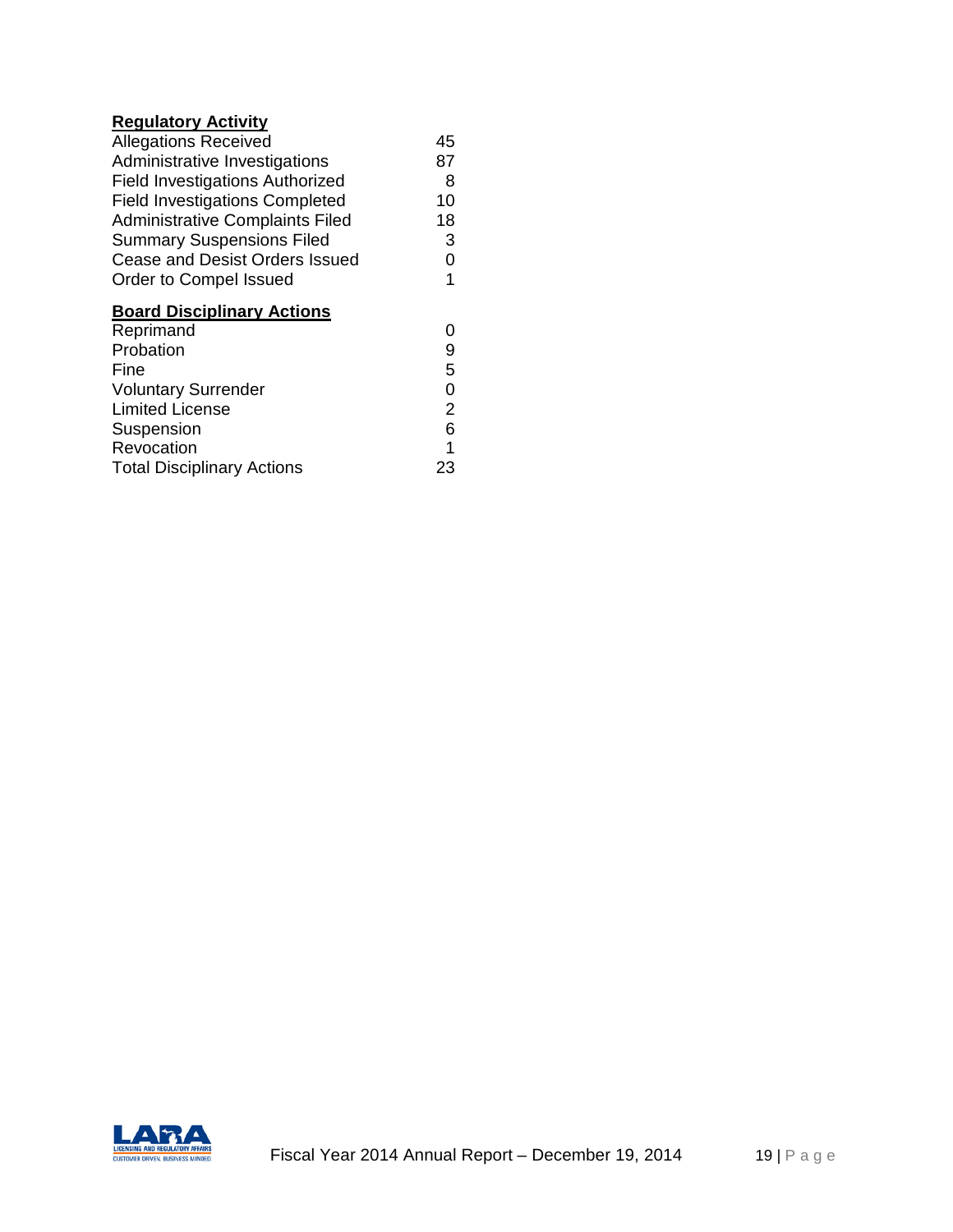# **Michigan Board of Counseling**

The Michigan Board of Counseling was created by Public Act 421 of 1988 which was an amendment to the Public Health Code, Public Act 368 of 1978, as amended.

The Public Health Code defines the practice of counseling to mean the rendering to individuals, groups, families, organizations, or the general public, a service involving the application of clinical counseling principles, methods, or procedures for the purpose of achieving social, personal, career, and emotional development and with the goal of promoting and enhancing healthy, self-actualizing and satisfying lifestyles whether the services are rendered in an educational, business, health, private practice, or human services setting.

The Michigan Board of Counseling consists of 11 voting members: 6 counselors, 1 mental health professional and 4 public members.

| Board Members as of 9/30/14              | <b>Term Expires</b> |
|------------------------------------------|---------------------|
| Munley, Patrick, LPC, Chair              | 6/30/15             |
| Papazian, Gerald, LPC, Vice-Chair        | 6/30/16             |
| Bozek, Katie, LMFT, PhD                  | 6/30/18             |
| Emde, Robyn, LPC                         | 6/30/16             |
| Galgoci, Tracey, MA, LPC, NCC            | 6/30/17             |
| Giacoletto, Carol, Public Member         | 6/30/18             |
| Kruse, Sara, Public Member               | 6/30/17             |
| Mattes, Kimberly Easterle, Public Member | 6/30/18             |
| Parfitt, Diane, LPC, PhD                 | 6/30/15             |
| Sawdey-Roberts, LuAnn, CRC, LPC          | 6/30/17             |
| Simmons, Jana, Public Member             | 6/30/18             |

#### **Schedule of Board Meetings**

**Fiscal Year 2014** December 6, 2013 March 7, 2014 (disciplinary subcommittee) June 6, 2014 September 5, 2014

### **Licensing Activity**

| <b>Counselors</b>            |       |
|------------------------------|-------|
| <b>Applications Received</b> | 397   |
| Number of Licensees          | 6,231 |

### **Educational Limited Counselors**

| Applications Received | 598   |
|-----------------------|-------|
| Number of Licensees   | 3,200 |

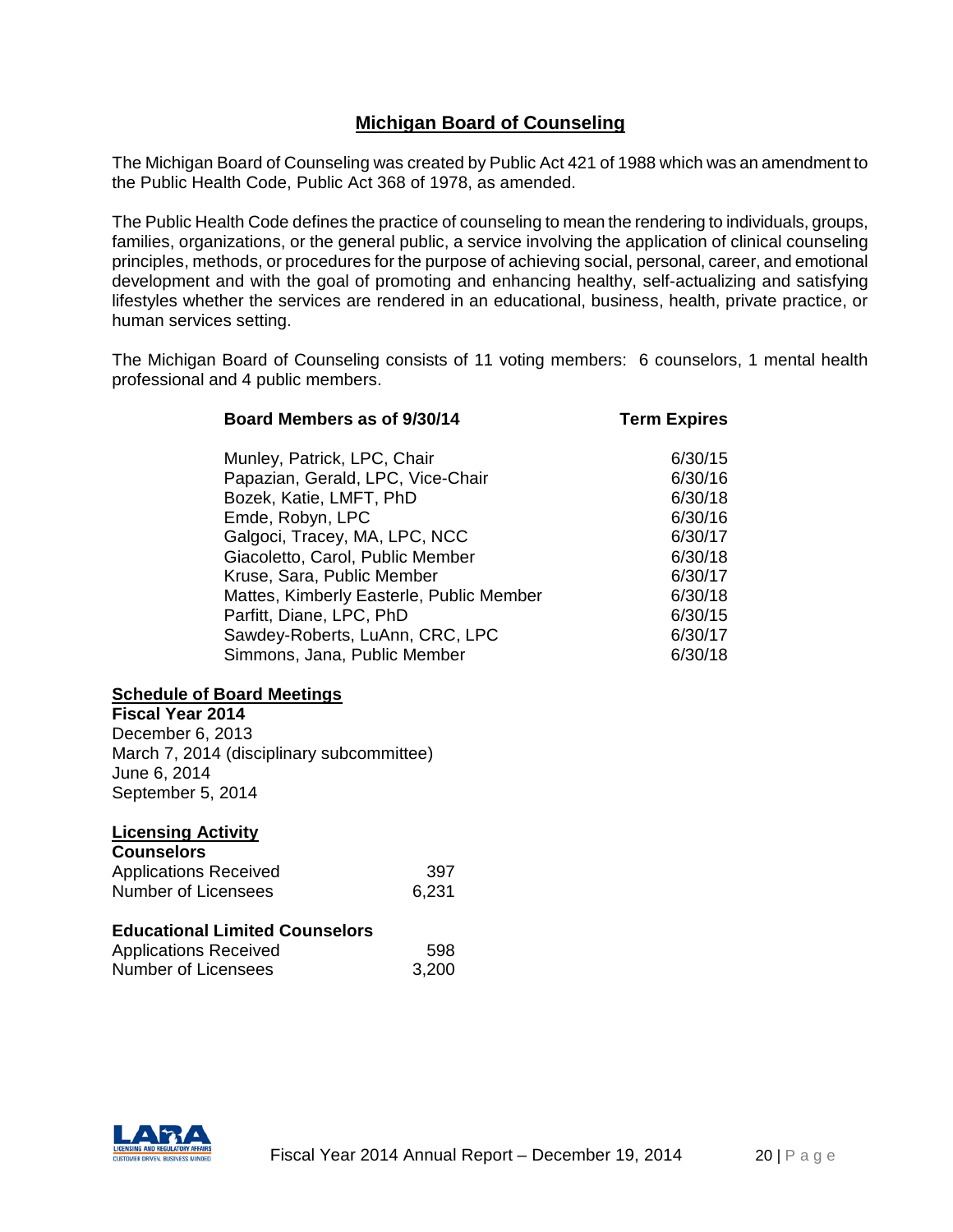### **Regulatory Activity**

| <b>Allegations Received</b>            | 51 |
|----------------------------------------|----|
| Administrative Investigations          | 61 |
| <b>Field Investigations Authorized</b> | 30 |
| <b>Field Investigations Completed</b>  | 27 |
| <b>Administrative Complaints Filed</b> | 5  |
| <b>Summary Suspensions Filed</b>       | 2  |
| Cease and Desist Orders Issued         | ი  |
| Order to Compel Issued                 | ი  |
|                                        |    |

# **Board Disciplinary Actions**

| Reprimand                          |        |
|------------------------------------|--------|
| Probation                          | 3      |
| Fine<br><b>Voluntary Surrender</b> | 2<br>0 |
|                                    |        |
| Suspension                         | 3      |
| Revocation                         | 2      |
| <b>Total Disciplinary Actions</b>  | 11     |

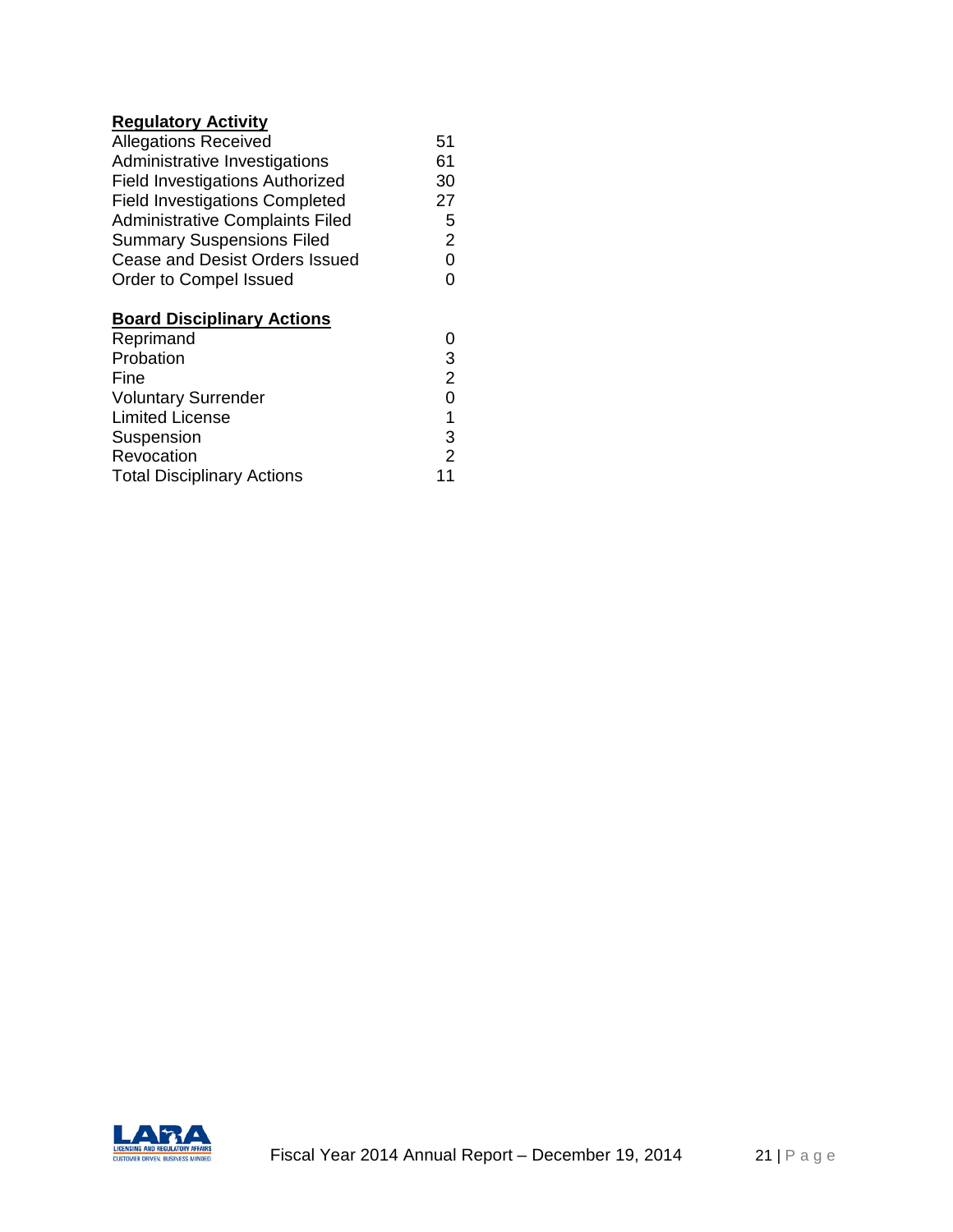# **Michigan Board of Dentistry**

The Michigan Board of Dentistry was originally formed with the enactment of Public Act 122 of 1919. This Act regulated the practice of dentistry and dental hygiene in the State of Michigan, including providing for examination, licensing and regulation of persons practicing dentistry and dental hygiene; authorizing dental assistants; and providing for the discipline of offenders against the Act.

On September 30, 1978, this authority was transferred to the Public Health Code, Public Act 368 of 1978, as amended, and included certification of specialists in the fields of orthodontics, endodontics, prosthodontics, pediatric dentistry, periodontics, oral and maxillofacial surgery, and oral pathology.

The practice of dentistry, as defined by the Public Health Code, means the diagnosis, treatment, prescription, or operation for a disease, pain, deformity, injury, or physical condition of the human tooth, teeth, alveolar process, gums or jaws, or their dependent tissues, or an offer, undertaking, attempt to do, or holding oneself out as able to do any of these acts.

The practice of dental hygiene, as defined by the Public Health Code, means practice at the assignment of a dentist in that specific area of dentistry based on specialized knowledge, formal education, and skill with particular emphasis on preventive services and oral health education.

Practice as a dental assistant, as defined by the Public Health Code, means assistance in the clinical practice of dentistry based on formal education, specialized knowledge, and skill at the assignment and under the supervision of a dentist.

The Michigan Board of Dentistry consists of 19 voting members: 8 dentists, 2 dentists who have been issued a health profession specialty certification, 4 dental hygienists, 2 registered dental assistants, and 3 public members.

| <b>Term Expires</b> |
|---------------------|
| 6/30/18             |
| 6/30/16             |
| 6/30/16             |
| 6/30/15             |
| 6/30/16             |
| 6/30/15             |
| 6/30/16             |
| 6/30/15             |
| 6/30/17             |
| 6/30/17             |
| 6/30/15             |
| 6/30/18             |
| 6/30/18             |
| 6/30/17             |
| 6/30/16             |
| 6/30/15             |
| 6/30/15             |
| 6/30/16             |
| 6/30/17             |
|                     |

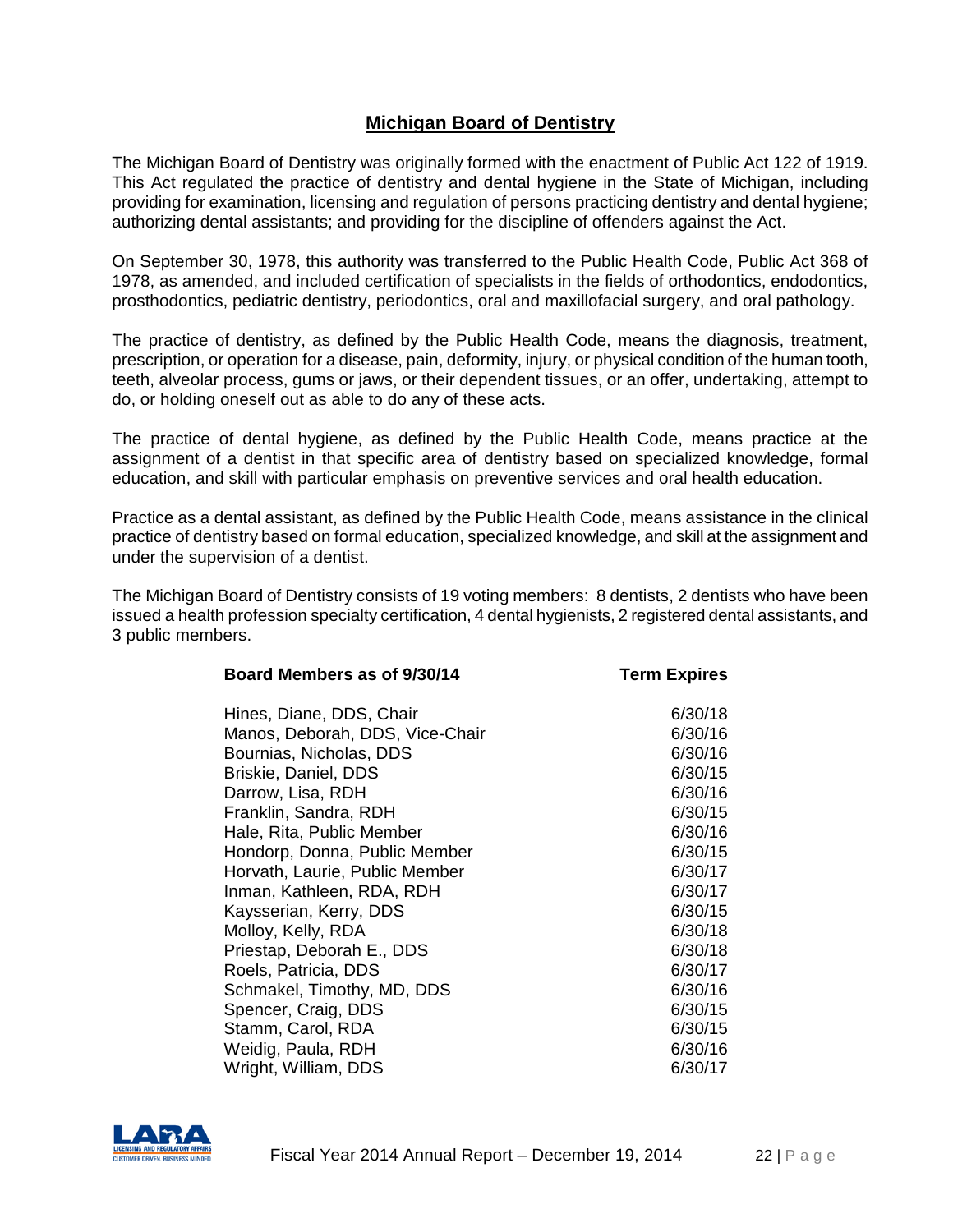| <b>Schedule of Board Meetings</b>    |         |
|--------------------------------------|---------|
| <b>Fiscal Year 2014</b>              |         |
| October 10, 2013                     |         |
| December 12, 2013                    |         |
| February 13, 2014                    |         |
| April 17, 2014                       |         |
| June 12, 2014                        |         |
| August 14, 2014                      |         |
| <b>Licensing Activity</b>            |         |
| <b>Dentists</b>                      |         |
| <b>Applications Received</b>         | 273     |
| <b>Number of Licensees</b>           | 7,680   |
| <b>Dentist - Limited</b>             |         |
| <b>Applications Received</b>         | 0       |
| <b>Number of Licensees</b>           | 1       |
| <b>Dentist - Nonclinical Limited</b> |         |
| <b>Applications Received</b>         | 0       |
| Number of Licensees                  | 1       |
|                                      |         |
| <b>Dentist - Special Volunteer</b>   |         |
| <b>Applications Received</b>         | 2<br>15 |
| <b>Number of Licensees</b>           |         |
| <b>Dental Specialty Licenses</b>     |         |
| <b>Prosthodontists</b>               |         |
| <b>Applications Received</b>         | 2       |
| <b>Number of Specialty Licensees</b> | 57      |
| <b>Endodontists</b>                  |         |
| <b>Applications Received</b>         | 12      |
| <b>Examination Administered</b>      | 11      |
| <b>Number of Specialty Licensees</b> | 178     |
| <b>Oral Surgeons</b>                 |         |
| <b>Applications Received</b>         | 11      |
| <b>Examinations Administered</b>     | 0       |
| <b>Number of Specialty Licensees</b> | 234     |
| <b>Orthodontists</b>                 |         |
| <b>Applications Received</b>         | 14      |
| <b>Examinations Administered</b>     | 11      |
| <b>Number of Specialty Licensees</b> | 347     |
| <b>Pediatric Dentists</b>            |         |
| <b>Applications Received</b>         | 13      |
| <b>Number of Specialty Licensees</b> | 145     |
|                                      |         |

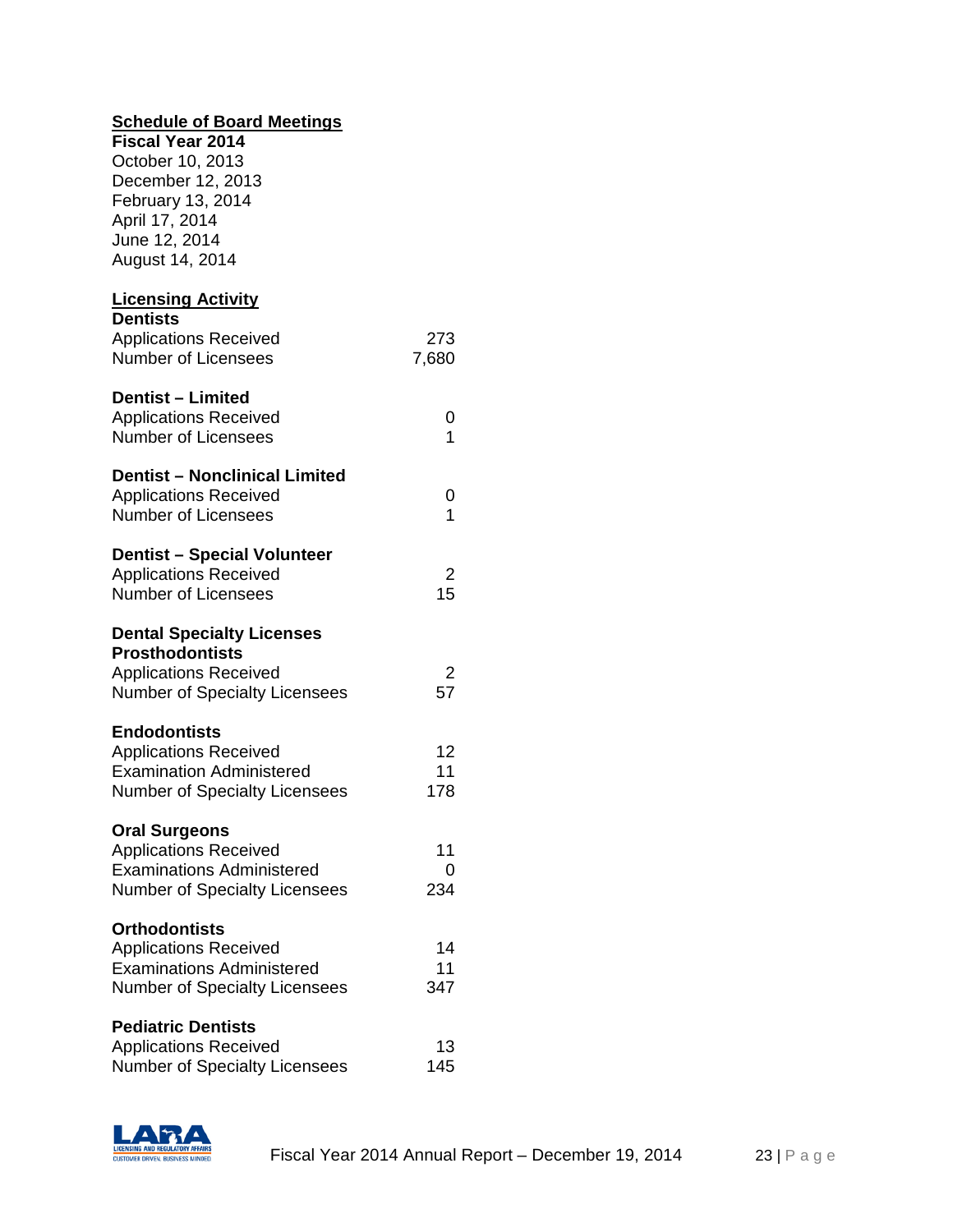| <b>Periodontists</b><br><b>Applications Received</b>                          | 5                   |
|-------------------------------------------------------------------------------|---------------------|
| <b>Examinations Administered</b><br><b>Number of Specialty Licensees</b>      | 3<br>166            |
| <b>Oral Pathologists</b>                                                      |                     |
| <b>Applications Received</b><br><b>Number of Specialty Licensees</b>          | 0<br>$\overline{7}$ |
| <b>Educational Limited Dentists</b>                                           |                     |
| <b>Applications Received</b>                                                  | 35                  |
| <b>Number of Licensees</b>                                                    | 81                  |
| <b>Clinical Academic Dentists</b>                                             |                     |
| <b>Applications Received</b>                                                  | 26                  |
| <b>Number of Licensees</b>                                                    | 84                  |
| <b>Registered Dental Hygienists</b>                                           |                     |
| <b>Applications Received</b>                                                  | 346                 |
| <b>Number of Licensees</b>                                                    | 10,571              |
| <b>Clinical Academic Hygienists</b>                                           |                     |
| <b>Applications Received</b>                                                  | 0                   |
| <b>Number of Licensees</b>                                                    | 0                   |
|                                                                               |                     |
| <b>Specialty Certifications for Dental Hygienists</b><br><b>Nitrous Oxide</b> |                     |
| <b>Applications Received</b>                                                  | 69                  |
| <b>Number of Certifications</b>                                               | 3,177               |
| <b>Local Anesthesia</b>                                                       |                     |
| <b>Applications Received</b>                                                  | 67                  |
| <b>Number of Certifications</b>                                               | 4,029               |
| <b>Registered Dental Assistants</b>                                           |                     |
| <b>Applications Received</b>                                                  | 156                 |
| <b>Examinations Administered</b>                                              | 180                 |
| <b>Number of Licensees</b>                                                    | 1,730               |
| <b>Dental Assistant - Nonclinical Ltd</b>                                     |                     |
| <b>Applications Received</b>                                                  | 0                   |
| <b>Number of Licensees</b>                                                    | 1                   |
| <b>Dental Assistant - Clinical Academic</b>                                   |                     |
| <b>Applications Received</b>                                                  | 0                   |
| <b>Number of Licensees</b>                                                    | 0                   |
| <b>Random Continuing Education Audits</b>                                     |                     |
| <b>Dentists</b><br>Audited                                                    | 92                  |

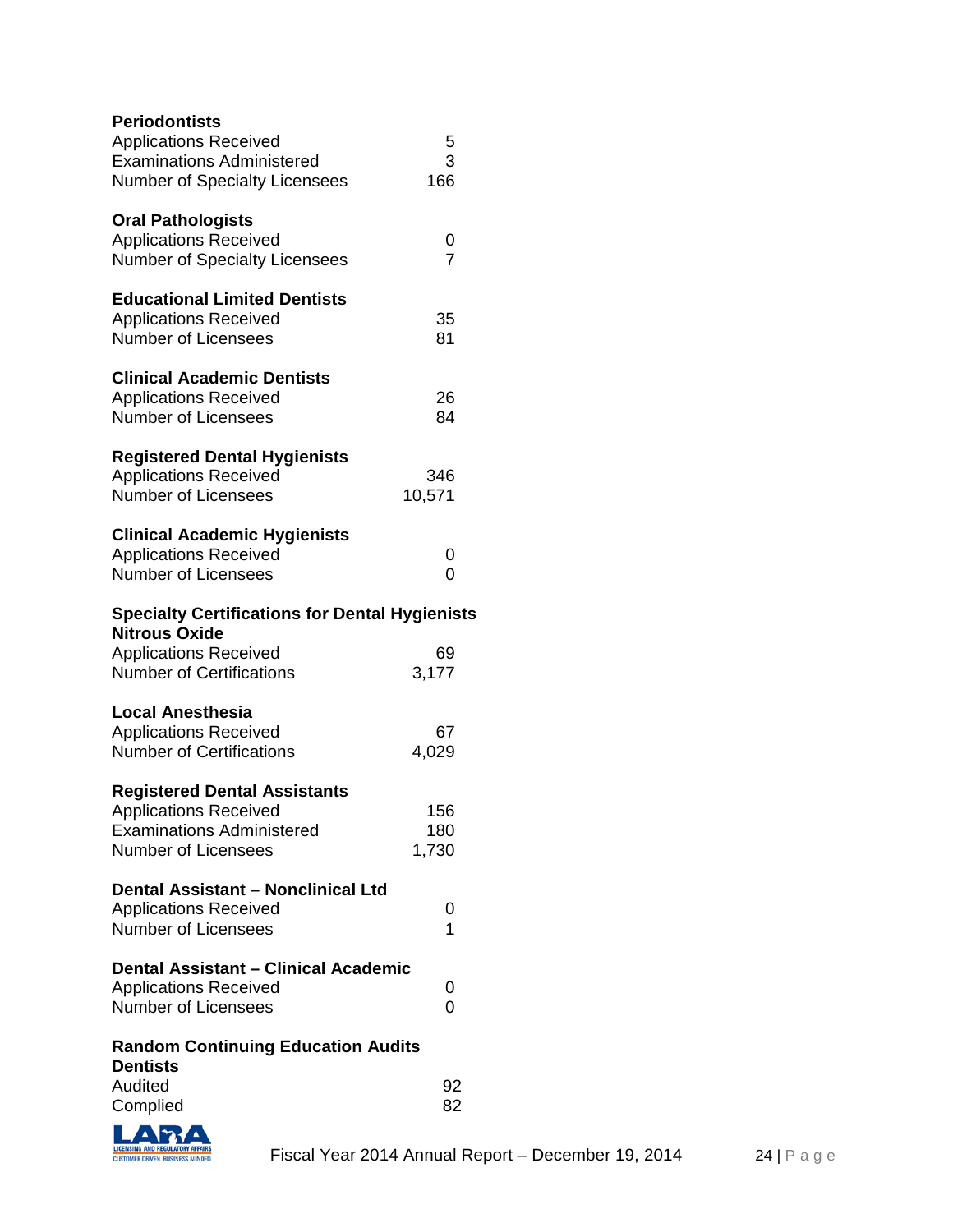| <b>Dental Assistants</b>                                           |                      |
|--------------------------------------------------------------------|----------------------|
| Audited                                                            | 37                   |
| Complied                                                           | 26                   |
| <b>Dental Hygienists</b>                                           |                      |
| Audited                                                            | 155                  |
| Complied                                                           | 132                  |
| <b>Renewal Continuing Education Audits</b>                         |                      |
| <b>Dentists</b>                                                    |                      |
| Audited                                                            | 27<br>27             |
| Complied                                                           |                      |
| <b>Dental Assistants</b>                                           |                      |
| Audited                                                            | $\frac{2}{2}$        |
| Complied                                                           |                      |
| <b>Dental Hygienists</b>                                           |                      |
| Audited                                                            | 20                   |
| Complied                                                           | 20                   |
| <b>Regulatory Activity</b>                                         |                      |
| <b>Allegations Received</b>                                        | 261                  |
| Administrative Investigations                                      | 382                  |
| <b>Field Investigations Authorized</b>                             | 63                   |
| <b>Field Investigations Completed</b>                              | 79                   |
| <b>Administrative Complaints Filed</b>                             | 73<br>$\overline{4}$ |
| <b>Summary Suspensions Filed</b><br>Cease and Desist Orders Issued | 1                    |
| Order to Compel Issued                                             | 0                    |
|                                                                    |                      |
| <b>Board Disciplinary Actions</b>                                  |                      |
| Reprimand<br>Probation                                             | 0                    |
| Fine                                                               | 48<br>8              |
| <b>Voluntary Surrender</b>                                         | 7                    |
| <b>Limited License</b>                                             | $\mathbf{1}$         |
| Suspension                                                         | 7                    |
| Revocation                                                         | 0                    |
| <b>Total Disciplinary Actions</b>                                  | 71                   |

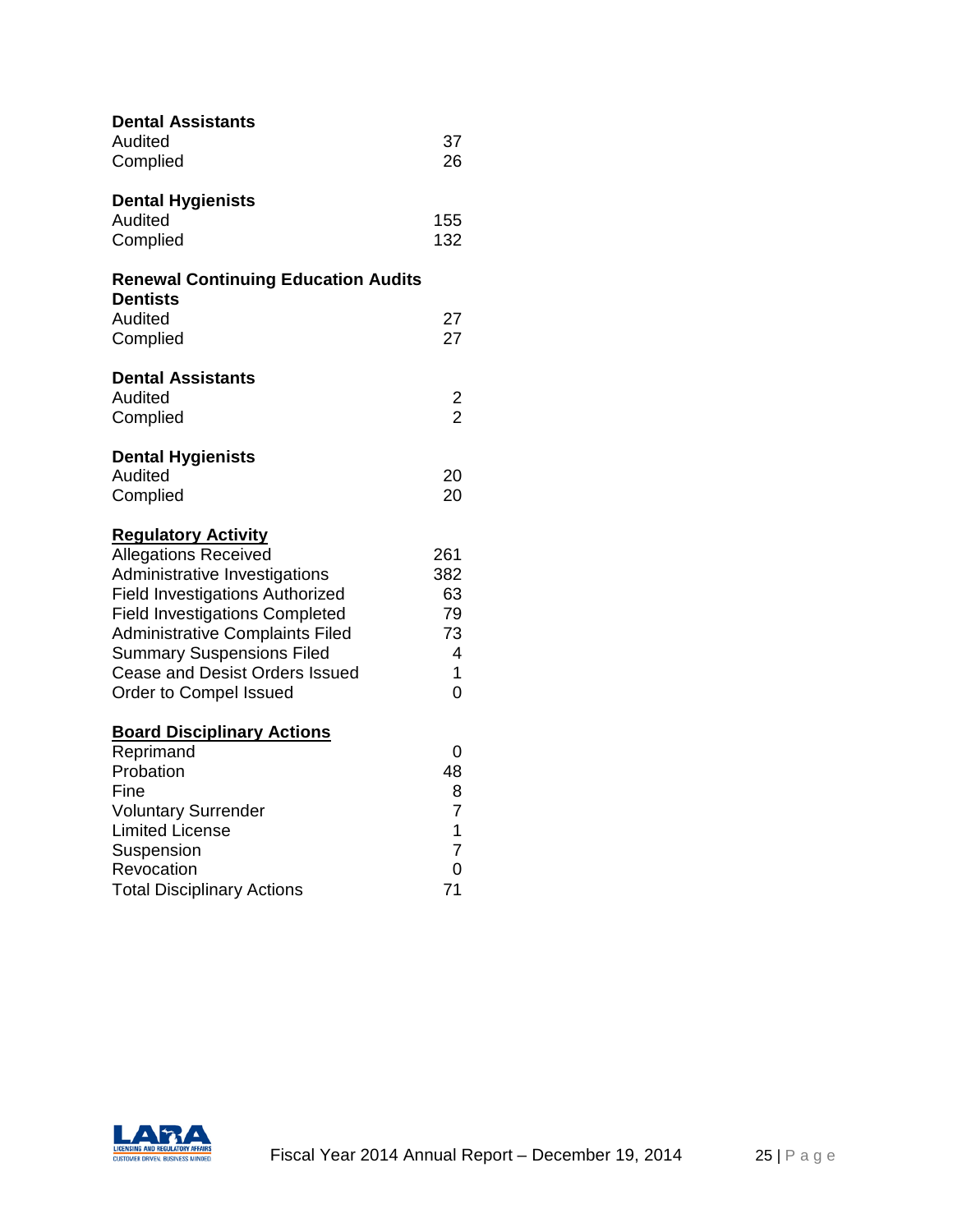# **Michigan Board of Dietetics and Nutrition**

The Michigan Board of Dietetics and Nutrition was created with the passage of Public Act 333 of 2006 with an effective date of July 1, 2007 which amended the Public Health Code, Public Act 368 of 1978, as amended.

On July 1, 2014, Governor Snyder signed into law Public Act 267 of 2014, which repealed the licensure requirements for dieticians and nutritionists. This act also abolished the Board of Dietetics and Nutrition.

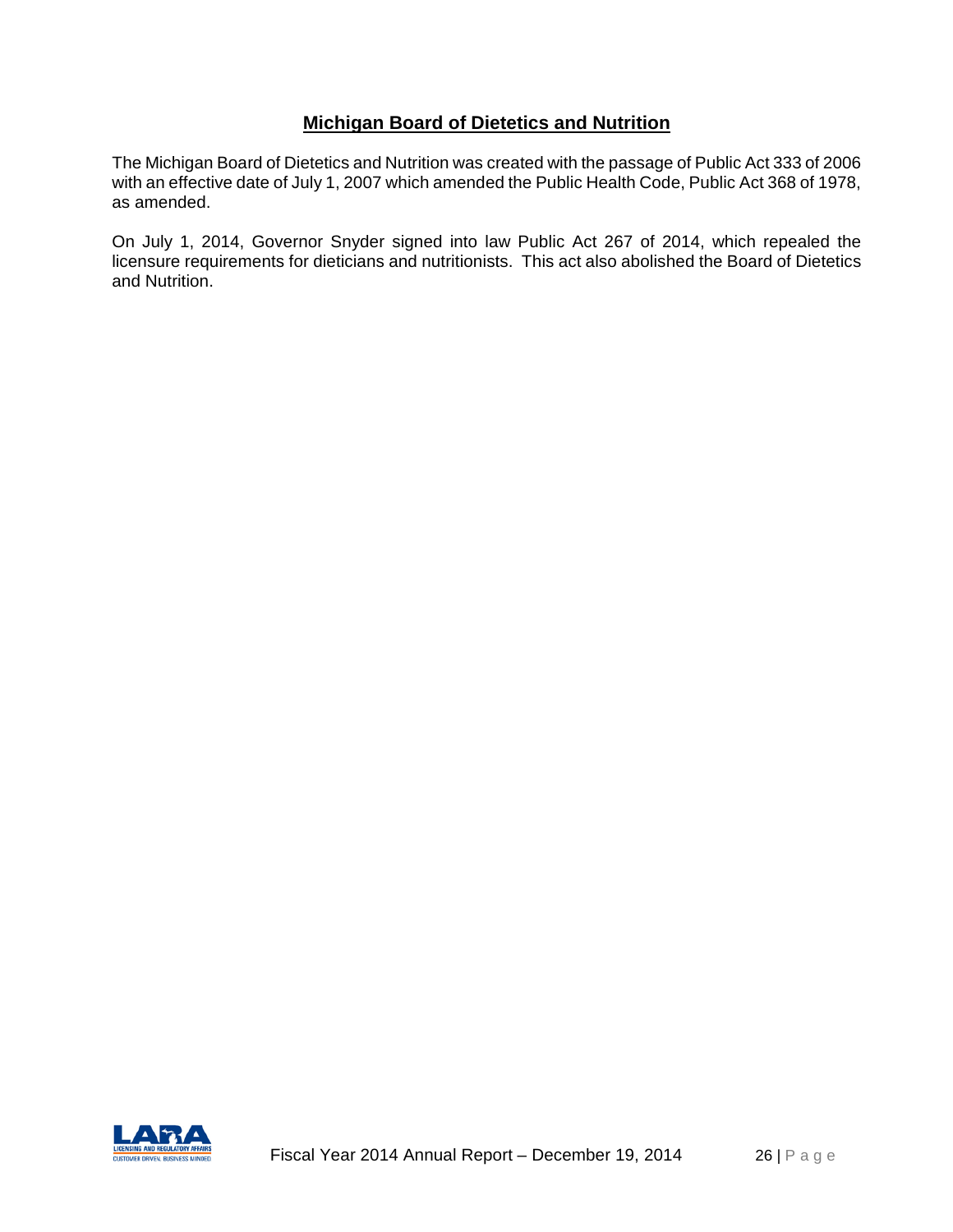### **Michigan Board of Marriage and Family Therapy**

The Michigan Board of Marriage Counselors was originally formed with the enactment of Public Act 292 of 1966. On October 21, 1980, the authority of the Board was transferred to Article 15 of Public Act 299 of 1980. Public Act 126 of 1995 transferred the authority of the Board to the Public Health Code, Public Act 368 of 1978, as amended, and the name was changed to the Board of Marriage and Family Therapy.

Part 169 defines the practice of marriage and family therapy as the providing of guidance, testing, discussions, therapy, instruction, or advice that is intended to avoid, eliminate, relieve, manage or resolve marital or family conflict or discord, to create, improve, or restore marital or family harmony, or to prepare couples for marriage.

The Michigan Board of Marriage and Family Therapy consists of 9 voting members: 6 marriage and family therapists and 3 public members.

| Board Members as of 9/30/14                       | <b>Term Expires</b> |
|---------------------------------------------------|---------------------|
| Pernice-Duca, Francesca, PhD, LMFT, Chair         | 6/30/15             |
| Romney-McDaniel, Ronna, Public Member, Vice-Chair | 6/30/17             |
| Allen, Concha, PhD, Public Member                 | 6/30/15             |
| Bischof, Gary, PhD, LMFT                          | 6/30/16             |
| Dupuis, Sara, PhD, LMFT                           | 6/30/18             |
| Grierson, Terri, Public Member                    | 6/30/16             |
| Jager, Kathleen, PhD, LMFT                        | 6/30/15             |
| Mammen, Laura, LMFT, LPC                          | 6/30/17             |
| Wampler, Richard, PhD, LMFT                       | 6/30/15             |

#### **Schedule of Board Meetings**

**Fiscal Year 2014** December 13, 2013 (cancelled) March 14, 2014 (cancelled) June 13, 2014 (disciplinary subcommittee) September 12, 2014 (full board)

# **Licensing Activity Marriage and Family Therapists** Applications Received 36 Examinations Authorized 27 Number of Licensees 632 **Educational Limited MFTs**

| <b>Applications Received</b> | 27  |
|------------------------------|-----|
| <b>Number of Licensees</b>   | 110 |

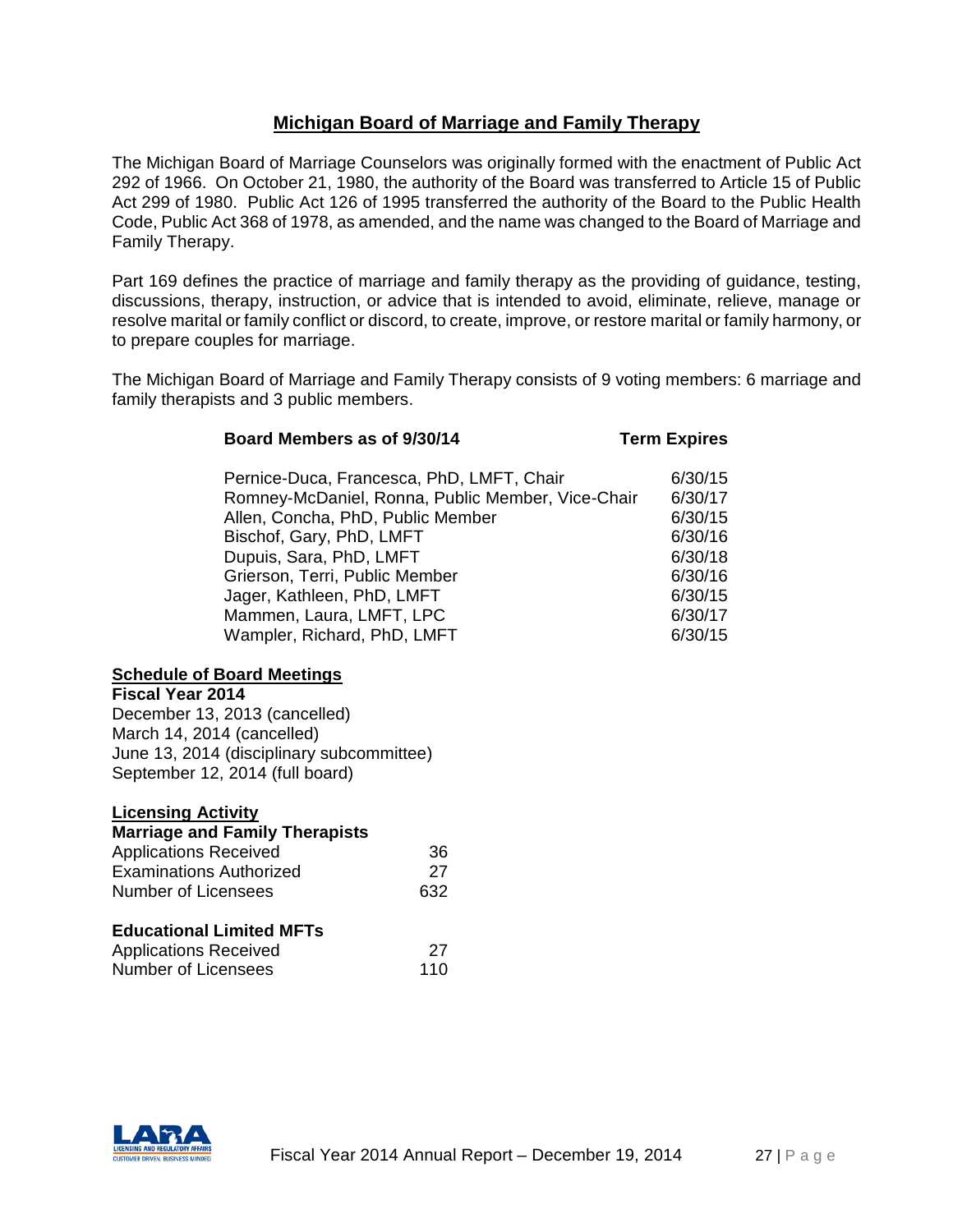# **Regulatory Activity**

| <b>Allegations Received</b>            | 6 |
|----------------------------------------|---|
| Administrative Investigations          | 3 |
| <b>Field Investigations Authorized</b> | 1 |
| <b>Field Investigations Completed</b>  | 1 |
| <b>Administrative Complaints Filed</b> | 1 |
| <b>Summary Suspensions Filed</b>       | O |
| Cease and Desist Orders Issued         | O |
| Order to Compel Issued                 | O |
| <b>Board Disciplinary Actions</b>      |   |
| Reprimand                              |   |

| Probation                         |   |
|-----------------------------------|---|
| Fine                              | 0 |
| <b>Voluntary Surrender</b>        |   |
| <b>Limited License</b>            | 0 |
| Suspension                        | 0 |
| Revocation                        | 0 |
| <b>Total Disciplinary Actions</b> | 2 |
|                                   |   |

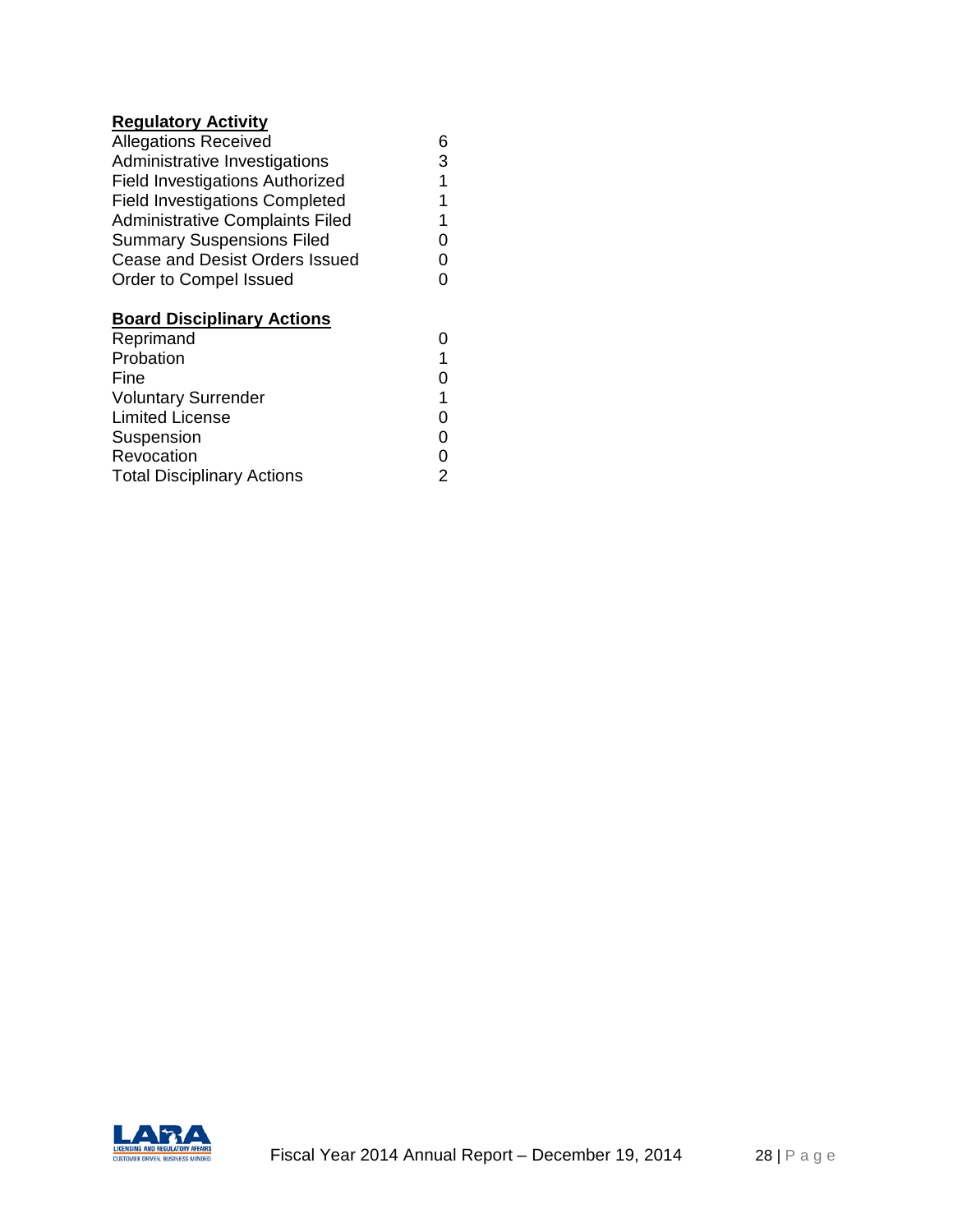# **Michigan Board of Massage Therapy**

The Michigan Board of Massage Therapy was created with the enactment of Public Act 471 of 2008, which amended the Public Health Code, Public Act 368 of 1978.

The practice of massage therapy, as defined in the Public Health Code, means the application of a system of structured touch, pressure, movement, and holding to the soft tissue of the human body in which the primary intent is to enhance or restore the health and well-being of the client. Practice of massage therapy includes complementary methods, including the external application of water, heat, cold, lubrication, salt scrubs, body wraps, or other topical preparations; and electromechanical devices that mimic or enhance the actions possible by the hands.

The Michigan Board of Massage Therapy consists of 11 voting members: 7 massage therapists and 4 public members.

| Board Members as of 9/30/14            |             | <b>Term Expires</b> |
|----------------------------------------|-------------|---------------------|
| Mueller, Melissa, CMT, Chair           |             | 12/31/15            |
| Franklin, Charlie, LMT, Vice-Chair     |             | 12/31/17            |
| Bowman, Donald, MT                     |             | 12/31/15            |
| Gennety, Tiffany, LMT                  |             | 12/31/16            |
| Hunter, Terese, Public Member          |             | 12/31/16            |
| Kiter, Katie, Public Member            |             | 12/31/17            |
| Lennox, Nicole, LMT                    |             | 12/31/17            |
| Miazga, Beth, LMT                      |             | 12/31/17            |
| Murphy, Jill, Public Member            |             | 12/31/16            |
| Rivard, Teresa, Public Member          |             | 12/31/15            |
| Stout, John T. (J.T.), MT              |             | 12/31/16            |
| <b>Schedule of Board Meetings</b>      |             |                     |
| <b>Fiscal Year 2014</b>                |             |                     |
| October 7, 2013                        |             |                     |
| January 6, 2014 (cancelled)            |             |                     |
| April 7, 2014                          |             |                     |
| July 7, 2014                           |             |                     |
| <b>Licensing Activity</b>              |             |                     |
| <b>Massage Therapists</b>              |             |                     |
| <b>Applications Received</b>           | 3,936       |                     |
| <b>Number of Licensees</b>             | 4,742       |                     |
| <b>Regulatory Activity</b>             |             |                     |
| <b>Allegations Received</b>            | 0           |                     |
| Administrative Investigations          | 0           |                     |
| <b>Field Investigations Authorized</b> | 0           |                     |
| <b>Field Investigations Completed</b>  | 0           |                     |
| <b>Administrative Complaints Filed</b> | 0           |                     |
| <b>Summary Suspensions Filed</b>       | $\mathbf 0$ |                     |
| Cease and Desist Orders Issued         | $\mathbf 0$ |                     |
| Order to Compel Issued                 | $\mathbf 0$ |                     |

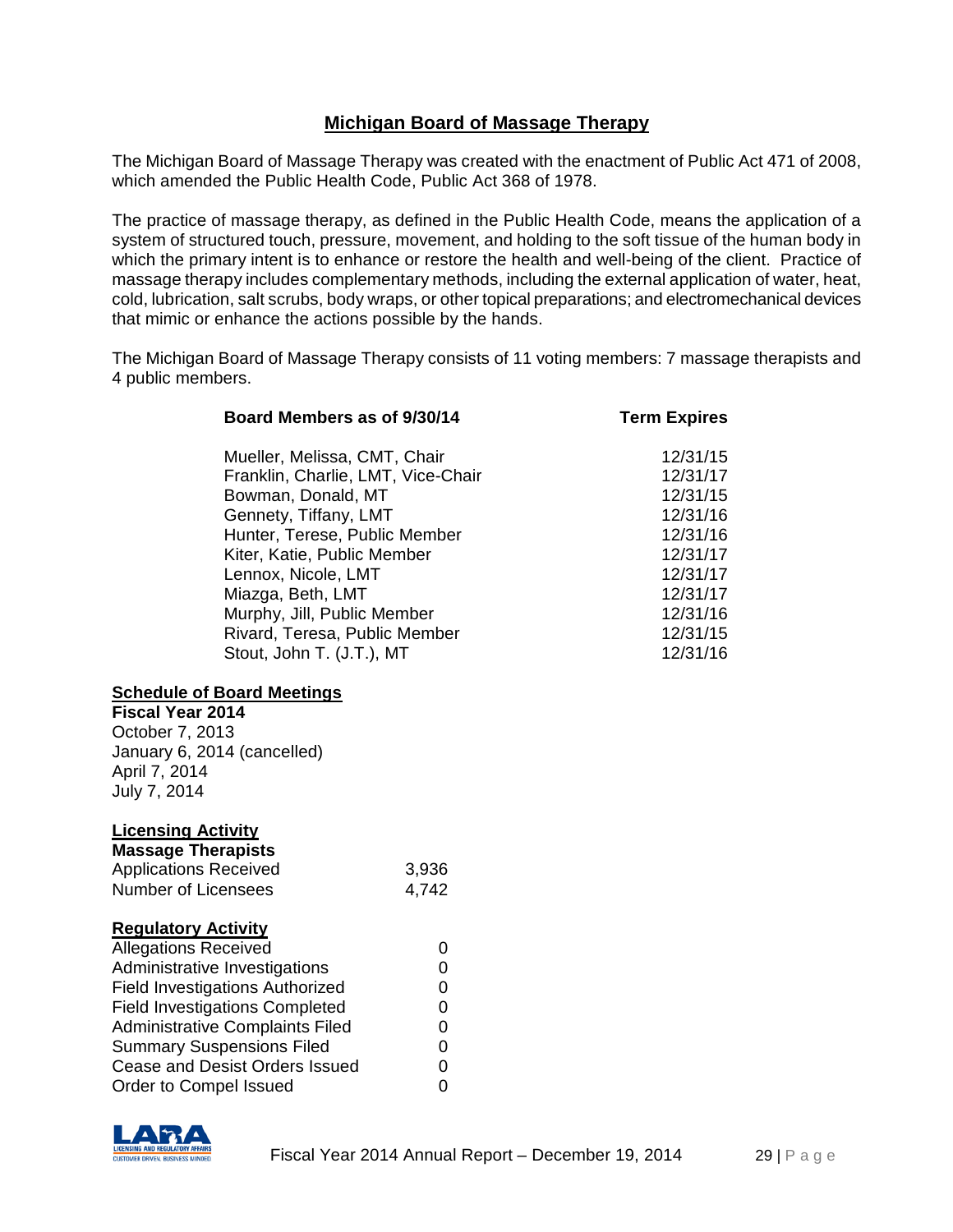# **Board Disciplinary Actions**

| Reprimand                         |   |
|-----------------------------------|---|
| Probation                         |   |
| Fine                              | 0 |
| <b>Voluntary Surrender</b>        | 0 |
| <b>Limited License</b>            | 0 |
| Suspension                        | 0 |
| Revocation                        | ი |
| <b>Total Disciplinary Actions</b> |   |

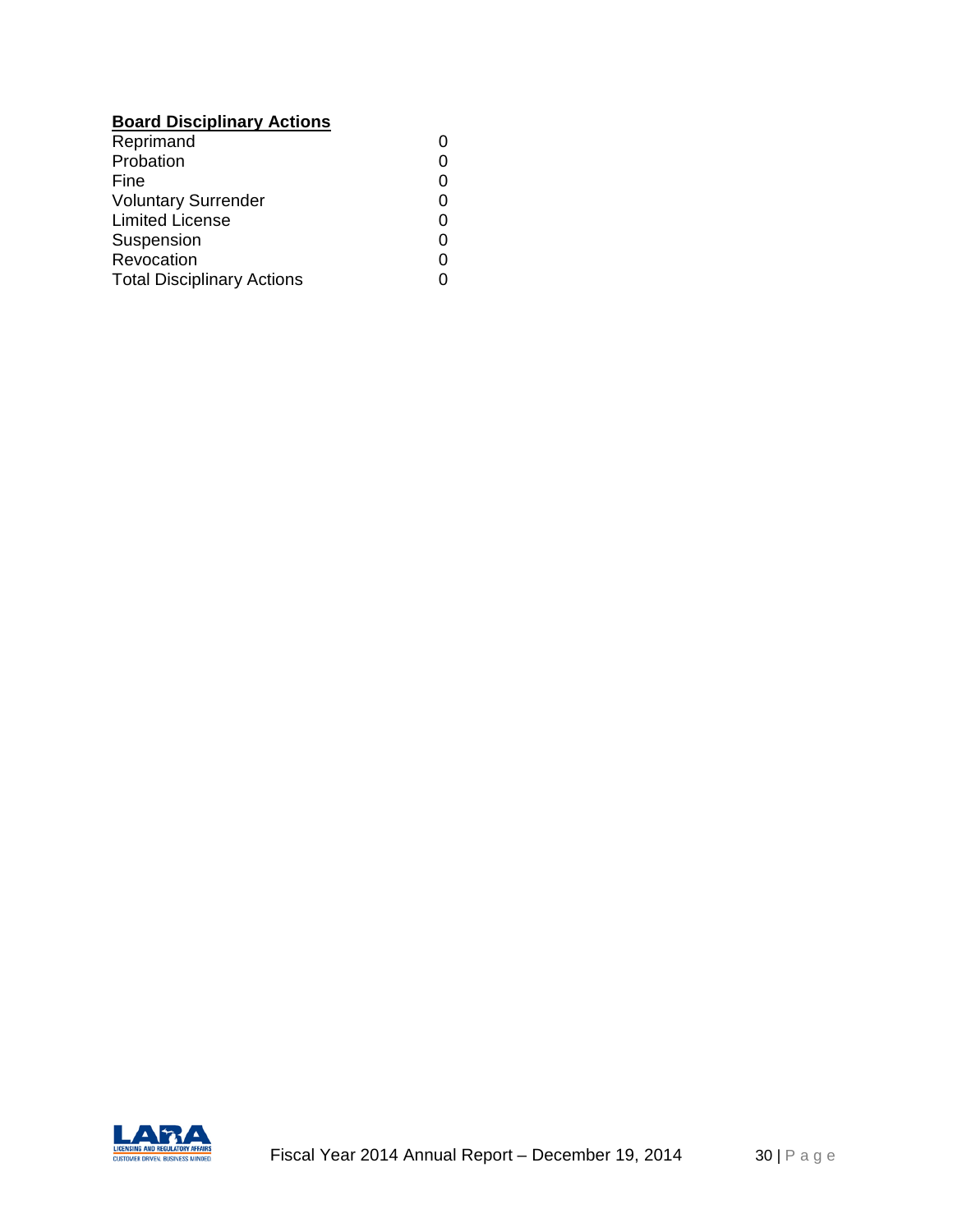## **Michigan Board of Medicine**

The Michigan Board of Medicine was originally formed with the enactment of Public Act 237 of 1899. This act provided for the examination, regulation and licensing of physicians and surgeons in the State of Michigan and for the discipline of offenders against the Act. On January 8, 1974, a new Medical Practice Act, Public Act 185 of 1973, became effective. This Act continued in effect until September 30, 1978, when the Board's authority was transferred to the Public Health Code, Public Act 368 of 1978, as amended.

The practice of medicine, as defined in the Public Health Code, means the diagnosis, treatment, prevention, cure or relieving of a human disease, ailment, defect, complaint, or other physical or mental condition, by attendance, advice, device, diagnostic test, or other means, or offering, undertaking, attempting to do, or holding oneself out as able to do, any of these acts.

The Michigan Board of Medicine consists of 19 voting members: 10 medical doctors, 1 physician's assistant, and 8 public members.

### **Schedule of Board Meetings**

**Fiscal Year 2014** November 20, 2013 January 15 2014 (disciplinary subcommittee) March 19, 2014 May 21, 2014 July 16, 2014 September 17, 2014

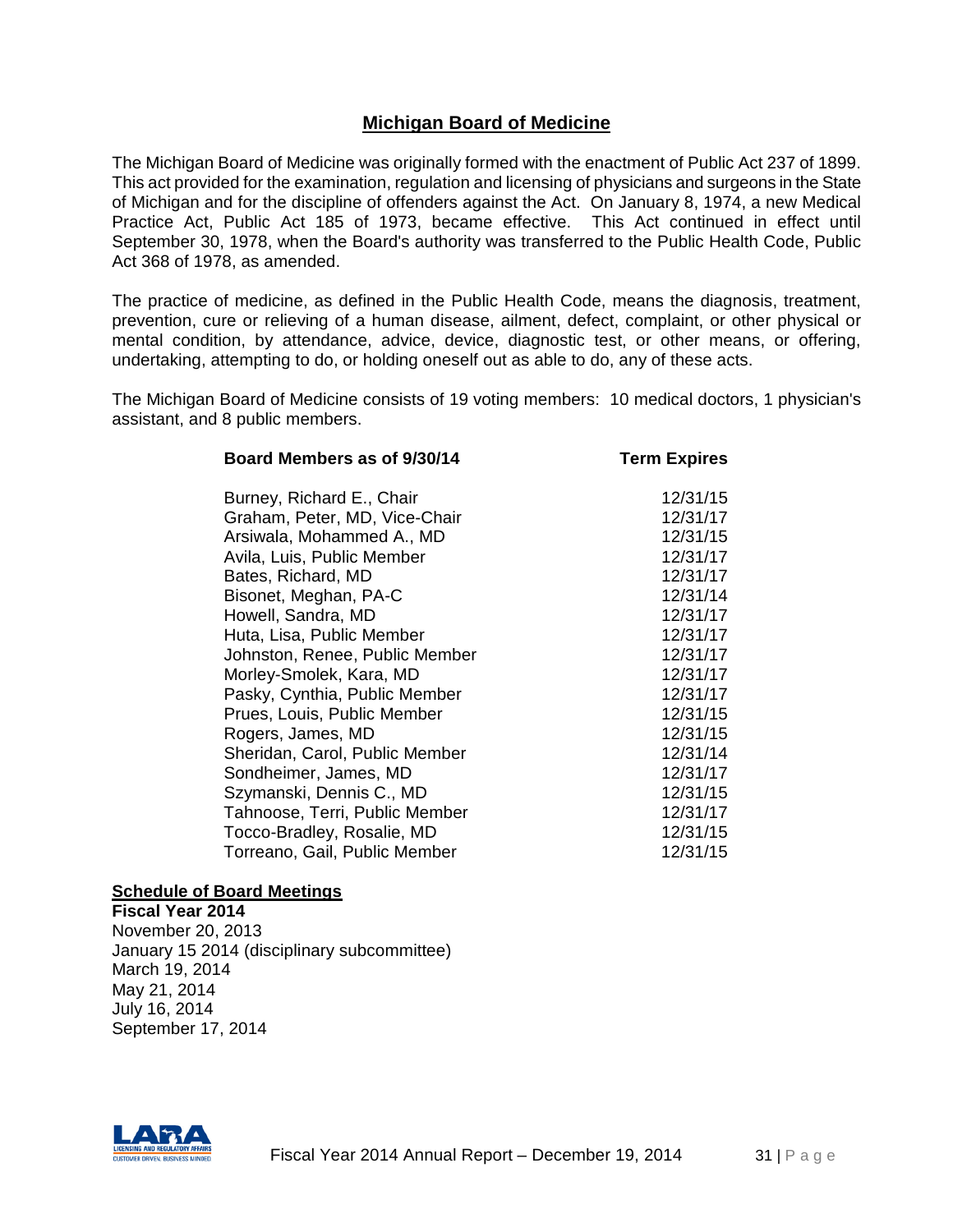| <b>Licensing Activity</b>                       |                |
|-------------------------------------------------|----------------|
| <b>Medical Doctors</b>                          |                |
| <b>Applications Received</b>                    | 1,700          |
| <b>Examinations Authorized</b>                  | 246            |
| <b>Number of Licensees</b>                      | 32,888         |
|                                                 |                |
| <b>Medical Doctor - Limited</b>                 |                |
| <b>Applications Received</b>                    | 0              |
| <b>Number of Licensees</b>                      | 0              |
| <b>MD - Special Volunteers</b>                  |                |
| <b>Applications Received</b>                    | 6              |
| <b>Number of Licensees</b>                      | 34             |
|                                                 |                |
| <b>Clinical Academic Doctors</b>                |                |
| <b>Applications Received</b>                    | 7              |
| <b>Number of Licensees</b>                      | 34             |
| <b>Educational Limited Doctors</b>              |                |
| <b>Applications Received</b>                    | 1,312          |
| <b>Number of Licensees</b>                      | 4,087          |
|                                                 |                |
| <b>Random Continuing Education Audits</b>       |                |
| Audited                                         | 108            |
| Complied                                        | 91             |
| <b>Renewal Continuing Education Audits</b>      |                |
| Audited                                         | 82             |
|                                                 | 82             |
| Complied                                        |                |
| <b>Regulatory Activity</b>                      |                |
| <b>Allegations Received</b>                     | 780            |
| Administrative Investigations                   | 873            |
| <b>Field Investigations Authorized</b>          | 171            |
| <b>Field Investigations Completed</b>           | 185            |
| <b>Administrative Complaints Filed</b>          | 125            |
| <b>Summary Suspensions Filed</b>                | 16             |
| <b>Cease and Desist Orders Issued</b>           | $\overline{c}$ |
| Order to Compel Issued                          | 1              |
|                                                 |                |
|                                                 |                |
| <b>Board Disciplinary Actions</b>               |                |
| Reprimand                                       | 1              |
| Probation                                       | 25             |
| Fine                                            | 39             |
| <b>Voluntary Surrender</b>                      | 4              |
| <b>Limited License</b>                          | 9              |
| Suspension                                      | 20             |
| Revocation<br><b>Total Disciplinary Actions</b> | 3<br>101       |

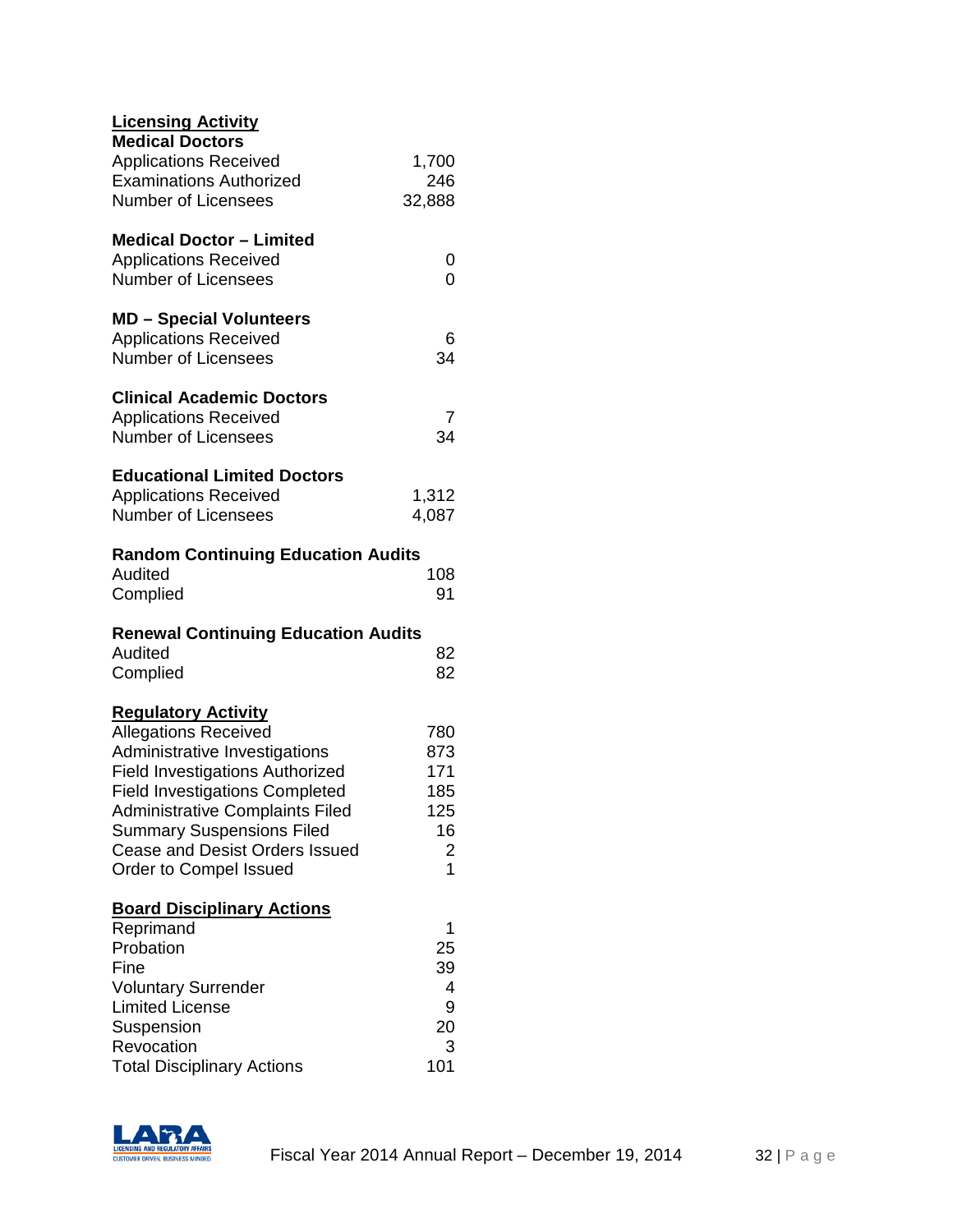# **Michigan Board of Nursing**

The Michigan Board of Nursing was originally created with the enactment of the Nurse Practice Act, Public Act 319 of 1909; authority was transferred to the Nursing Practice Act of 1967 by Public Act 149 of 1967. On September 30, 1978, authority was again transferred to the Public Health Code, Public Act 368 of 1978, as amended.

The practice of nursing, as defined in the Public Health Code, means the systematic application of substantial specialized knowledge and skill, derived from the biological, physical, and behavioral sciences, to the care, treatment, counsel, and health teaching of individuals who are experiencing changes in the normal health processes or who require assistance in the maintenance of health and the prevention or management of illness, injury, or disability.

The practice of nursing as a "licensed practice nurse" or "LPN." means the practice of nursing based on less comprehensive knowledge and skill than that required of a registered professional nurse and performed under the supervision of a registered professional nurse, physician, or dentist. "Registered professional nurse" or "RN" means an individual licensed under this article to engage in the practice of nursing which scope of practice includes the teaching, direction, and supervision of less skilled personnel in the performance of delegated nursing activities.

The Public Health Code establishes the Board of Nursing to consist of 23 members: 9 registered nurses (RNs), 1 nurse midwife, 1 nurse anesthetist, 1 nurse practitioner, 3 licensed practical nurses (LPNs), and 8 public members. Of the 9 registered nurses: 3 must have a master's degree with a major in nursing and be engaged in nursing education, 1 in less than a baccalaureate program; 1 in a baccalaureate or higher program and 1 in a licensed practical nurse program; 3 must have a baccalaureate degree in nursing and be engaged in nursing practice or nursing administration; and 3 must be non-baccalaureate registered nurses engaged in nursing practice or nursing administration. The 3 licensed practical nurses must have graduated from a state-approved program of practical nurse education.

During this fiscal year, the Board met to grant licenses, impose disciplinary sanctions, review and approve nurse education programs, and to carry out all other mandates of the Code relating to the licensing and regulating of RNs and LPNs.

| Board Members as of 9/30/14                  | <b>Term Expires</b> |
|----------------------------------------------|---------------------|
| Meringa, Joshua, RN, Chair                   | 6/30/16             |
| Basso, Ronald, JD, Public Member, Vice-Chair | 6/30/15             |
| Armstrong, Reginald, Public Member           | 6/30/18             |
| Bouchard-Wyant, Kathy, RN                    | 6/30/15             |
| Brown, Mary J., RN                           | 6/30/15             |
| Bufford, Benjamin, Public Member             | 6/30/18             |
| Corrado, Mary, Public Member                 | 6/30/15             |
| DeDecker-Vander Kolk, Mary, RN               | 6/30/16             |
| DeVries, Jill, LPN                           | 6/30/16             |
| Egede-Nissen, Lars, Public Member            | 6/30/18             |
| Fenske, Cynthia, RN                          | 6/30/15             |
| Hopper, Paula, RN                            | 6/30/15             |
| Leigh, Elaine, RN, NP                        | 6/30/17             |
| McDonald, Tiffany, RN                        | 6/30/17             |
| O'Connor, Glenn, RN, CRNA                    | 6/30/17             |

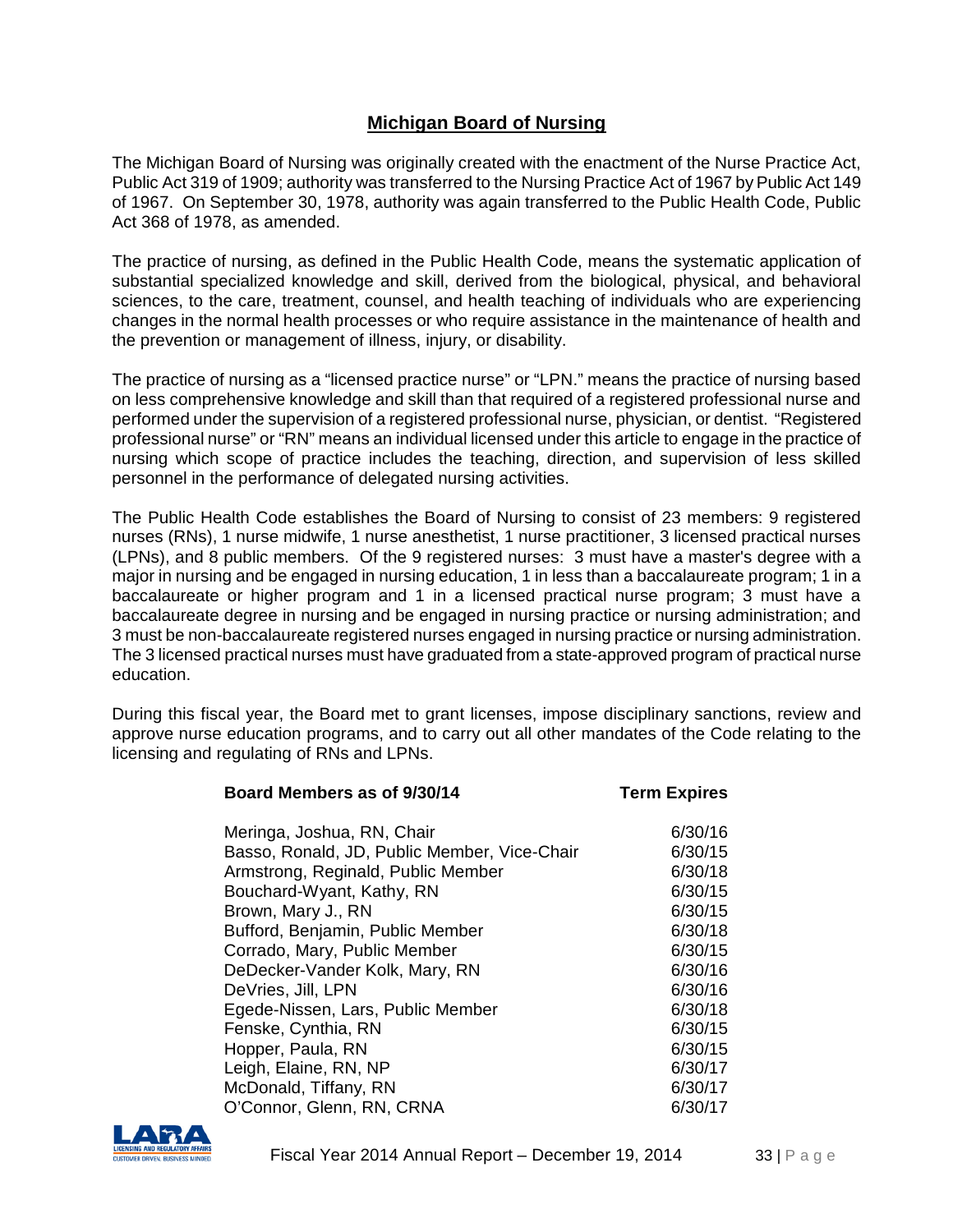| Olson, Lawrence K., Public Member | 6/30/18 |
|-----------------------------------|---------|
| Recker, Elizabeth, RN             | 6/30/17 |
| Steele, Denise, LPN               | 6/30/17 |
| Stefanski, Elaine M., LPN         | 6/30/15 |
| Tobbe, Kristopher, Public Member  | 6/30/18 |
| Tyson, Jessica Ann, Public Member | 6/30/18 |
| Zoll, Amy, RN, CNM                | 6/30/17 |
| Vacant, Professional Member       |         |

### **Schedule of Board Meetings**

#### **Fiscal Year 2014**

| October 3, 2013 (disciplinary subcommittee)                  |
|--------------------------------------------------------------|
| November 7, 2013 (full board and disciplinary subcommittee)  |
| December 5, 2013 (disciplinary subcommittee)                 |
| January 16, 2014 (full board and disciplinary subcommittee)  |
| February 6, 2014 (disciplinary subcommittee)                 |
| March 6, 2014 (full board and disciplinary subcommittee)     |
| April 3, 2014 (disciplinary subcommittee)                    |
| May 1, 2014 (full board and disciplinary subcommittee)       |
| June 4, 2014 (full board and disciplinary subcommittee)      |
| July 10, 2014 (disciplinary subcommittee)                    |
| August 7, 2014 (disciplinary subcommittee)                   |
| September 4, 2014 (full board and disciplinary subcommittee) |

# **Licensing Activity**

| <b>Registered Nurses</b>       |         |
|--------------------------------|---------|
| <b>Applications Received</b>   | 7,832   |
| <b>Examinations Authorized</b> | 5,990   |
| Number of Licensees            | 142,122 |

### **Registered Nurses – Provisional**

| <b>Applications Received</b> | 278 |
|------------------------------|-----|
| Number of Licensees          | 145 |

# **Register Nurses – Temporary**

# **RN Specialty Certifications**

| <b>Anesthetists</b>             |       |
|---------------------------------|-------|
| <b>Applications Received</b>    | 142   |
| <b>Number of Certifications</b> | 2,574 |

## **Midwives**

| <b>Applications Received</b> |     |
|------------------------------|-----|
| Number of Licensees          | 338 |

| <b>Practitioners</b>         |       |
|------------------------------|-------|
| <b>Applications Received</b> | 601   |
| Number of Licensees          | 5.464 |

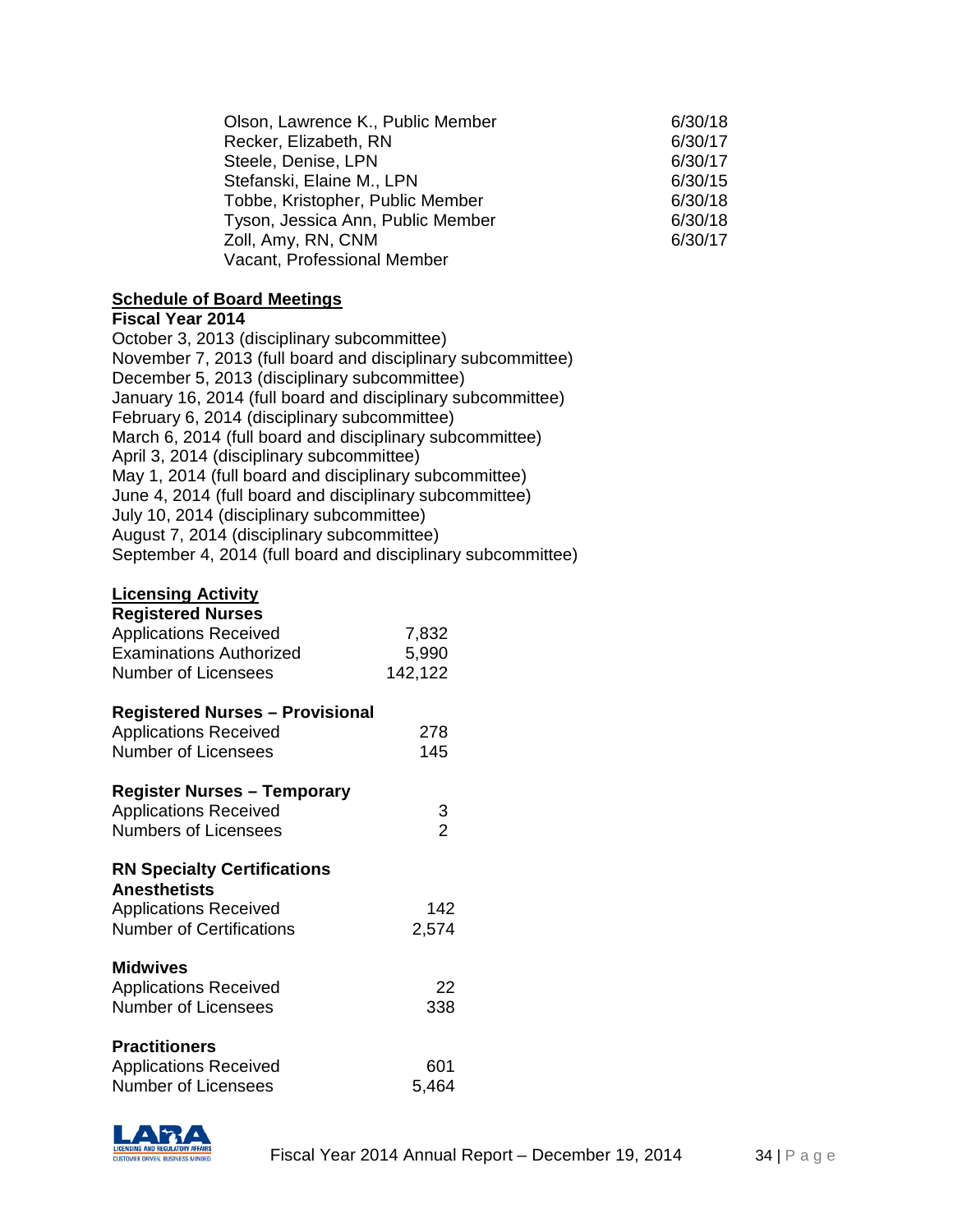| <b>Practical Nurses</b><br><b>Applications Received</b><br><b>Examinations Authorized</b><br><b>Number of Licensees</b>                                                                                                                                                                                                        | 1,968<br>1,789<br>26,108                             |
|--------------------------------------------------------------------------------------------------------------------------------------------------------------------------------------------------------------------------------------------------------------------------------------------------------------------------------|------------------------------------------------------|
| <b>Random Continuing Education Audits</b>                                                                                                                                                                                                                                                                                      |                                                      |
| <b>Practical Nurses</b><br>Audited<br>Complied                                                                                                                                                                                                                                                                                 | 77<br>74                                             |
| <b>Registered Nurses</b><br>Audited<br>Complied                                                                                                                                                                                                                                                                                | 459<br>425                                           |
| <b>Nurse Anesthetists</b><br>Audited<br>Complied                                                                                                                                                                                                                                                                               | 76<br>76                                             |
| <b>Nurse Midwives</b><br>Audited<br>Complied                                                                                                                                                                                                                                                                                   | 11<br>11                                             |
| <b>Nurse Practitioners</b><br>Audited<br>Complied                                                                                                                                                                                                                                                                              | 97<br>96                                             |
| <b>Renewal Continuing Education Audits</b><br><b>Practical Nurses</b><br>Audited<br>Complied                                                                                                                                                                                                                                   | 30<br>30                                             |
| <b>Registered Nurses</b><br>Audited<br>Complied                                                                                                                                                                                                                                                                                | 200<br>200                                           |
| <b>Registered Nurses w/Specialties</b><br>Audited<br>Complied                                                                                                                                                                                                                                                                  | 32<br>32                                             |
| <b>Regulatory Activity</b><br><b>Allegations Received</b><br>Administrative Investigations<br><b>Field Investigations Authorized</b><br><b>Field Investigations Completed</b><br><b>Administrative Complaints Filed</b><br><b>Summary Suspensions Filed</b><br><b>Cease and Desist Orders Issued</b><br>Order to Compel Issued | 1,426<br>2,289<br>341<br>370<br>361<br>134<br>0<br>4 |

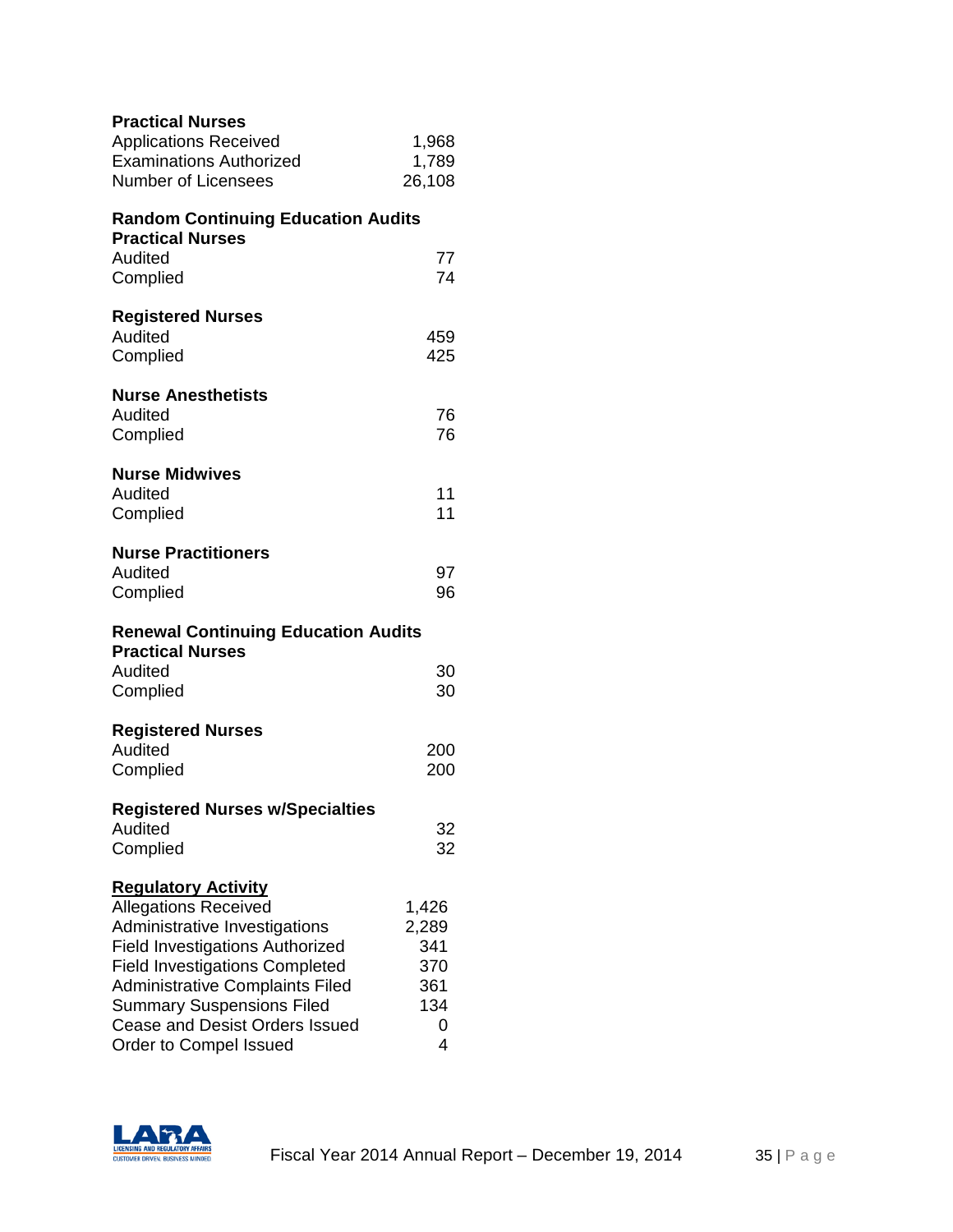# **Board Disciplinary Actions**

| Reprimand                         | 5   |
|-----------------------------------|-----|
| Probation                         | 221 |
| Fine                              | 61  |
| <b>Voluntary Surrender</b>        | 14  |
| <b>Limited License</b>            | 5   |
| Suspension                        | 148 |
| Revocation                        | 6   |
| <b>Total Disciplinary Actions</b> |     |

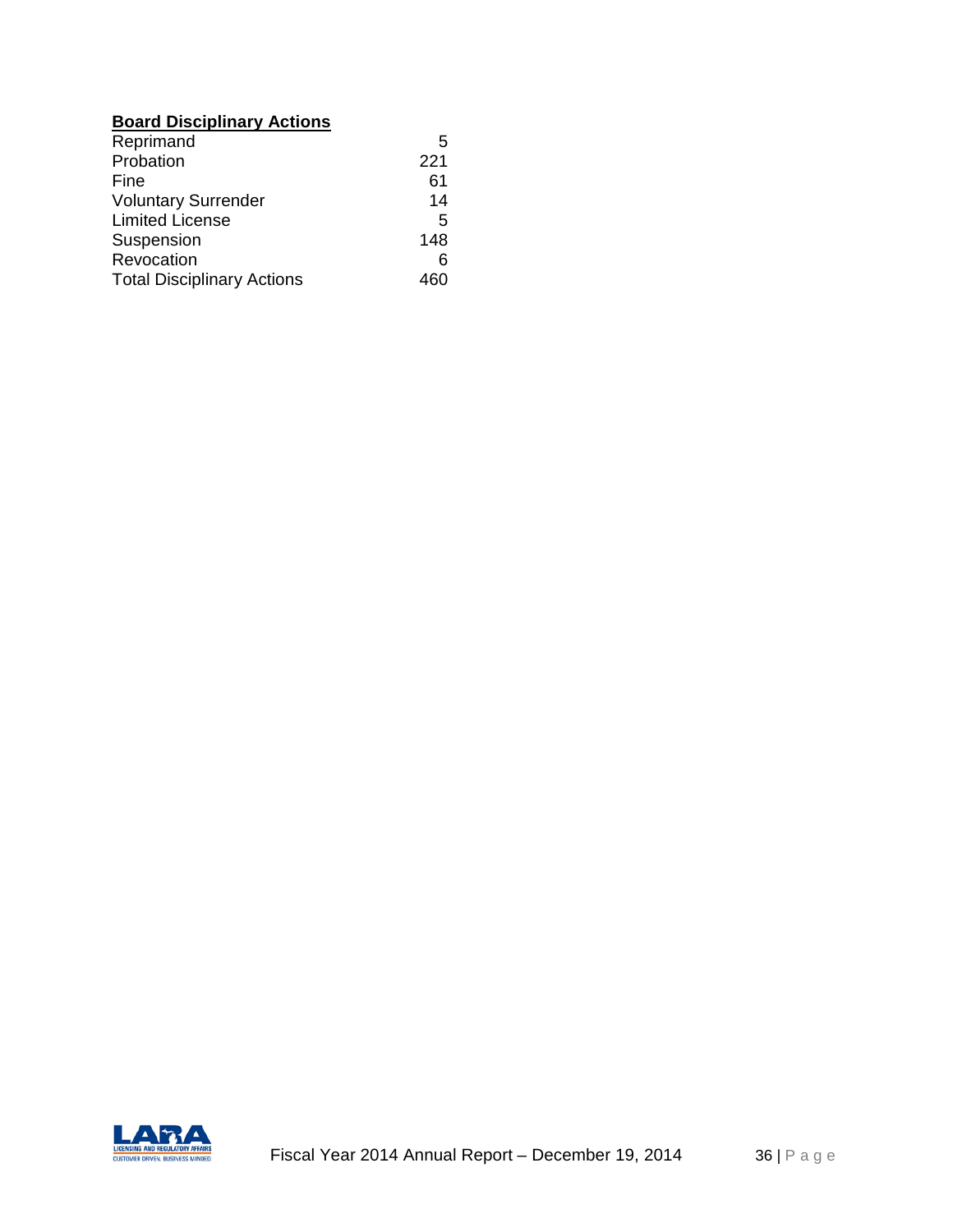## **Michigan Board of Nursing Home Administrators**

The Michigan Board of Nursing Home Administrators was created by Public Act 166 of 1969. On October 21, 1980, the authority of the Board was transferred to Article 19 of Public Act 299 of 1980. Public Act 139 of 2001 transferred the authority of the Board of Nursing Home Administrators to the Public Health Code, Public Act 368 of 1978, as amended.

The practice of a nursing home administrator, as defined in the Public Health Code, means planning, organizing, directing, and controlling the total operation of the nursing home on behalf of the governing board or owner of a nursing home.

The Michigan Board of Nursing Home Administrators consists of 9 voting members: 6 nursing home administrators and 3 public members.

| Board Members as of 9/30/14                   | <b>Term Expires</b> |
|-----------------------------------------------|---------------------|
| Kimbrough-Wozniak, Kimberly, NHA, Chair       | 6/30/16             |
| Ver Beek, Carl, JD, Public Member, Vice-Chair | 6/30/16             |
| Ackerman, Ricky, NHA                          | 6/30/17             |
| Barber, Paul, NHA                             | 6/30/18             |
| Beutner, Jeffrey, Public Member               | 6/30/18             |
| Ditri, Pam, NHA                               | 6/30/15             |
| Looby, Bridget, Public Member                 | 6/30/18             |
| Lyden, Patricia, RN, NHA                      | 6/30/17             |
| Moreau, Justin, BA, CDM, CFPP, NHA            | 6/30/16             |

## **Schedule of Board Meetings**

**Fiscal Year 2014** December 17, 2013 (disciplinary subcommittee) March 4, 2014 (disciplinary subcommittee)) June 24, 2014 September 2, 2014

#### **Licensing Activity**

| <b>Applications Received</b> | -216  |
|------------------------------|-------|
| Examinations Authorized      | 189   |
| Number of Licensees          | 1.249 |

| <b>Random Continuing Education Audits</b> |    |
|-------------------------------------------|----|
| Audited                                   | 56 |
| Complied                                  | 51 |

## **Renewal Continuing Education Audits**

| Audited  |  |
|----------|--|
| Complied |  |

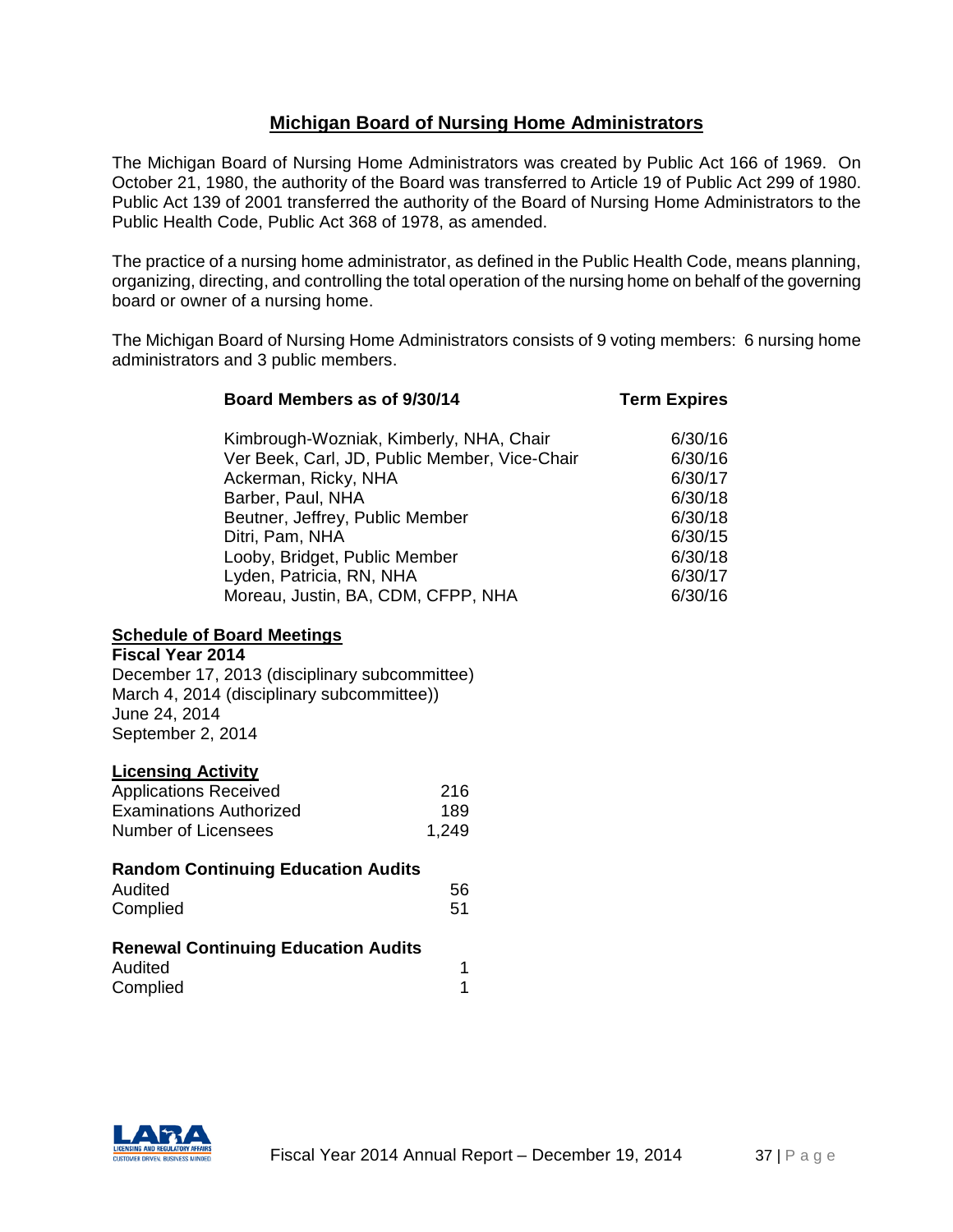# **Regulatory Activity**

| <b>Allegations Received</b>            | 33 |
|----------------------------------------|----|
| Administrative Investigations          | 25 |
| Field Investigations Authorized        | 21 |
| <b>Field Investigations Completed</b>  | 26 |
| <b>Administrative Complaints Filed</b> | 7  |
| <b>Summary Suspensions Filed</b>       | 1  |
| Cease and Desist Orders Issued         | ი  |
| Order to Compel Issued                 | ი  |
|                                        |    |

## **Board Disciplinary Actions**

| 3 |
|---|
| 1 |
| ი |
| 0 |
| 1 |
| 1 |
|   |
|   |

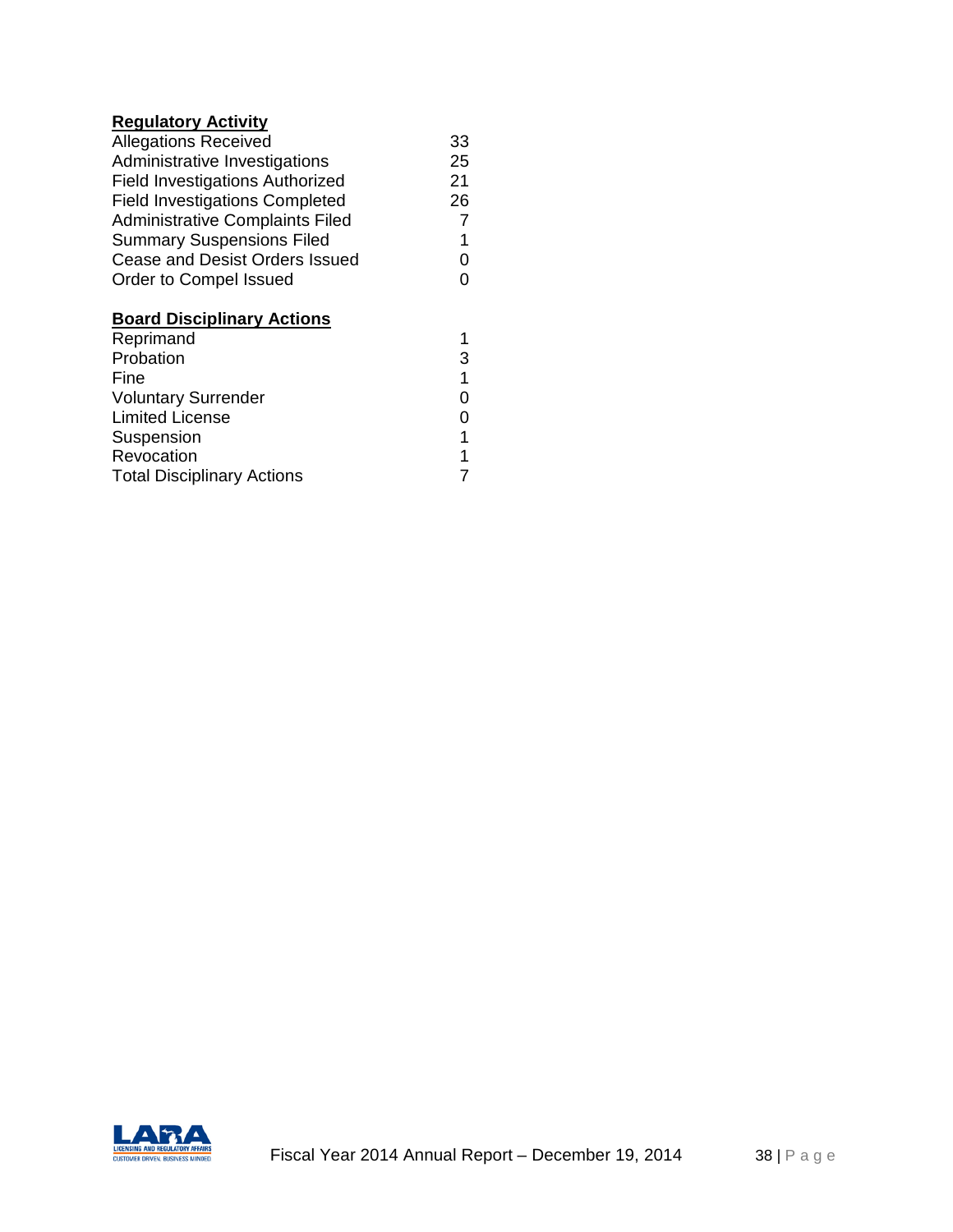# **Michigan Board of Occupational Therapists**

Public Act 473 of 1988 amended the Public Health Code, Public Act 368 of 1978, creating the Michigan Board of Occupational Therapists and the registration program for Occupational Therapists in Michigan. Public Act 523 of 2008 which was effective on January 13, 2009 changed the regulation of occupational therapists from registration to licensure.

The practice of Occupational Therapy, as defined in the Public Health Code, means the provision of services provided to promote health and wellness, prevent disability, preserve functional capabilities, prevent barriers, and enable or improve performance in everyday activities.

The Michigan Board of Occupational Therapists consists of 9 voting members: 5 occupational therapists and 4 public members, one of whom shall be a physician licensed under Part 170 or 175.

**Board Members as of 9/30/14 Term Expires**

| King, Kelli, OTR, Chair                | 12/31/16 |
|----------------------------------------|----------|
| Pace, Kimberly, OTR, Vice-Chair        | 12/31/14 |
| Carlson, Nick, Public Member           | 12/31/17 |
| Kaiser, Lynn, OTR                      | 12/31/17 |
| Moutsatson, Michael, DO, Public Member | 12/31/15 |
| Palmer, Valerie, Public Member         | 12/31/17 |
| Santos, Janet, OTR                     | 12/31/17 |
| Sesti, Jennifer Colombo, Public Member | 12/31/17 |
| Windell, Deborah, OTR                  | 12/31/17 |
|                                        |          |

## **Schedule of Board Meetings**

**Fiscal Year 2014** November 19, 2013 February 18, 2014 May 20, 2014 (full board) August 26, 2014 (cancelled)

## **Registration Activity**

| <b>Occupational Therapists</b>         |       |
|----------------------------------------|-------|
| <b>Applications Received</b>           | 331   |
| <b>Number of Registrants</b>           | 5,324 |
| <b>Occupational Therapy Assistants</b> |       |
| <b>Applications Received</b>           | 156   |
| <b>Number of Registrants</b>           | 1,692 |
| <b>Regulatory Activity</b>             |       |
| <b>Allegations Received</b>            | 31    |
| Administrative Investigations          | 32    |
| <b>Field Investigations Authorized</b> | 8     |
| <b>Field Investigations Completed</b>  | 4     |
| <b>Administrative Complaints Filed</b> | 4     |
| <b>Summary Suspensions Filed</b>       | 3     |
| Cease and Desist Orders Issued         | 0     |
| Order to Compel Issued                 | 0     |

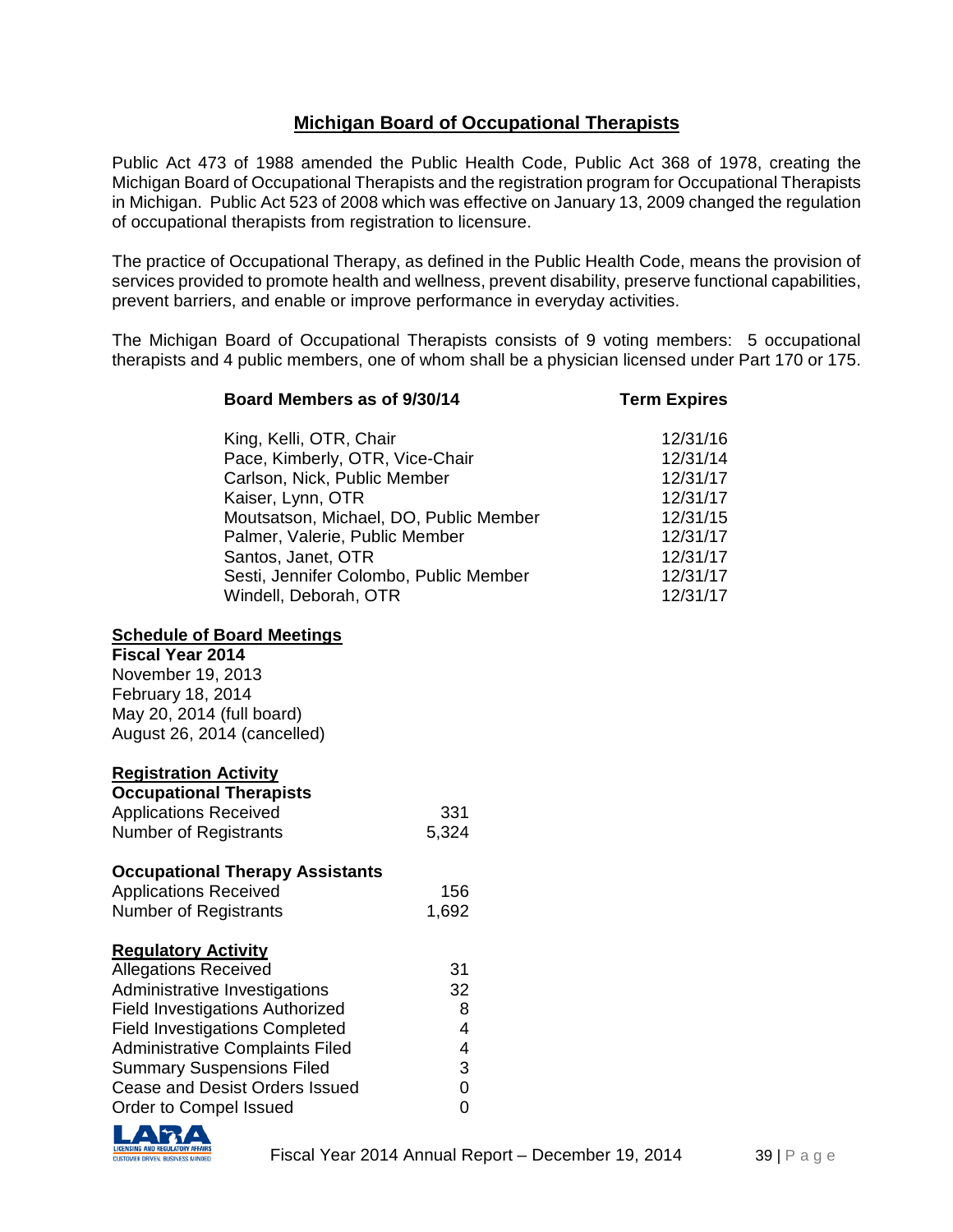# **Board Disciplinary Actions**

| Reprimand                         |   |
|-----------------------------------|---|
| Probation                         |   |
| Fine                              |   |
| <b>Voluntary Surrender</b>        |   |
| <b>Limited License</b>            | O |
| Suspension                        | 2 |
| Revocation                        | O |
| <b>Total Disciplinary Actions</b> | 3 |
|                                   |   |

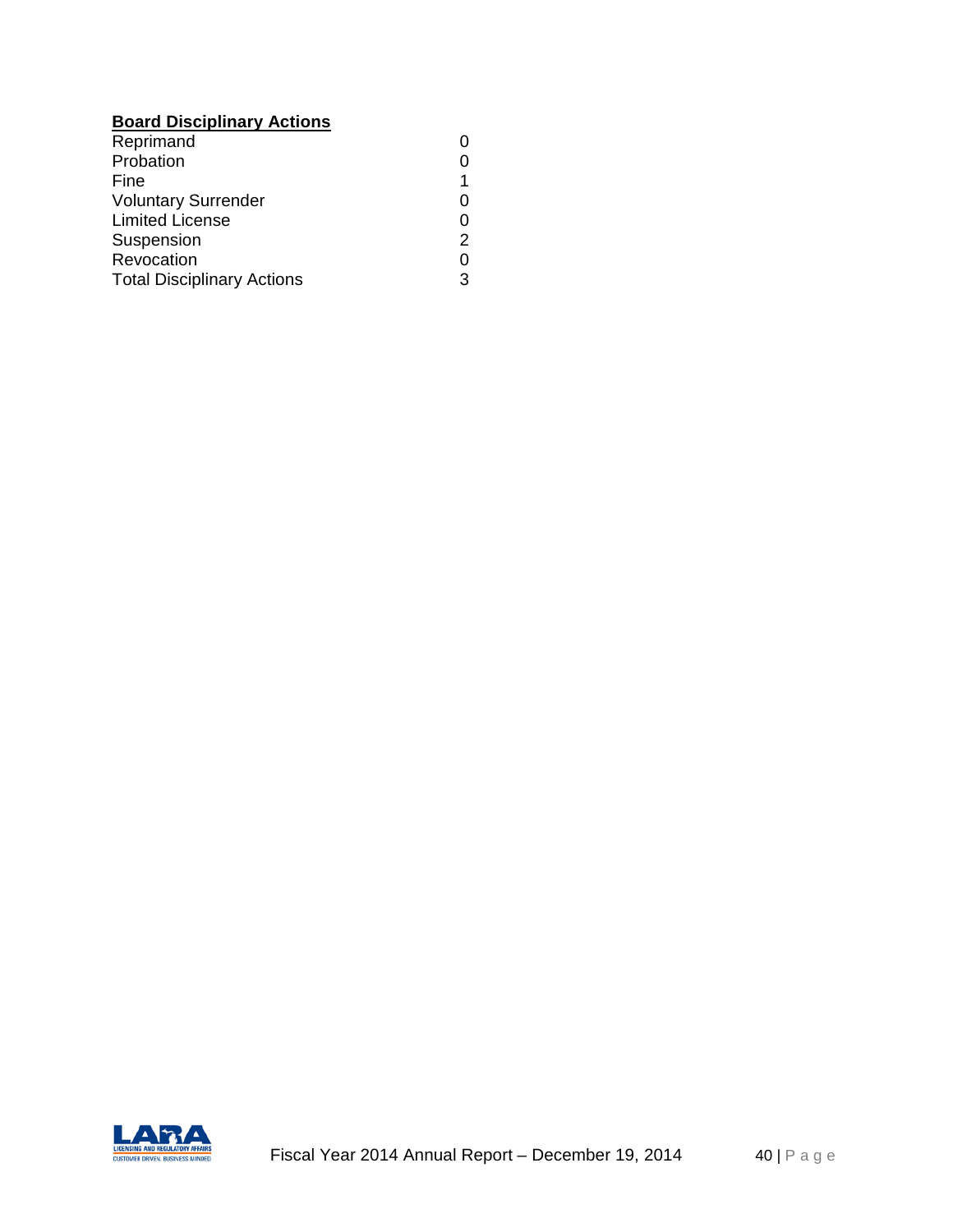# **Michigan Board of Optometry**

The Michigan Board of Optometry was originally formed with the enactment of Public Act 71 of 1909. On September 30, 1978, this authority was transferred to the Public Health Code, Public Act 368 of 1978, as amended.

The practice of Optometry includes the employment of objective or subjective means, including diagnostic pharmaceutical agents for the examination of the human eye for the purpose of ascertaining a departure from the normal, measuring of powers of vision, and adapting lenses for the aid of those powers.

On March 26, 1984, the Governor signed Public Act 42, which allowed optometrists to be certified to administer topical oculardiagnostic pharmaceutical agents to the anterior segment of the human eye. Rules allowing the board to certify optometrists as diagnostic agents were promulgated on July 13, 1985.

The Board of Optometry consists of 9 voting members: 5 optometrists and 4 public members.

|                                                                                                | Board Members as of 9/30/14                                                                                                                                                                                                                                             |                     | <b>Term Expires</b>                                                       |  |
|------------------------------------------------------------------------------------------------|-------------------------------------------------------------------------------------------------------------------------------------------------------------------------------------------------------------------------------------------------------------------------|---------------------|---------------------------------------------------------------------------|--|
|                                                                                                | Patera, Gregory, OD, Chair<br>Kaminski, John, OD, Vice-Chair<br>McNamara, Paul, Public Member<br>Peterson-Klein, Nancy, OD<br>Perino, Robert, Public Member<br>Powers, Carl, OD<br>Tech II, Kurt, Public Member<br>Vacant, Professional Member<br>Vacant, Public Member |                     | 6/30/18<br>6/30/16<br>6/30/15<br>6/30/16<br>6/30/15<br>6/30/16<br>6/30/18 |  |
| <b>Fiscal Year 2014</b><br>February 26, 2014<br>May 28, 2014 (full board)<br>August 27, 2014   | <b>Schedule of Board Meetings</b><br>November 27, 2013 (full board)                                                                                                                                                                                                     |                     |                                                                           |  |
| <b>Licensing Activity</b><br><b>Applications Received</b><br>Number of Licensees               |                                                                                                                                                                                                                                                                         | 66<br>1,689         |                                                                           |  |
| <b>Special Volunteer</b><br><b>Applications Received</b><br>Number of Licensees                |                                                                                                                                                                                                                                                                         | 0<br>$\overline{2}$ |                                                                           |  |
| <b>Specialty Certifications</b><br><b>DPA Certification</b><br><b>Number of Certifications</b> |                                                                                                                                                                                                                                                                         | 1,631               |                                                                           |  |
| <b>TPA Certification</b><br><b>Number of Certifications</b>                                    |                                                                                                                                                                                                                                                                         | 1,608               |                                                                           |  |

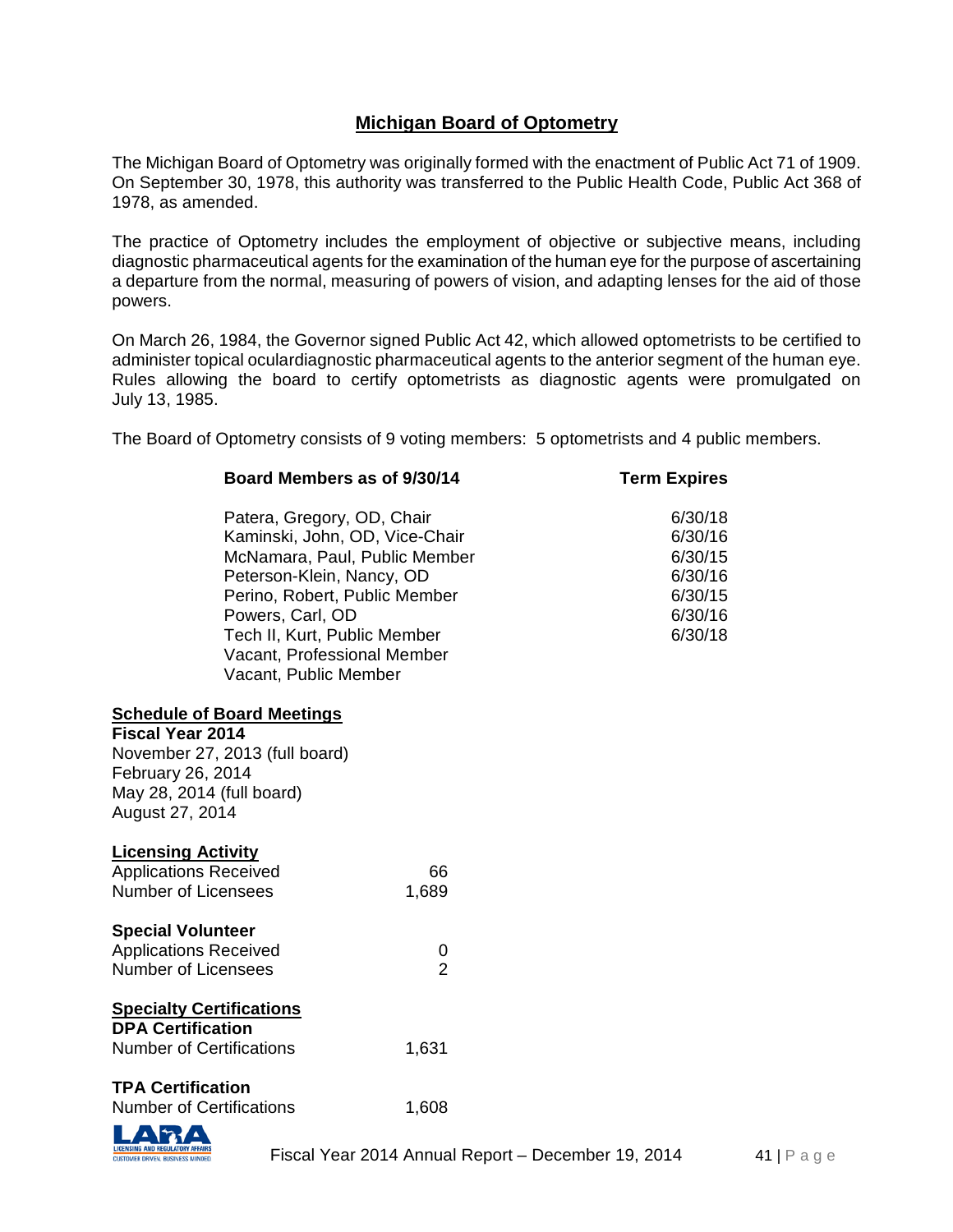| <b>DPA &amp; TPA Certification</b><br><b>Number of Certifications</b>                                                                                                                                                                                                                                                   | ი                                                                             |
|-------------------------------------------------------------------------------------------------------------------------------------------------------------------------------------------------------------------------------------------------------------------------------------------------------------------------|-------------------------------------------------------------------------------|
| <b>Random Continuing Education Audits</b><br>Audited<br>Complied                                                                                                                                                                                                                                                        | 59<br>53                                                                      |
| <b>Renewal Continuing Education Audits</b><br>Audited<br>Complied                                                                                                                                                                                                                                                       | 9<br>9                                                                        |
| <b>Regulatory Activity</b><br><b>Allegations Received</b><br>Administrative Investigations<br><b>Field Investigations Authorized</b><br><b>Field Investigations Completed</b><br><b>Administrative Complaints Filed</b><br><b>Summary Suspensions Filed</b><br>Cease and Desist Orders Issued<br>Order to Compel Issued | 20<br>36<br>1<br>$\overline{c}$<br>$\overline{7}$<br>$\overline{0}$<br>0<br>0 |
| <b>Board Disciplinary Actions</b><br>Reprimand<br>Probation<br>Fine<br><b>Voluntary Surrender</b><br><b>Limited License</b><br>Suspension<br>Revocation<br><b>Total Disciplinary Actions</b>                                                                                                                            | 0<br>9<br>$\overline{0}$<br>$\overline{0}$<br>$\overline{0}$<br>0<br>0<br>9   |

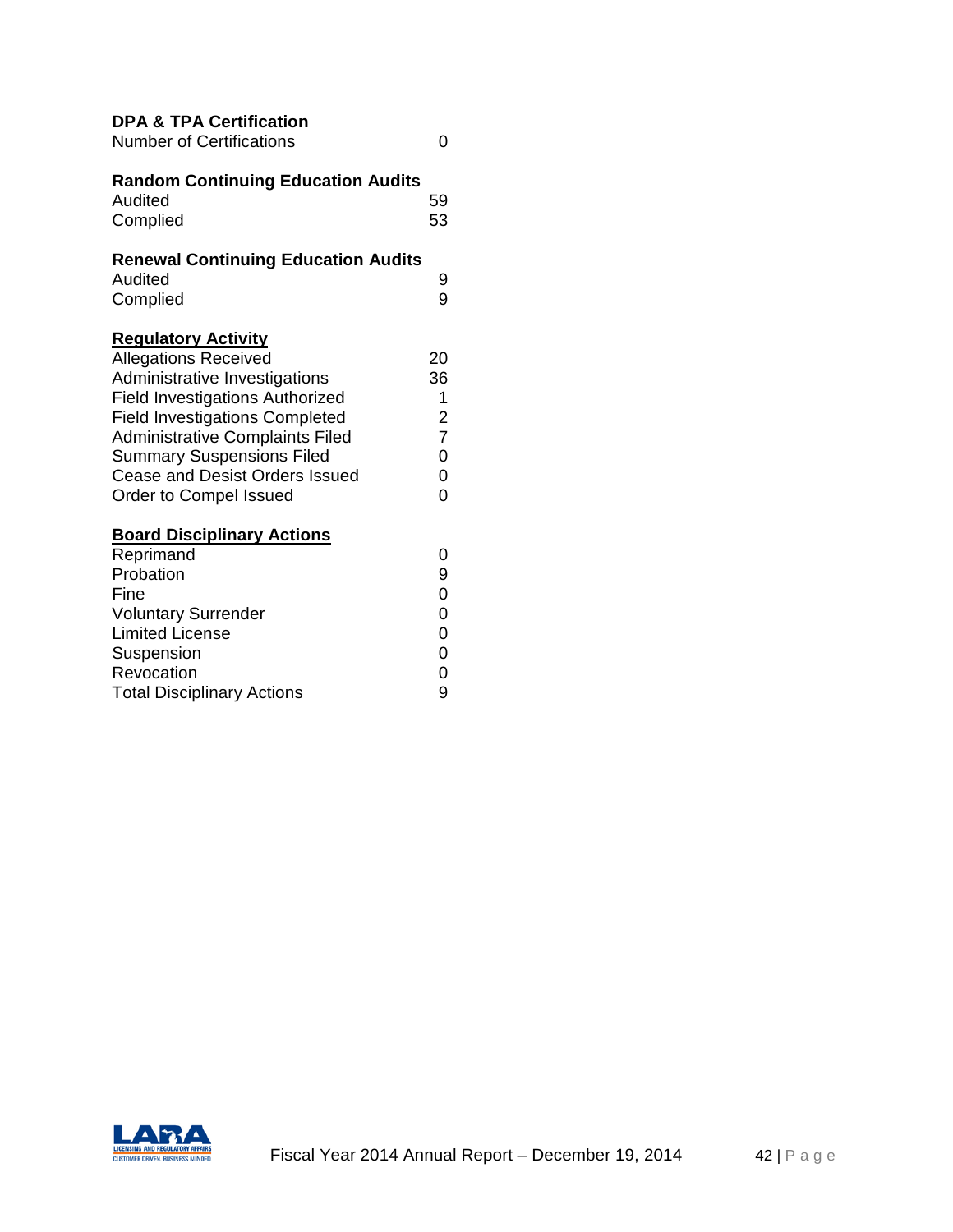## **Michigan Board of Osteopathic Medicine and Surgery**

The Michigan Board of Osteopathic Medicine and Surgery was originally formed with the enactment of Public Act 162 of 1903. This Act regulated the practice of osteopathic medicine and surgery in the State of Michigan; provided for the examination and licensing of osteopathic physicians and surgeons; and provided for the discipline of offenders against the Act. On September 30, 1978, this authority was transferred to the Public Health Code, Public Act 368 of 1978, as amended.

The practice of osteopathic medicine and surgery, as defined in the Public Health Code, means a separate, complete, and independent school of medicine and surgery, utilizing full methods of diagnosis and treatment in physical and mental health and disease, including the presentation and administration of drugs and biologicals, operative surgery, obstetrics, radiological and other electromagnetic emissions, and placing special emphasis on the interrelationship of the musculoskeletal system to other body systems.

The Michigan Board of Osteopathic Medicine and Surgery consists of 11 voting members: 7 osteopathic physicians, 1 physician's assistant, and 3 public members.

| Board Members as of 9/30/14          | <b>Term Expires</b> |
|--------------------------------------|---------------------|
| Dobritt, Dennis W., DO, Chair        | 12/31/14            |
| Walters, David, DO, MHSA, Vice-Chair | 12/31/16            |
| Cunningham, William C., DO, MHA      | 12/31/14            |
| Ebben, Steve, Public Member          | 12/31/17            |
| Kelly, Charles E., DO                | 12/31/14            |
| Kilmark, James, PA-C                 | 12/31/15            |
| Marcero, Laura, Public Member        | 12/31/15            |
| Parrett, Diane, DO                   | 12/31/17            |
| Sevensma, Susan, DO, FAO, DME        | 12/31/14            |
| Thompson, Sheryl, Public Member      | 12/31/16            |
| Waterson, David C., DO               | 12/31/14            |

#### **Schedule of Board Meetings**

**Fiscal Year 2014** October 3, 2013 December 5, 2013 February 6, 2014 (full board) April 3, 2014 June 5, 2014 August 7, 2014

## **Licensing Activity**

| <b>Doctors of Osteopathic Medicine</b> |       |  |
|----------------------------------------|-------|--|
| <b>Applications Received</b>           | 485   |  |
| Number of Licensees                    | 7.260 |  |

## **Clinical Academic DOs**

| <b>Applications Received</b> |  |
|------------------------------|--|
| Number of Licensees          |  |

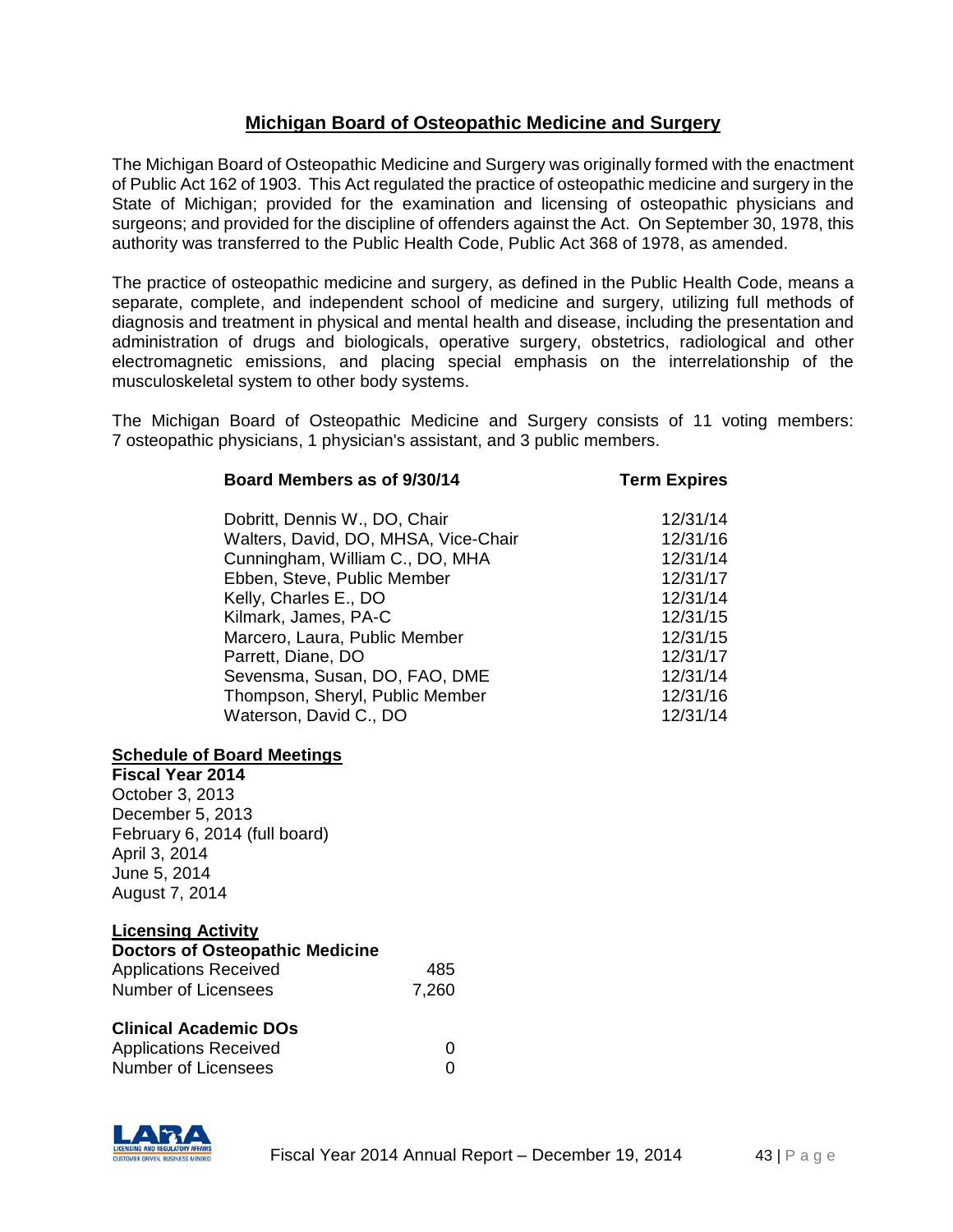| <b>Educational Limited DOs</b><br><b>Applications Received</b><br><b>Number of Licensees</b>                                                                                                                                                                                                                                   | 576<br>1,481                                                                                 |
|--------------------------------------------------------------------------------------------------------------------------------------------------------------------------------------------------------------------------------------------------------------------------------------------------------------------------------|----------------------------------------------------------------------------------------------|
| <b>Special Volunteer DOs</b><br><b>Applications Received</b><br><b>Number of Licensees</b>                                                                                                                                                                                                                                     | 1<br>$\overline{2}$                                                                          |
| <b>Random Continuing Education Audits</b><br>Audited<br>Complied                                                                                                                                                                                                                                                               | 121<br>102                                                                                   |
| <b>Renewal Continuing Education Audits</b><br>Audited<br>Complied                                                                                                                                                                                                                                                              | 57<br>57                                                                                     |
| <b>Regulatory Activity</b><br><b>Allegations Received</b><br>Administrative Investigations<br><b>Field Investigations Authorized</b><br><b>Field Investigations Completed</b><br><b>Administrative Complaints Filed</b><br><b>Summary Suspensions Filed</b><br><b>Cease and Desist Orders Issued</b><br>Order to Compel Issued | 233<br>255<br>67<br>78<br>28<br>6<br>0<br>$\overline{0}$                                     |
| <b>Board Disciplinary Actions</b><br>Reprimand<br>Probation<br>Fine<br><b>Voluntary Surrender</b><br><b>Limited License</b><br>Suspension<br>Revocation<br><b>Total Disciplinary Actions</b>                                                                                                                                   | 0<br>8<br>11<br>$\mathbf 0$<br>$\overline{4}$<br>$\begin{array}{c} 7 \\ 3 \end{array}$<br>33 |

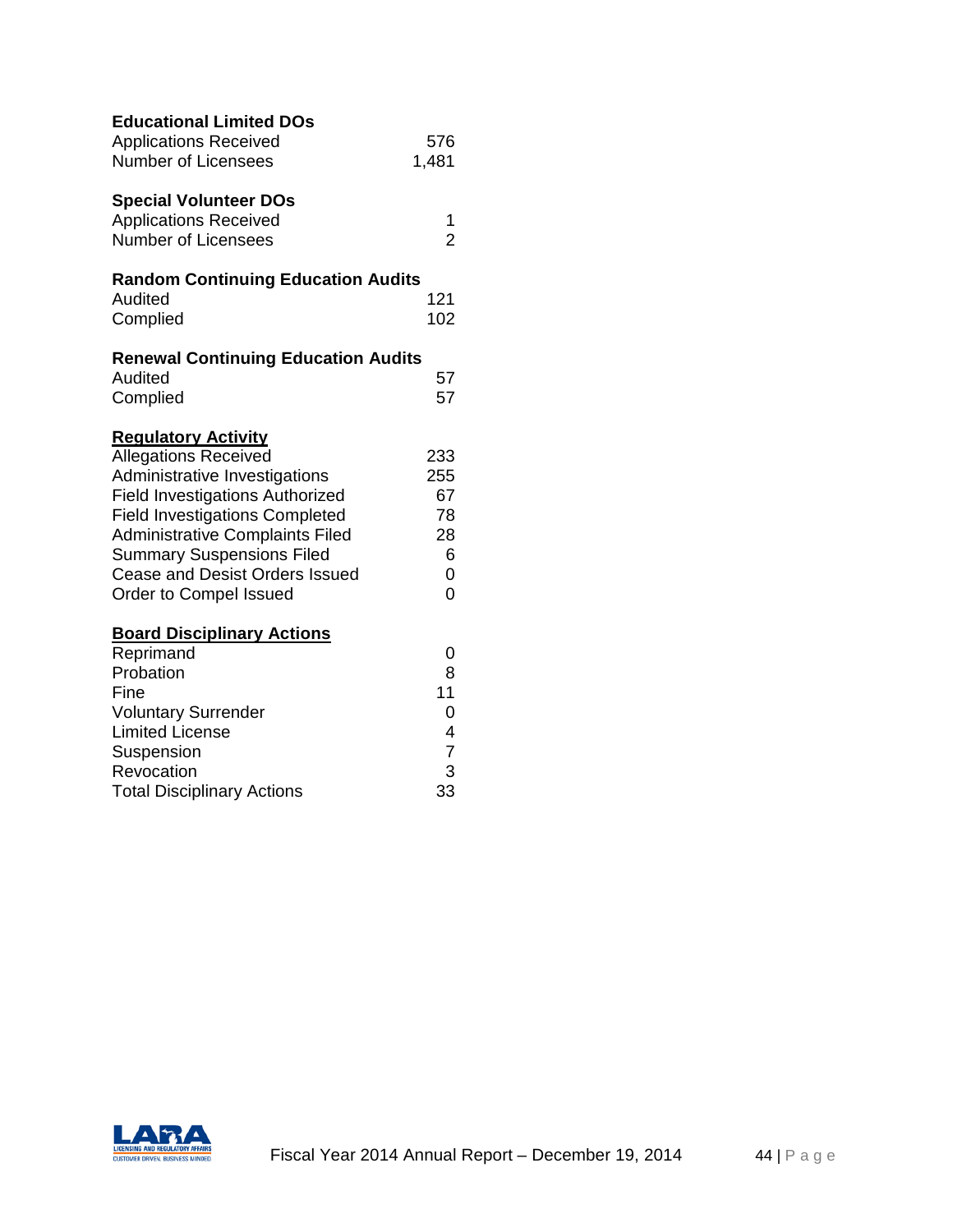# **Michigan Board of Pharmacy**

The Michigan Board of Pharmacy was originally formed with the enactment of Public Act 134 of 1885. On March 28, 1963, the authority of the Board to regulate the practice of pharmacy and to prescribe its powers and duties; and to prescribe penalties for violations of the act, was transferred to Public Act 151 of 1962. On September 30, 1978, authority was transferred to the Public Health Code, Public Act 368 of 1978, as amended.

The Public Health Code, Public Act 368 of 1978, as amended, defines the practice of pharmacy as a health service, the clinical application of which includes the encouragement of safety and efficacy in the prescribing, dispensing, administering and use of drugs and related articles for the prevention of illness and the maintenance and management of health.

Professional functions associated with the practice of pharmacy include the interpretation and evaluation of prescriptions; drug product selection; compounding, dispensing, safe storage, and distribution of drugs and devices; maintenance of legally-required records; advising the prescriber and the patient as required regarding contents, therapeutic action, utilization, and possible adverse reactions and interactions of drugs.

The Public Health Code, by section 17722, grants authority to the Board of Pharmacy to regulate, control, and inspect the character and standards of pharmacy practice and of drugs manufactured, distributed, prescribed, dispensed, and administered or issued in this State and procure samples, and limit or prevent the sale of drugs that do not comply with this section's provisions; prescribe minimum criteria for the use of professional and technical equipment in reference to the compounding and dispensing of drugs; grant pharmacy licenses for each separate place of practice of a dispensing prescriber who meets requirements for drug control licensing; and grant licenses to manufacturer/wholesaler distributors of prescription drugs.

The Michigan Board of Pharmacy consists of 11 voting members: 6 pharmacists and 5 public members.

| Term Expires |
|--------------|
| 6/30/17      |
| 6/30/15      |
| 6/30/18      |
| 6/30/18      |
| 6/30/15      |
| 6/30/15      |
| 6/30/18      |
| 6/30/15      |
| 6/30/16      |
| 6/30/17      |
|              |
|              |

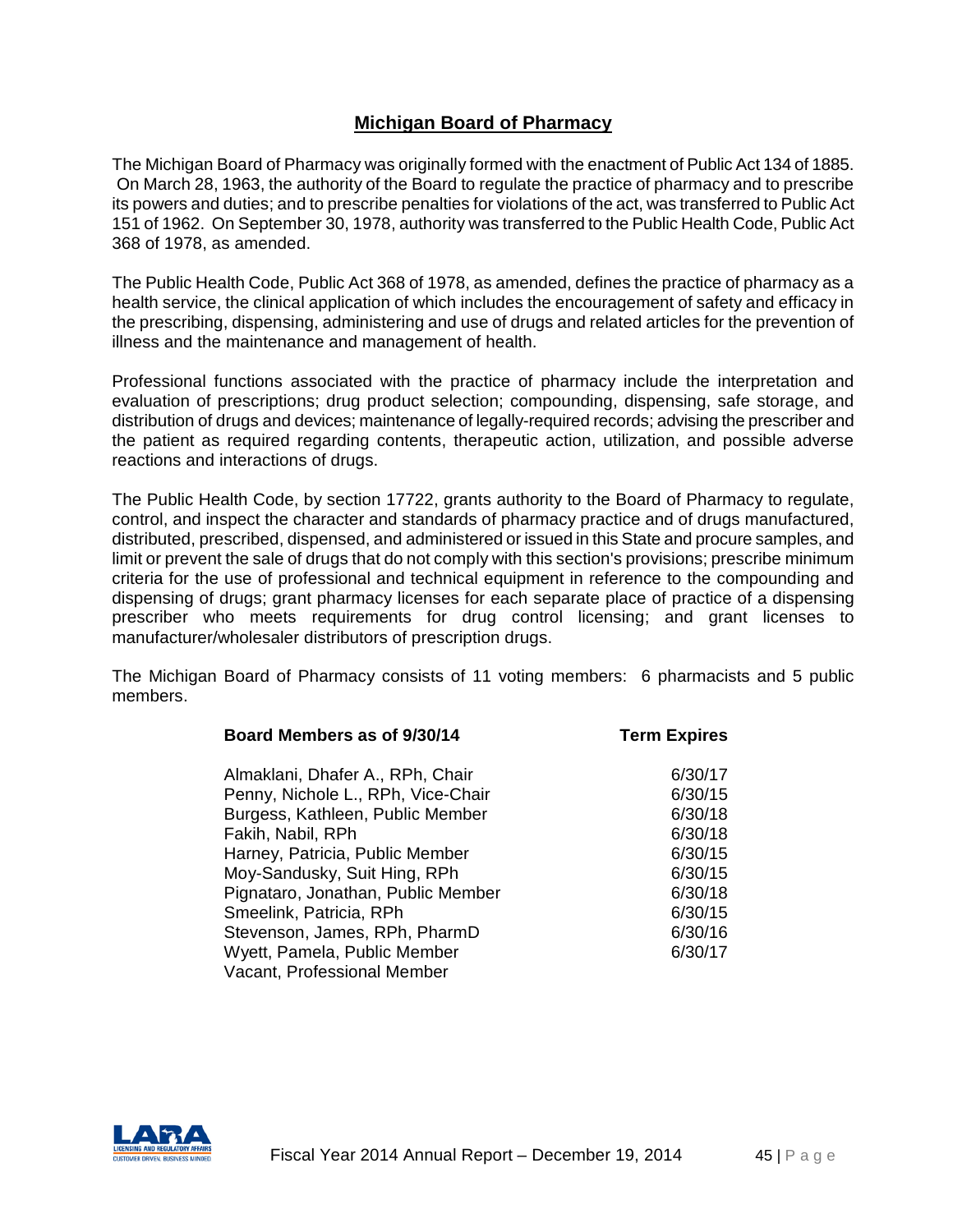# **Schedule of Board Meetings**

| <b>Fiscal Year 2014</b>                       |
|-----------------------------------------------|
| October 9, 2013                               |
| December 11, 2013                             |
| February 12, 2014                             |
| April 9, 2014                                 |
| June 11, 2014                                 |
| August 13, 2014 (full board)                  |
| September 8, 2014 (disciplinary subcommittee) |

# **Licensing Activity**

| <b>Pharmacists</b>                         |        |
|--------------------------------------------|--------|
| <b>Applications Received</b>               | 715    |
| <b>Examinations Authorized</b>             |        |
| <b>NAPLEX</b>                              | 496    |
| <b>MPJE</b>                                | 695    |
| <b>Number of Licensees</b>                 | 13,681 |
| <b>Educational Limited Pharmacists</b>     |        |
| <b>Applications Received</b>               | 571    |
| <b>Number of Licensees</b>                 | 1,604  |
| <b>Other Licenses</b>                      |        |
| <b>Applications Received</b>               |        |
| <b>New Pharmacies</b>                      | 421    |
| Manufacturer/Wholesaler                    | 250    |
| <b>Number of Licensees</b>                 |        |
| Pharmacy                                   | 3,516  |
| Manufacturer/Wholesaler                    | 1,909  |
| <b>Random Continuing Education Audits</b>  |        |
| Audited                                    | 282    |
| Complied                                   | 263    |
| <b>Renewal Continuing Education Audits</b> |        |
| Audited                                    | 40     |
| Complied                                   | 40     |
| <b>Regulatory Activity</b>                 |        |
| <b>Allegations Received</b>                | 277    |
| Administrative Investigations              | 537    |
| <b>Field Investigations Authorized</b>     | 125    |
| <b>Field Investigations Completed</b>      | 128    |
| <b>Administrative Complaints Filed</b>     | 132    |
| <b>Summary Suspensions Filed</b>           | 15     |
| Cease and Desist Orders Issued             | 0      |
| Order to Compel Issued                     | 1      |

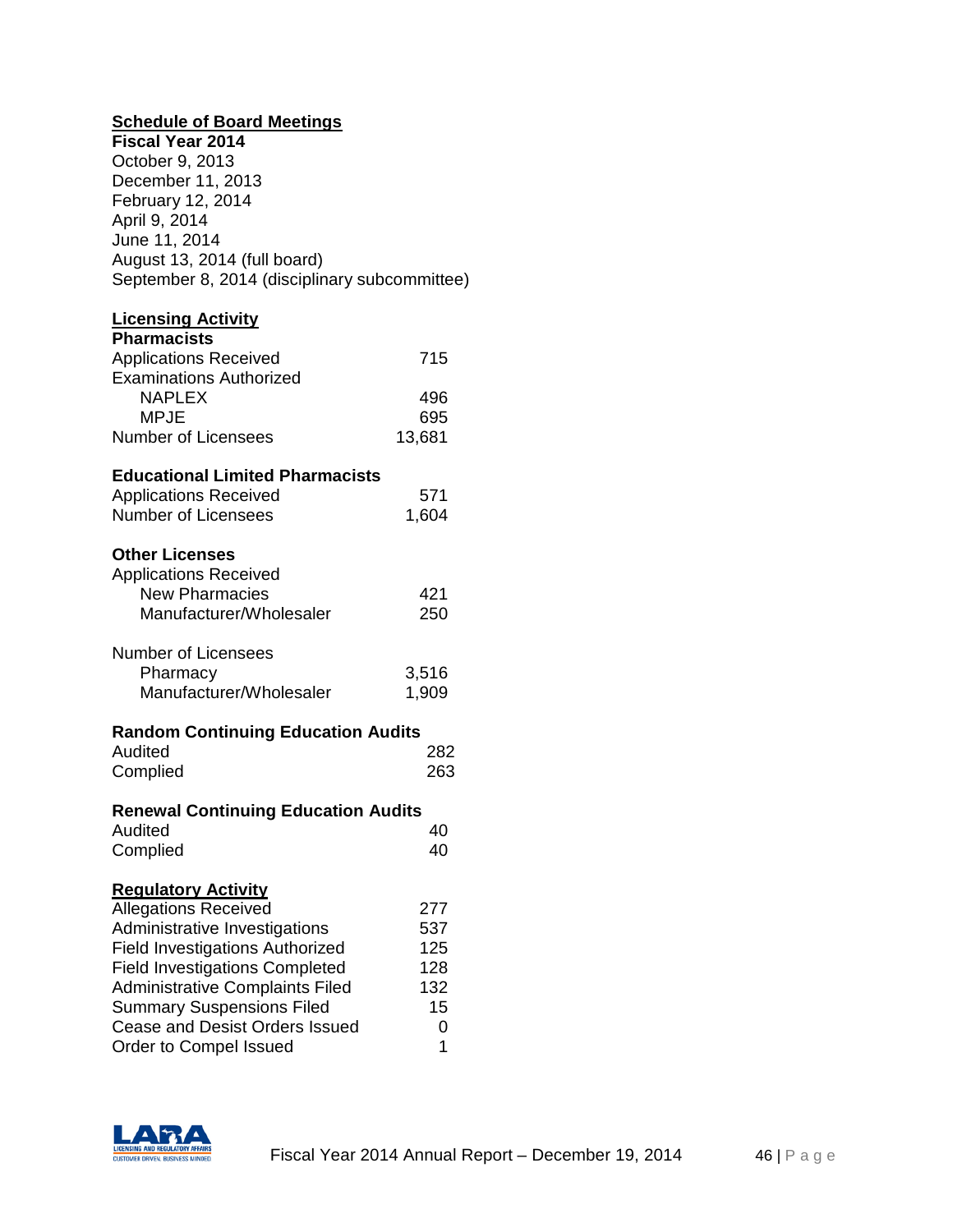# **Board Disciplinary Actions**

| Reprimand                         | 2   |
|-----------------------------------|-----|
| Probation                         | 25  |
| Fine                              | 47  |
| <b>Voluntary Surrender</b>        | 7   |
| <b>Limited License</b>            | 9   |
| Suspension                        | 11  |
| Revocation                        | 2   |
| <b>Total Disciplinary Actions</b> | 103 |
| <b>Pharmacy Inspections</b>       |     |
| <b>New Store Applications</b>     | 540 |
| <b>Transfer Applications</b>      | 124 |
| <b>Relocation Applications</b>    | 113 |
| Probation/Monitoring              | 6   |
| Random                            | 775 |

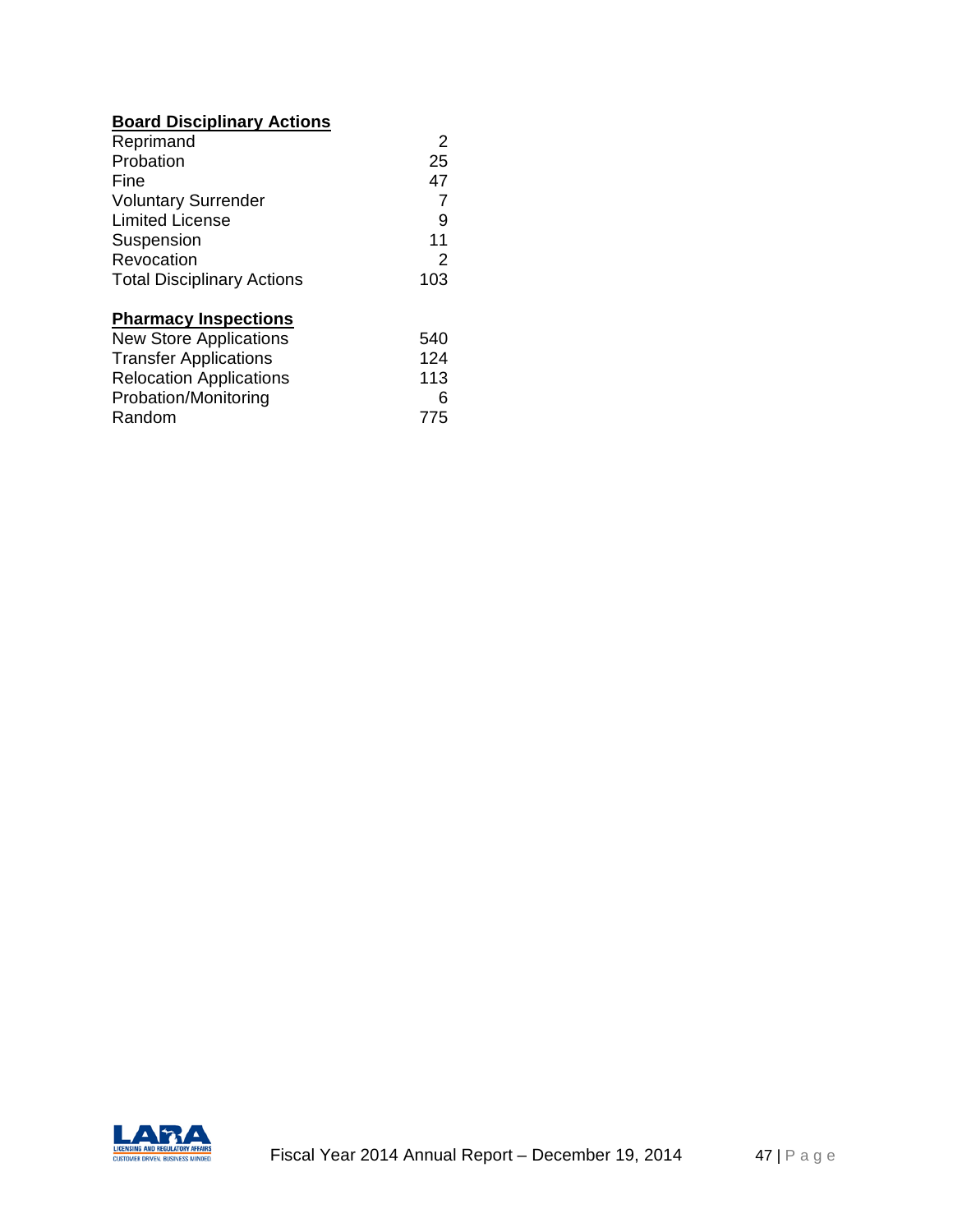# **Michigan Board of Physical Therapy**

The Michigan Board of Physical Therapy was originally formed with the enactment of Public Act 164 of 1965. On September 30, 1978, authority was transferred to the Public Health Code by Public Act 368 of 1978, as amended.

The practice of physical therapy, as defined in the Public Health Code, means: "the evaluation of, education of, consultation with, or treatment of an individual by the employment of effective properties of physical measures and the use of therapeutic exercises and rehabilitative procedures, with or without assistive devices, for the purpose of preventing, correcting, or alleviating a physical or mental disability. It includes treatment planning, performance of tests and measurements, interpretation of referrals, initiation of referrals, instruction, consultative services, and supervision of personnel. Physical measures include massage, mobilization, heat, cold, air, light, water, electricity, and sound."

Public Act 55 of 2009 amended the Public Health Code to include the licensing of the physical therapist assistant. The physical therapist assistant is an individual with a health profession subfield license under this part who assists a physical therapist in physical therapy intervention. The practice of the physical therapist assistant is defined as the practice of physical therapy performed under the supervision of a physical therapist licensed under this part. Additionally, it modified the composition of the board to 11 voting members: 6 physical therapists, 1 physical therapist assistant and 4 public members.

## **Board Members as of 9/30/14 Term Expires**

| 12/31/16 |
|----------|
| 12/31/15 |
| 12/31/15 |
| 12/31/17 |
| 12/31/15 |
| 12/31/17 |
| 12/31/17 |
| 12/31/17 |
| 12/31/17 |
| 12/31/14 |
| 12/31/17 |
|          |

#### **Schedule of Board Meetings**

**Fiscal Year 2014** October 15, 2013 January 14, 2014 April 15, 2014 July 8, 2014 (disciplinary subcommittee)

**Licensing Activity**

| <b>Physical Therapists</b>   |       |
|------------------------------|-------|
| <b>Applications Received</b> | 525   |
| Examinations Authorized      | 451   |
| Number of Licensees          | 9,615 |

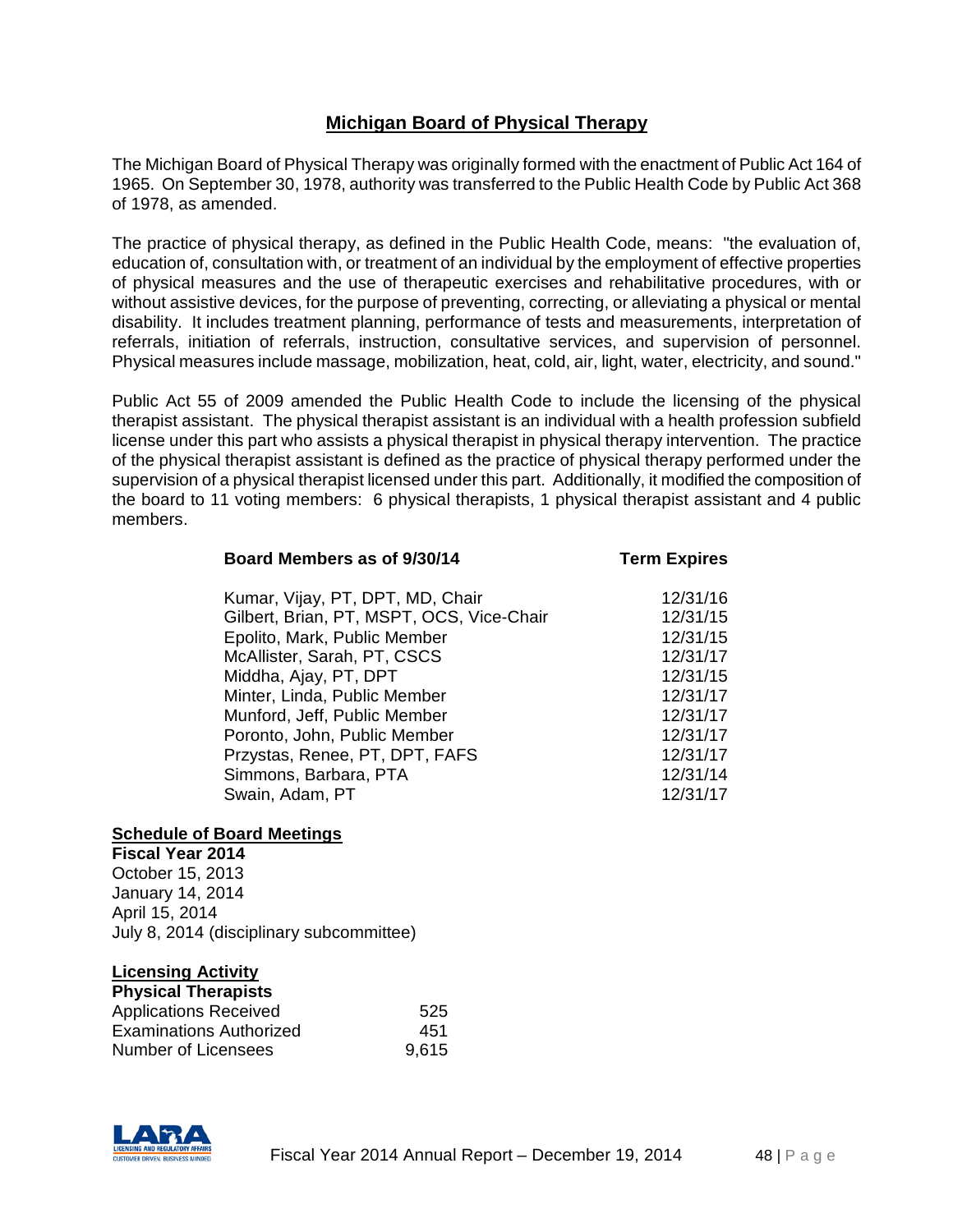# **Physical Therapist Assistants**

| <b>Applications Received</b>           | 343            |
|----------------------------------------|----------------|
| <b>Examinations Authorized</b>         | 376            |
| <b>Number of Licensees</b>             | 3,978          |
| <b>Regulatory Activity</b>             |                |
| <b>Allegations Received</b>            | 48             |
| Administrative Investigations          | 63             |
| <b>Field Investigations Authorized</b> | 9              |
| <b>Field Investigations Completed</b>  | 12             |
| <b>Administrative Complaints Filed</b> | 3              |
| <b>Summary Suspensions Filed</b>       | 3              |
| Cease and Desist Orders Issued         | $\overline{0}$ |
| Order to Compel Issued                 | 0              |
| <b>Board Disciplinary Actions</b>      |                |
| Reprimand                              | 0              |
| Probation                              | 5              |
| Fine                                   | $\mathbf 0$    |
| <b>Voluntary Surrender</b>             | 0              |
| <b>Limited License</b>                 | $\overline{0}$ |
| Suspension                             | 6              |
| Revocation                             | $\overline{2}$ |
| <b>Total Disciplinary Actions</b>      | 13             |

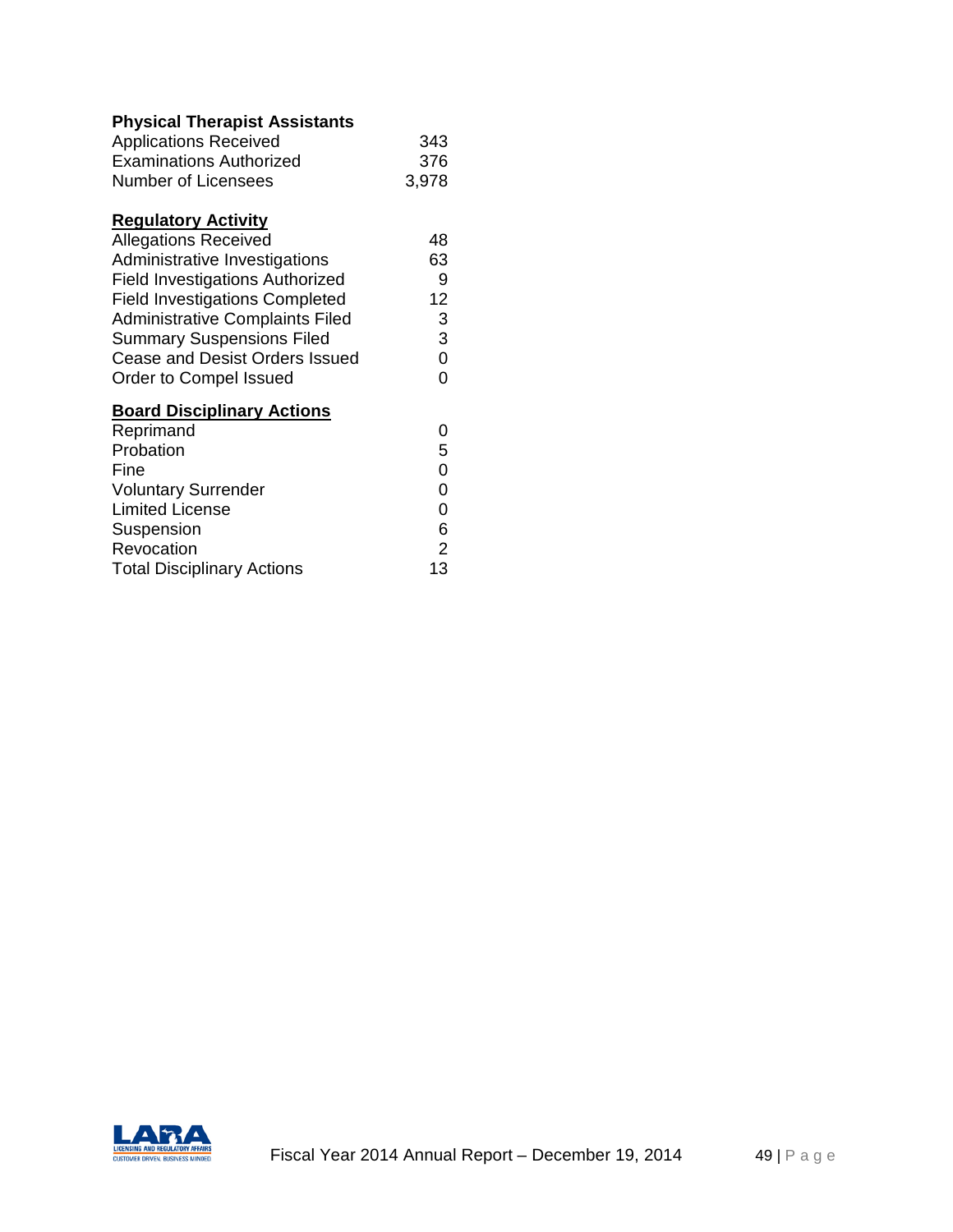# **Michigan Joint Task Force on Physician's Assistants**

The Committee on Physician's Assistants was formed with the enactment of Public Act 420 of 1976, signed by the Governor on January 9, 1977. The Act regulated the practice of physician's assistants in the State of Michigan, providing a system to determine and approve the qualifications of physician's assistants, creating a committee on physician's assistants, prescribing its powers and duties, and prescribing penalties. On September 30, 1978, this authority was transferred to the Public Health Code, Public Act 368 of 1978, as amended and became the Joint Task Force on Physician's Assistants.

The practice of a physician's assistant, as defined in the Public Health Code, means the practice of allopathic or osteopathic medicine under the supervision of an allopathic or osteopathic physician or the practice of podiatric medicine under the supervision of a podiatrist.

The Joint Task Force on Physician's Assistants of 2009 consisted of 11 voting members: 5 physician's assistants, a physician representative of the Boards of Medicine, Osteopathic Medicine and Surgery and Podiatric Medicine and Surgery and 3 public members. In May 2010, Public Act 79 passed which increased the board composition to 13 members; 7 physician's assistants, the 3 physicians previously specified and 3 public members.

| Task Force Members as of 9/30/14           | <b>Term Expires</b> |
|--------------------------------------------|---------------------|
| Palazzolo, William, PA-C, Chair            | 12/31/15            |
| Basso, Sara, JD, Public Member, Vice-Chair | 12/31/15            |
| Adado, April, PA-C                         | 12/31/15            |
| Anton-Athens, Vicki, DPM                   | 12/31/17            |
| Dobritt, Dennis, DO                        | 12/31/17            |
| Gnodtke, Pamela, Public Member             | 12/31/17            |
| Hadden, Lisa, Public Member                | 12/31/15            |
| Kutz, Joel, PA-C                           | 12/31/15            |
| Laham, Susan, PA-C                         | 12/31/17            |
| Lopes Jr., John, PA-C                      | 12/31/15            |
| Range, CaShawnda, PA-C                     | 12/31/14            |
| Rogers, James D., MD                       | 12/31/15            |
| Vacant, Professional Member                |                     |

## **Schedule of Joint Task Force Meetings**

#### **Fiscal Year 2014**

October 29, 2013 (disciplinary subcommittee) January 28, 2014 (cancelled) April 29, 2014 July 29, 2014

#### **Licensing Activity**

| <b>Applications Received</b> | 370   |
|------------------------------|-------|
| Number of Licensees          | 4,578 |

#### **Physician's Assistant Temporary**

| <b>Applications Received</b> |  |  |
|------------------------------|--|--|
| Number of Licensees          |  |  |

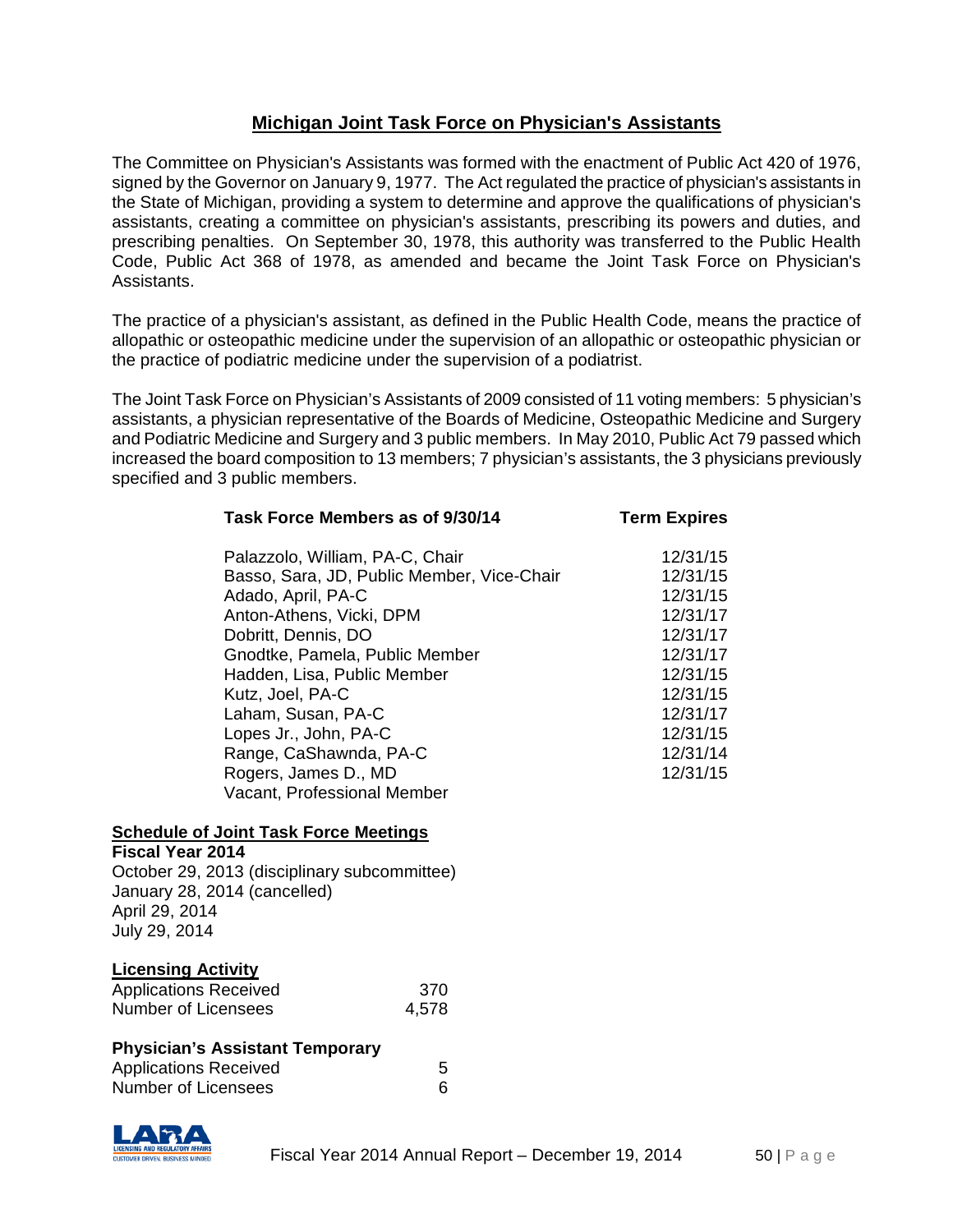# **Regulatory Activity**

| 53 |
|----|
| 66 |
|    |
| 12 |
| 5  |
| 4  |
| U  |
| U  |
|    |

# **Joint Task Force Disciplinary Actions**

| Reprimand                         |   |
|-----------------------------------|---|
| Probation                         | 3 |
| Fine                              | 2 |
| <b>Voluntary Surrender</b>        | 0 |
| <b>Limited License</b>            |   |
| Suspension                        | 4 |
| Revocation                        |   |
| <b>Total Disciplinary Actions</b> |   |
|                                   |   |

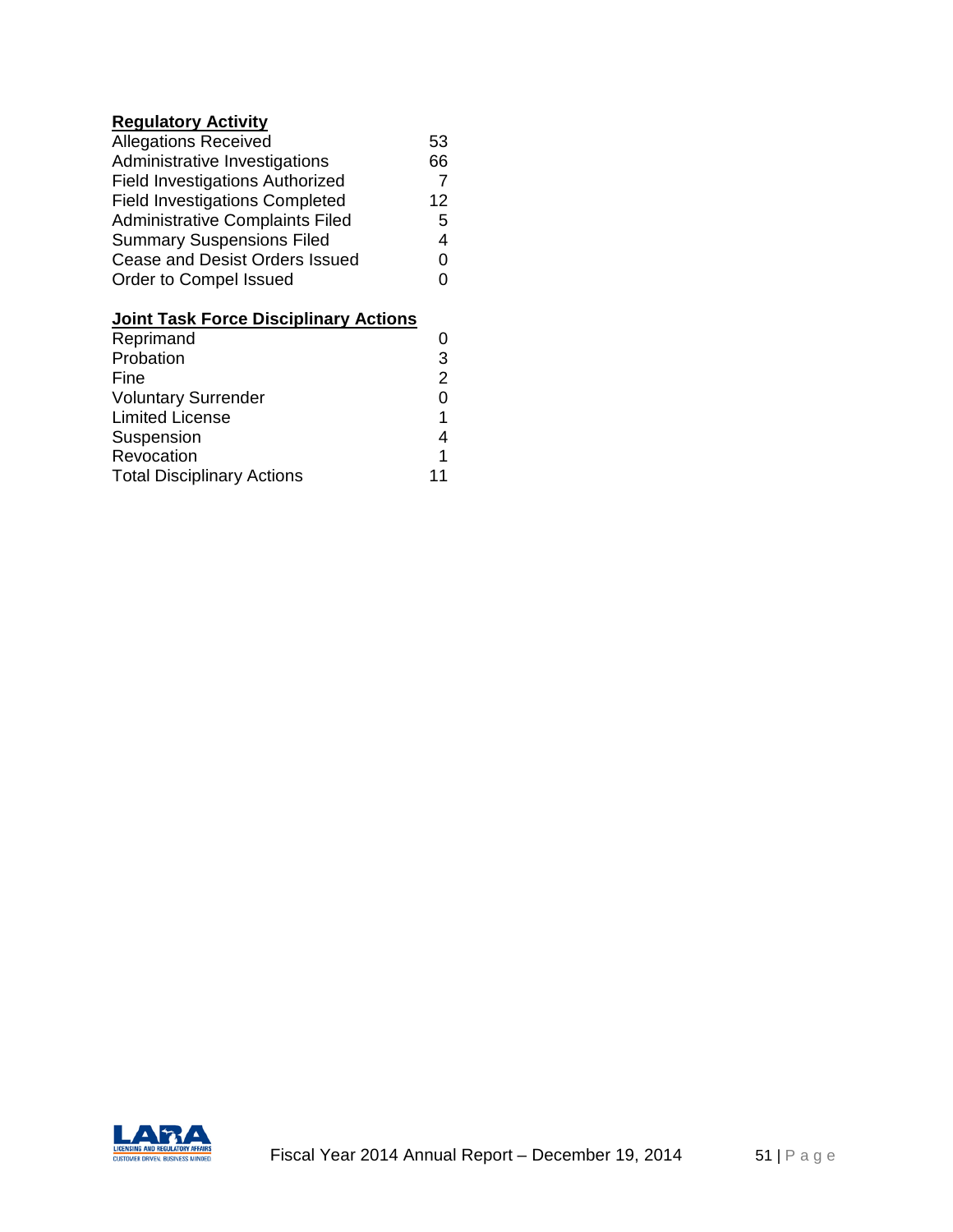# **Michigan Board of Podiatric Medicine and Surgery**

The Michigan Board of Podiatric Medicine and Surgery was originally formed with the enactment of Public Act 115 of 1915. On September 30, 1978, this authority was transferred to the Public Health Code, Public Act 368 of 1978, as amended.

The practice of podiatric medicine and surgery, as defined in the Public Health Code, means the examination, diagnosis, and treatment of abnormal nails, superficial excrescenses occurring on the human hands and feet, including corns, warts, callosities, and bunions, and arch troubles or the treatment medically, surgically, mechanically, or by physiotherapy of ailments of human feet or ankles as they affect the condition of the feet. It does not include amputation of human feet, or the use or administration of anesthetics other than local.

The Michigan Board of Podiatric Medicine and Surgery consists of 9 voting members: 5 podiatrists, 1 physician's assistant, and 3 public members.

| Board Members as of 9/30/14       | <b>Term Expires</b> |
|-----------------------------------|---------------------|
| Kreitman, Kevan, DPM, Chair       | 6/30/15             |
| Holmes, Crystal, DPM, Vice-Chair  | 6/30/17             |
| Anton-Athens, Vicki, DPM          | 6/30/17             |
| Farrehi, Cyrus, Public Member     | 6/30/15             |
| Husain, Zeeshan, DPM              | 6/30/18             |
| James, Joni, PA-C                 | 6/30/15             |
| Meyer, Jay, DPM                   | 6/30/18             |
| Peterson, Franklin, Public Member | 6/30/17             |
| Tallman, Nathan, Public Member    | 6/30/18             |

## **Schedule of Board Meetings**

**Fiscal Year 2014** October 23, 2013 January 29, 2014 (cancelled) April 23, 2014 July 23, 2014

## **Licensing Activity**

| <b>Podiatrists</b>                                                   |     |
|----------------------------------------------------------------------|-----|
| <b>Applications Received</b>                                         | 28  |
| <b>Number of Licensees</b>                                           | 785 |
| <b>Educational Limited Podiatrists</b>                               |     |
| <b>Applications Received</b>                                         | 36  |
| Number of Licensees                                                  | 74  |
| <b>Podiatrist Educational Preceptorship</b><br>Applications Received |     |

| <b>Applications Received</b> |  |  |
|------------------------------|--|--|
| Number of Licensees          |  |  |

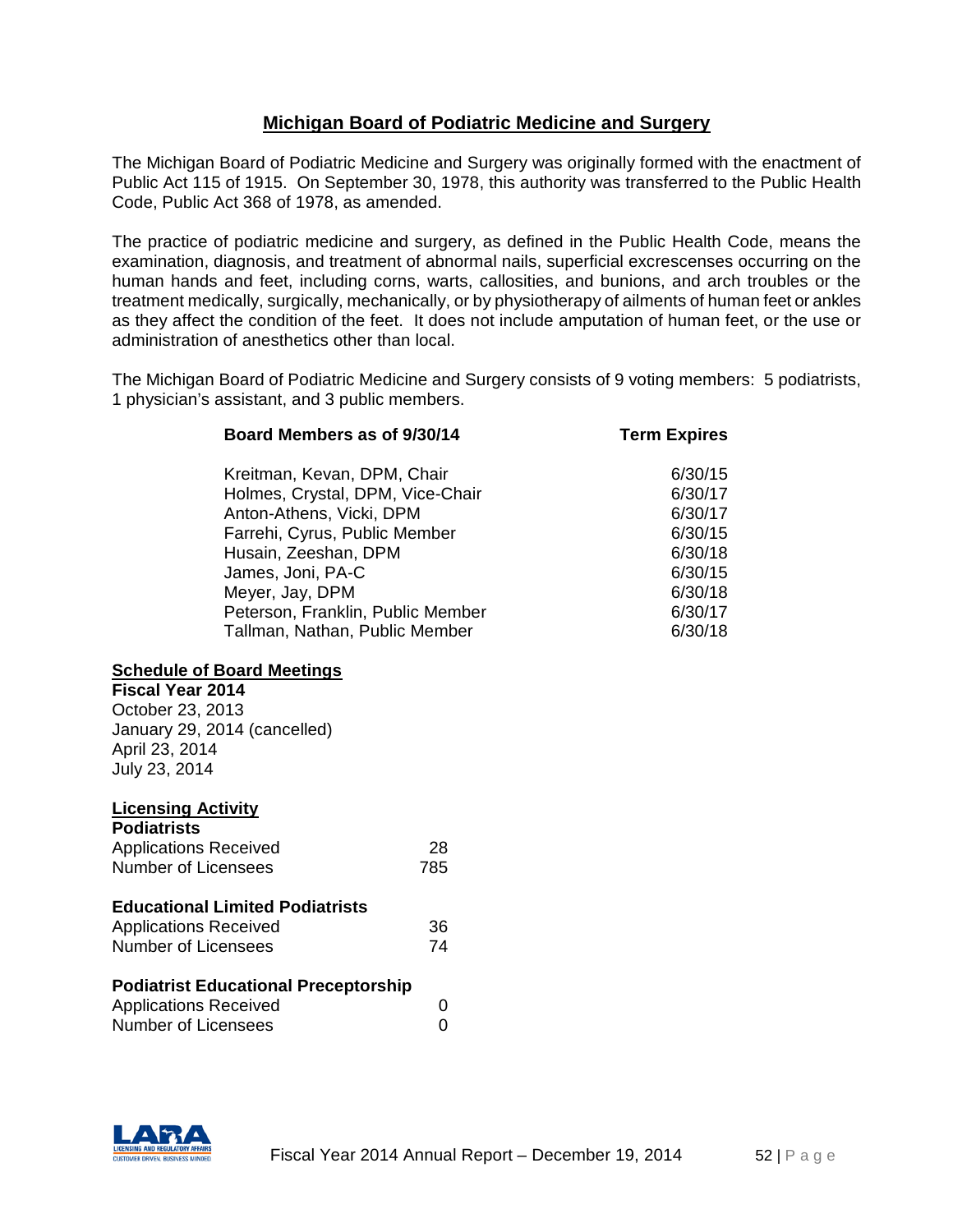| <b>Random Continuing Education Audits</b><br>Audited | 19                                         |
|------------------------------------------------------|--------------------------------------------|
|                                                      |                                            |
| Complied                                             | 16                                         |
| <b>Renewal Continuing Education Audits</b>           |                                            |
| Audited                                              | 1                                          |
| Complied                                             | 1                                          |
| <b>Regulatory Activity</b>                           |                                            |
| <b>Allegations Received</b>                          | 25                                         |
| Administrative Investigations                        | 24                                         |
| <b>Field Investigations Authorized</b>               | $\overline{\mathbf{c}}$                    |
| <b>Field Investigations Completed</b>                | 3                                          |
| <b>Administrative Complaints Filed</b>               | 5                                          |
| <b>Summary Suspensions Filed</b>                     | $\mathbf{1}$                               |
| <b>Cease and Desist Orders Issued</b>                | $\overline{0}$                             |
| Order to Compel Issued                               | $\overline{0}$                             |
| <b>Board Disciplinary Actions</b>                    |                                            |
| Reprimand                                            | 0                                          |
| Probation                                            | $\overline{c}$                             |
| Fine                                                 | $\overline{0}$                             |
| <b>Voluntary Surrender</b>                           | $\overline{0}$                             |
| <b>Limited License</b>                               | $\begin{array}{c} 0 \\ 1 \\ 1 \end{array}$ |
| Suspension                                           |                                            |
| Revocation                                           |                                            |
| <b>Total Disciplinary Actions</b>                    | 4                                          |

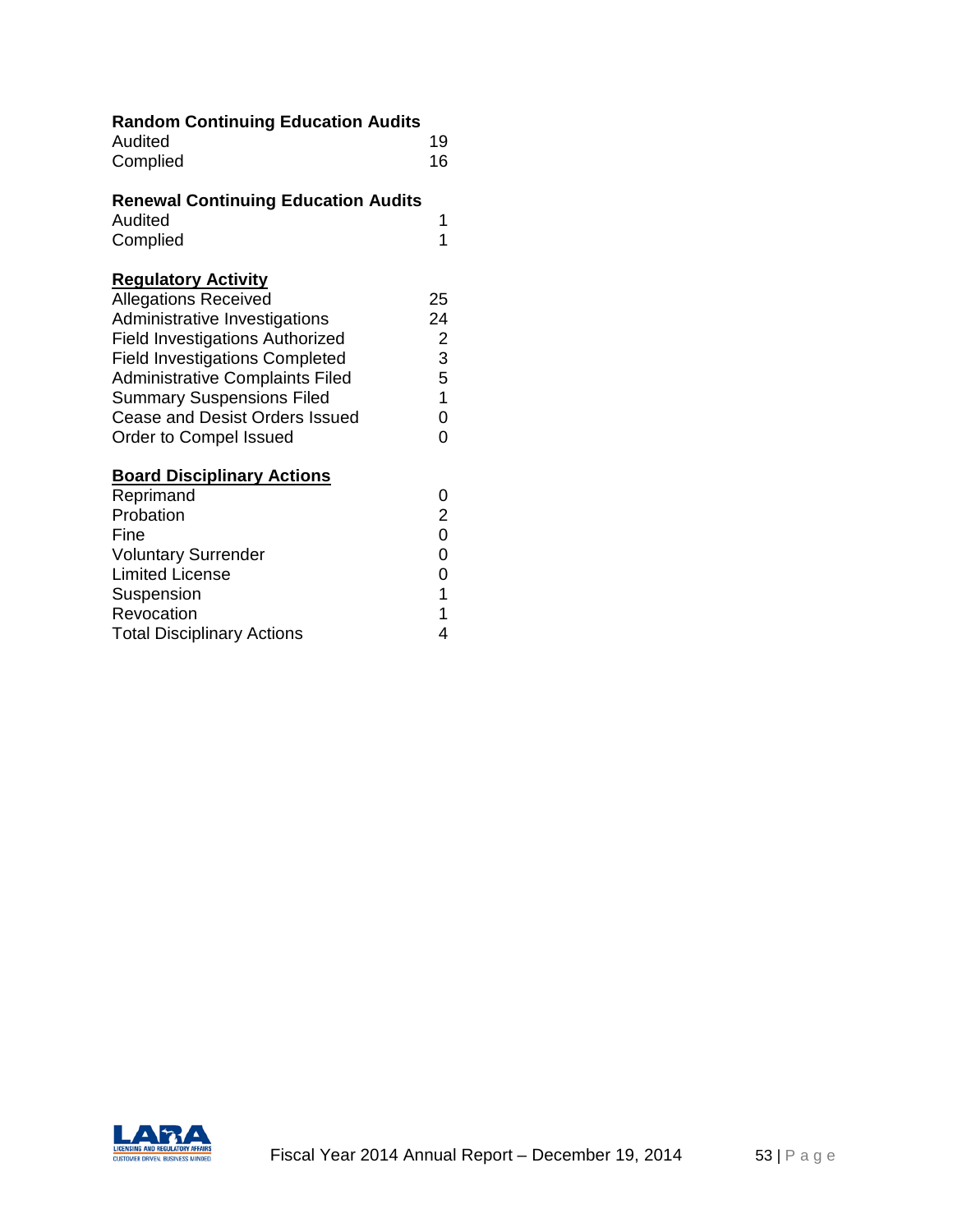# **Michigan Board of Psychology**

The regulation of psychologists was initially started as a certification by the superintendent of public instruction under the provisions of Public Act 257 of 1959. On September 30, 1978, the certification process was transferred to the Public Health Code, Public Act 368 of 1978, as amended and the Board of Psychology was created.

The Public Health Code defines the practice of psychology as the rendering to individuals, groups, organizations, or the public services involving the application of principles, methods, and procedures of understanding, predicting, and influencing behavior for the purposes of the diagnosis, assessment related to diagnosis, prevention, amelioration, or treatment of mental or emotional disorders, disabilities or behavioral adjustment problems by means of psychotherapy, counseling, behavior modification, hypnosis, biofeedback techniques, psychological tests, or other verbal or behavioral means. The practice of psychology does not include the practice of medicine such as prescribing drugs, performing surgery, or administering electro-convulsive therapy.

The Michigan Board of Psychology consists of 9 voting members: 5 psychologists, including at least 1 non-doctoral psychologist, and 4 public members.

| Board Members as of 9/30/14      | <b>Term Expires</b> |
|----------------------------------|---------------------|
| Warbelow, Alan, LLP, Chair       | 12/31/15            |
| Ozkan, Eric, PhD, Vice-Chair     | 12/31/15            |
| Connelly, Michael, Public Member | 12/31/15            |
| Fernandes, Mindy, Public Member  | 12/31/14            |
| Gray, Lisa, Public Member        | 12/31/17            |
| Horak, Joseph, PhD               | 12/31/15            |
| Kayes, Dennis, JD, Public Member | 12/31/14            |
| Van Wormer, Sara, MA, LLP        | 12/31/16            |
| Waalkes, Martin, PhD             | 12/31/16            |

#### **Schedule of Board Meetings**

**Fiscal Year 2014** October 17, 2013 December 19, 2013 March 20, 2014 June 19, 2014 (disciplinary subcommittee) September 18, 2014

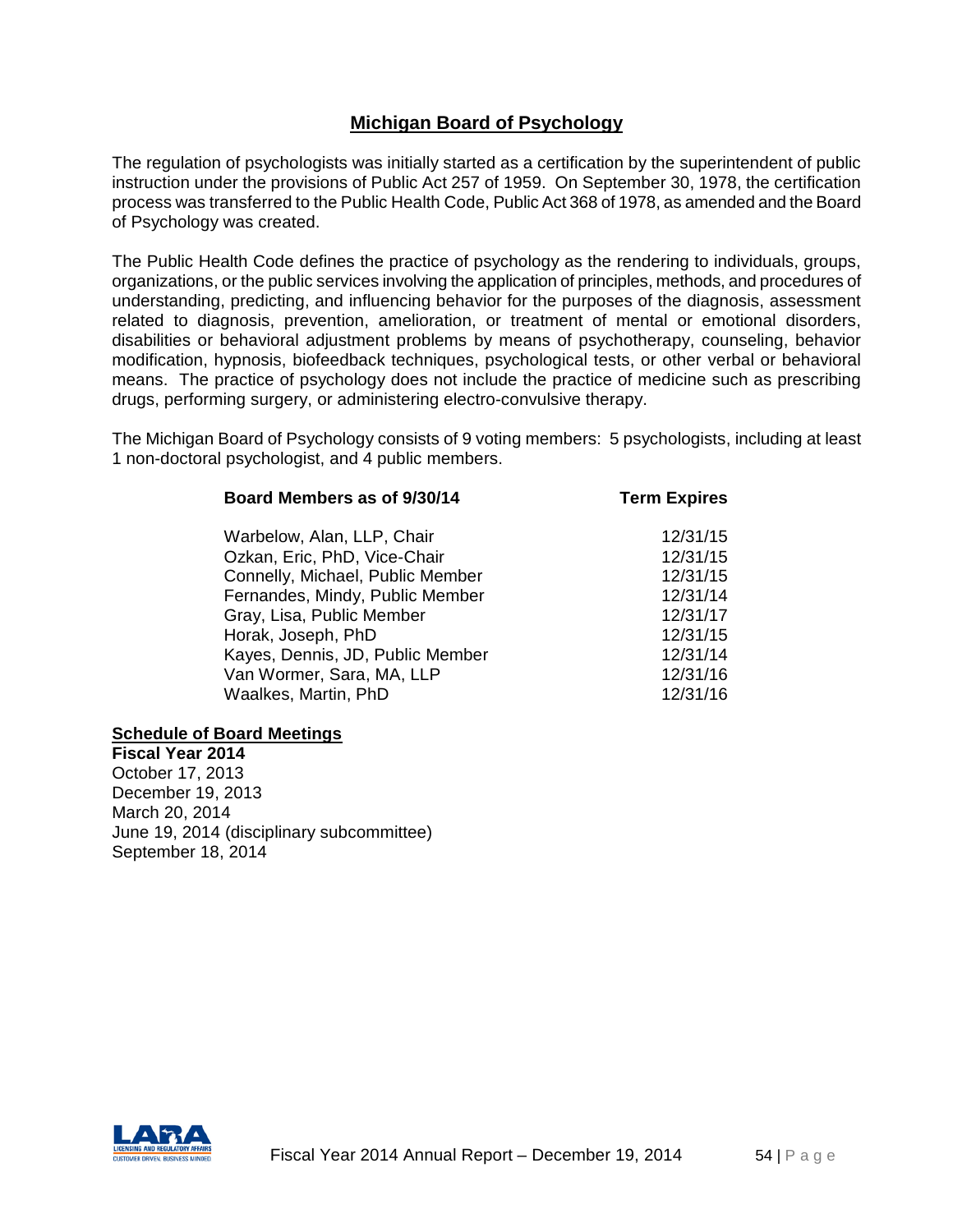# **Licensing Activity**

| <b>Applications Received</b>           |       |
|----------------------------------------|-------|
| Psychologists                          | 162   |
| <b>Doctoral Limited</b>                | 107   |
| Masters Limited                        | 237   |
| <b>Temporary Limited</b>               | 76    |
| <b>Examinations Authorized</b>         | 376   |
| <b>Number of Licensees</b>             |       |
| Psychologists                          | 3,083 |
| <b>Doctoral Limited</b>                | 246   |
| Masters Limited                        | 3,400 |
| <b>Temporary Limited</b>               | 735   |
| <b>Regulatory Activity</b>             |       |
| <b>Allegations Received</b>            | 86    |
| Administrative Investigations          | 87    |
| <b>Field Investigations Authorized</b> | 32    |

| <b>Field Investigations Completed</b>  | 32 |
|----------------------------------------|----|
| <b>Administrative Complaints Filed</b> | 15 |
| <b>Summary Suspensions Filed</b>       |    |
| Cease and Desist Orders Issued         | 2  |
| Order to Compel Issued                 | O  |
| <b>Board Disciplinary Actions</b>      |    |
| Reprimand                              |    |

| <b>Neprification</b>              |    |
|-----------------------------------|----|
| Probation                         | 2  |
| Fine                              | 3  |
| <b>Voluntary Surrender</b>        | 2  |
| <b>Limited License</b>            | 3  |
| Suspension                        | 4  |
| Revocation                        | 1. |
| <b>Total Disciplinary Actions</b> | 15 |
|                                   |    |

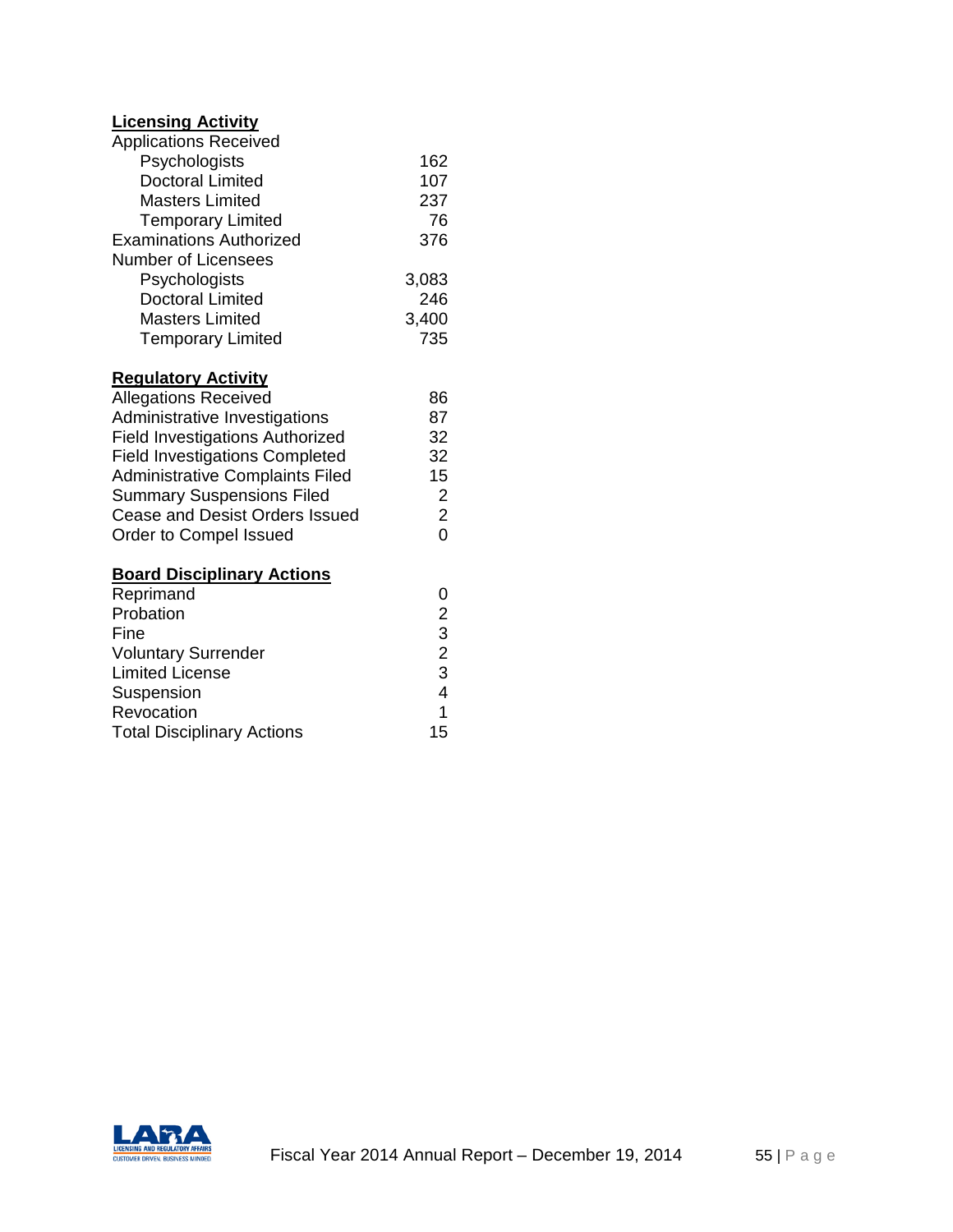# **Michigan Board of Respiratory Care**

The Michigan Board of Respiratory Care was created with the enactment of Public Act 3 of 2004, which amended the Public Health Code, Public Act 368 of 1978.

The practice of respiratory care, as defined in the Public Health Code, means the provision of respiratory care services which may be provided by an inpatient or outpatient service or department within a health facility, by a home care agency or durable medical equipment company, or by an educational program.

The Michigan Board of Respiratory Care in 2009 consisted of 4 respiratory therapists, 1 medical director and 2 public members. In May 2010, Public Act 79 passed which increased the board composition to 7 respiratory therapists, 1 medical director, and 3 public members.

#### **Board Members as of 9/30/14 Term Expires**

| Tooker, Richard, MD, Chair                | 12/31/15 |
|-------------------------------------------|----------|
| Monks, Patrick, Public Member, Vice-Chair | 12/31/14 |
| Bainbridge, Jeremy, LRT, RRT              | 12/31/16 |
| Cherwinski, Beverly, Public Member        | 12/31/14 |
| Dix, Debra, LRT, RRT                      | 12/31/17 |
| Haas, Carl, LRT, RRT                      | 12/31/15 |
| Hyka, John, LRT, RRT                      | 12/31/14 |
| Sherburn, Cheryl, LRT, RRT                | 12/31/17 |
| Wiltse, Helene, Public Member             | 12/31/16 |
| Vacant, Professional Member               |          |
| Vacant, Professional Member               |          |

## **Schedule of Board Meetings**

**Fiscal Year 2014** November 8, 2013 February 7, 2014 May 9, 2014 (cancelled) August 1, 2014

| <b>Licensing Activity</b>     |       |
|-------------------------------|-------|
| <b>Respiratory Therapists</b> |       |
| <b>Applications Received</b>  | 252   |
| Number of Licensees           | 5,244 |

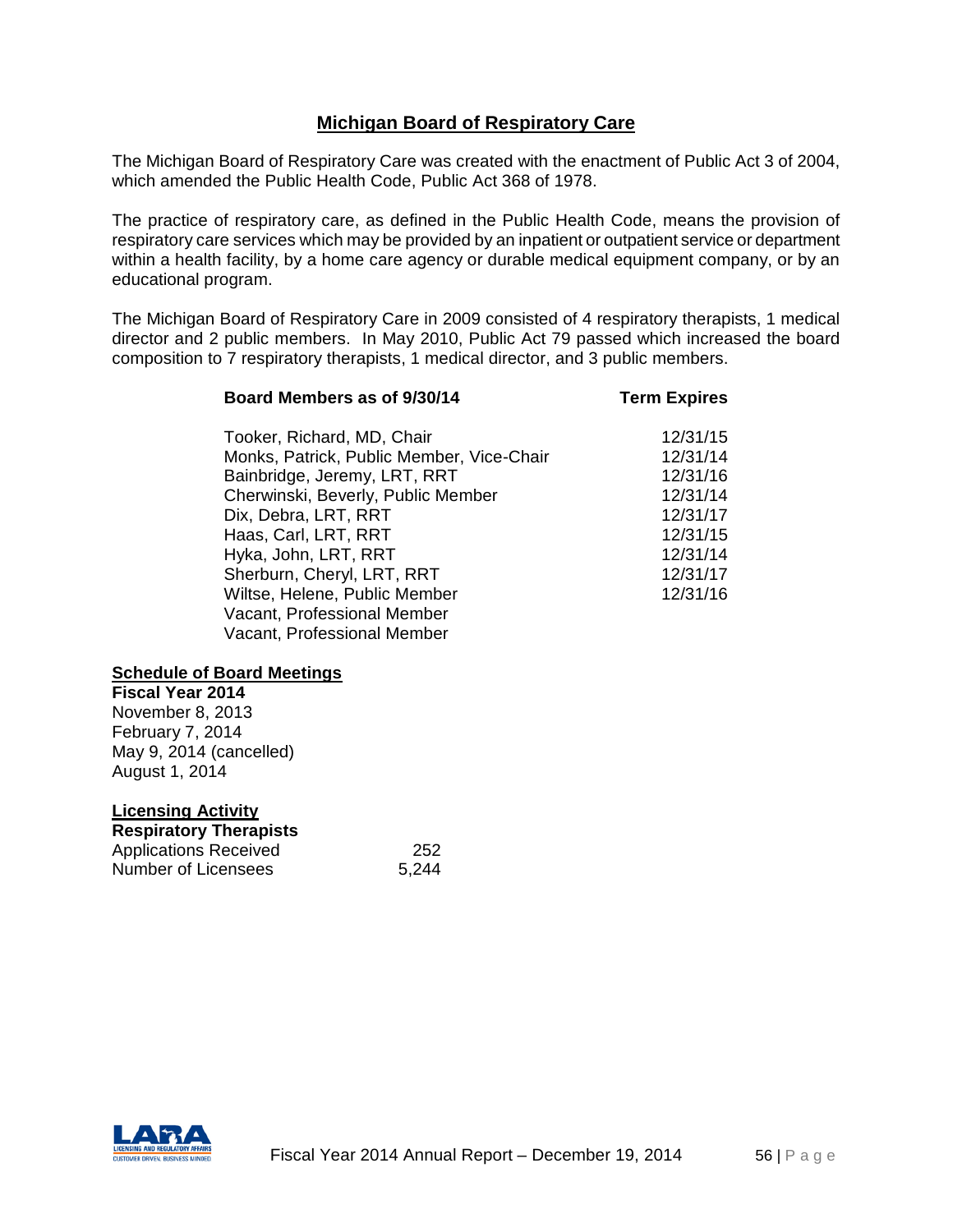# **Regulatory Activity**

| <b>Allegations Received</b>            |                |
|----------------------------------------|----------------|
| Administrative Investigations          | 16             |
| <b>Field Investigations Authorized</b> | 2              |
| <b>Field Investigations Completed</b>  | 5              |
| <b>Administrative Complaints Filed</b> | 1              |
| <b>Summary Suspensions Filed</b>       | 2              |
| <b>Cease and Desist Orders Issued</b>  | 0              |
| Order to Compel Issued                 | 0              |
| <b>Disciplinary Actions</b>            |                |
| Reprimand                              |                |
| Probation                              | 5              |
| Fine                                   | 3              |
| <b>Voluntary Surrender</b>             | $\overline{1}$ |
| <b>Limited License</b>                 | 0              |
| Suspension                             | 3              |
| Revocation                             | 0              |
| <b>Total Disciplinary Actions</b>      | 12             |
|                                        |                |

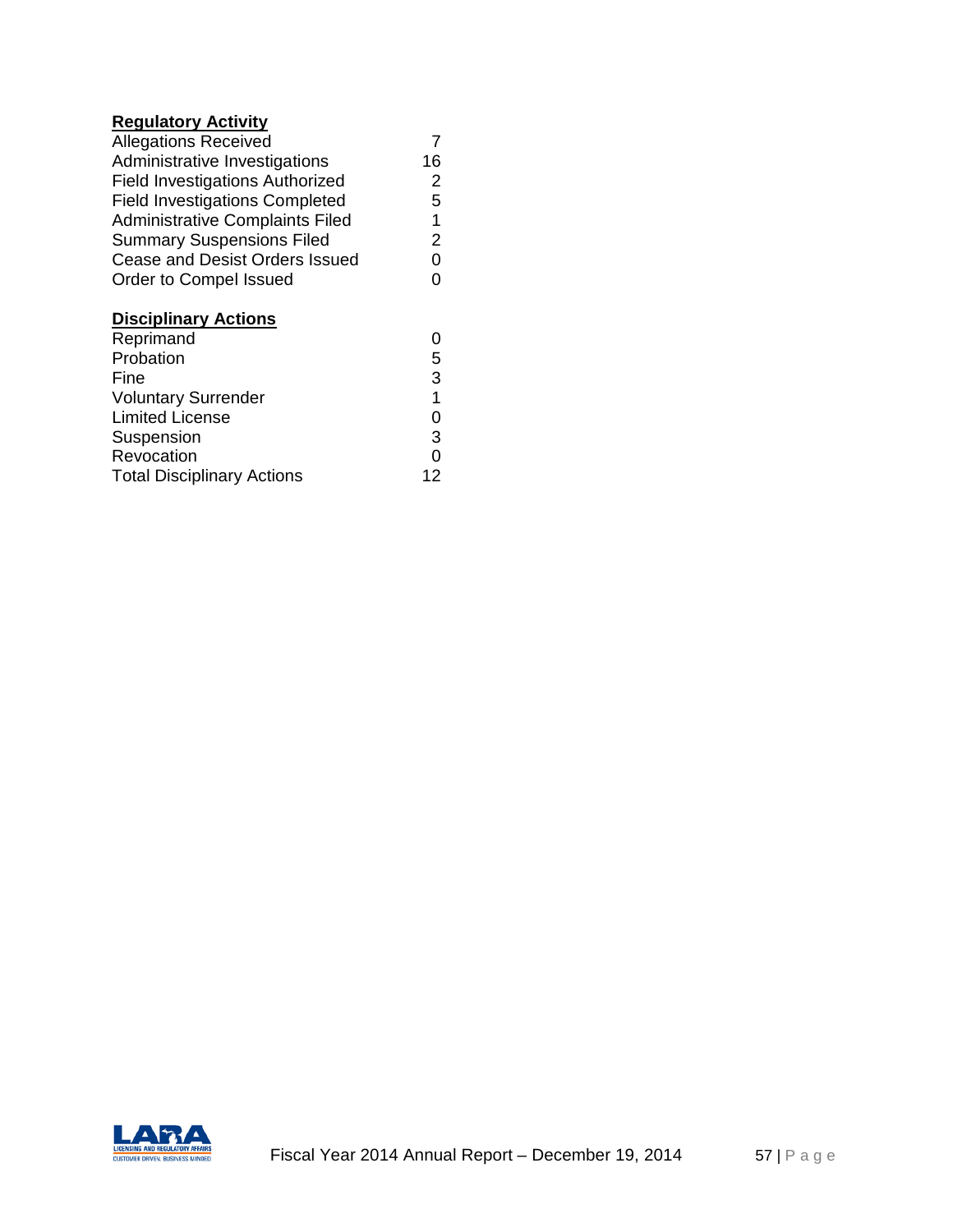# **Sanitarian Registration**

The Michigan Board of Sanitarians was originally formed with the enactment of Public Act 147 of 1963. On September 30, 1978, this authority was transferred to the Public Health Code, Public Act 368 of 1978, as amended. Executive Order No. 1996-2, effective May 15, 1996, transferred all statutory authority, powers, duties, functions and responsibilities of the Board of Sanitarians under Part 184 of the Public Health Code, being Sections 333.18401 *et seq*. of the Michigan Compiled Laws, from the Department of Commerce to the Director of the Department of Consumer & Industry Services by a Type III transfer as defined by Section 3 of Act No. 380 of the Public Acts of 1965, as amended, being Section 16.103 of the Michigan Compiled Laws. Effective January 1, 2004, Executive Order No. 2003-18 transferred, by a Type II transfer, any authority, powers, duties, functions and responsibilities for programs or functions within the Department of Consumer & Industry Services, within the former Bureau of Health Professions, to the Director of the Department of Community Health.

Public Act 308 of 2004, effective January 1, 2004, created a seven-member advisory committee whose purpose is to make recommendations to the Department relative to qualifications for registration, establishment of education and training standards and actions regarding disciplinary proceedings. Underlying all duties is the responsibility of the Department to promote and protect the public's health, safety, and welfare.

Sanitarian means an individual who has specialized education and experience in the physical, biological and sanitary sciences as applied to the educational, investigational and technical duties in the field of environmental health.

By Executive Order 2009-12, the Sanitarian Advisory Committee was abolished effective May 17, 2009. The registration of individuals continues unimpeded.

#### **Registration Activity**

Applications Received 2 Number of Registered Sanitarians 395

**Regulatory Activity** NONE

**Disciplinary Actions NONE** 

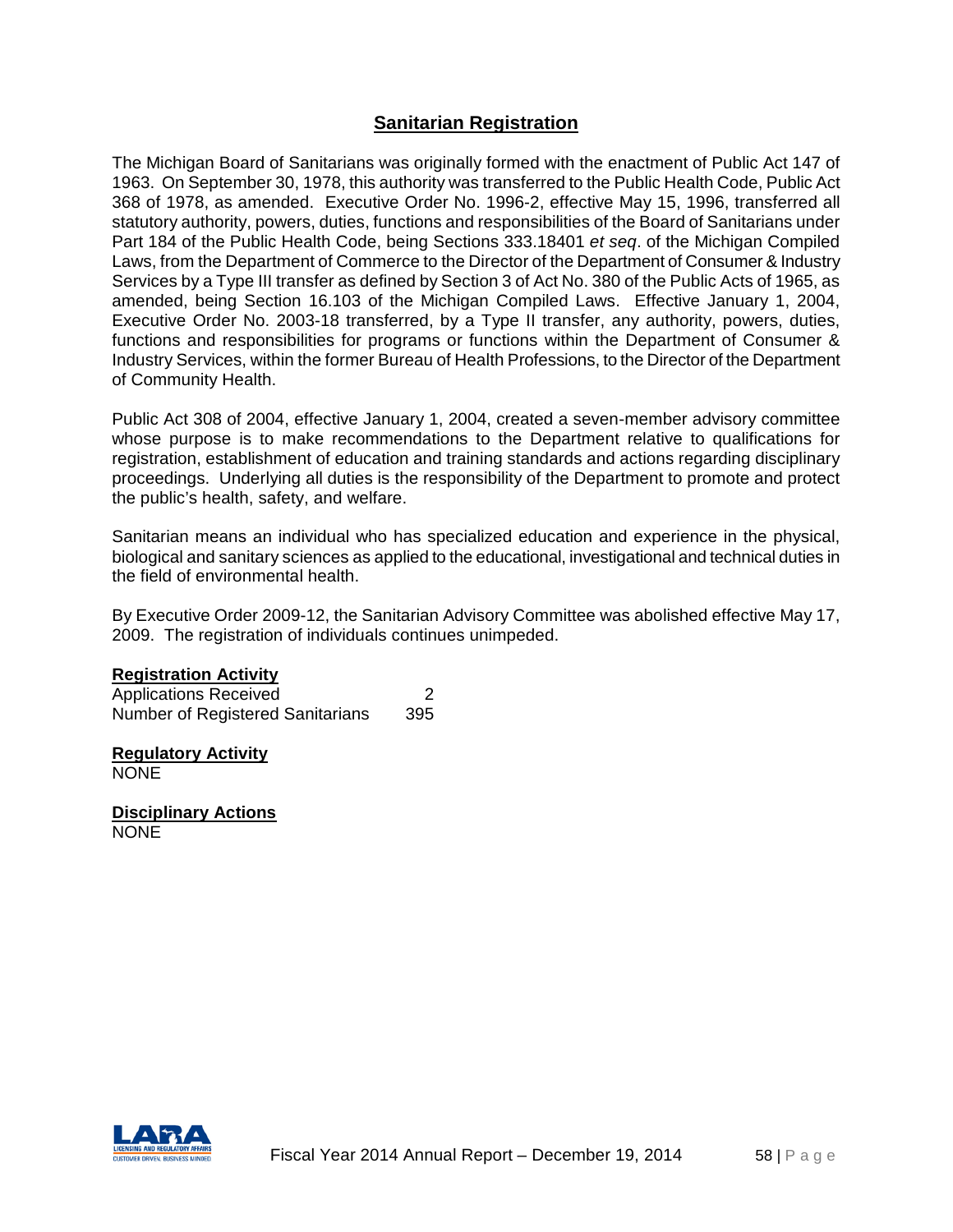# **Michigan Board of Social Work**

The Michigan Board of Examiners of Social Workers was originally formed with Public Act 352 of 1972. On October 21, 1980, the authority of the Board was transferred to Article 16 of Public Act 299 of 1980. Public Act 11 of 2000 transferred the authority of the Board of Examiners of Social Workers to the Public Health Code, Public Act 368 of 1978, as amended. Public Act 61 of 2004 amended Public Act 368 of 1978 to provide for licensure of bachelor's and master's level social workers and for the registration of social service technicians.

The practice of social work at the bachelor's level, as applied within the scope of social work values, ethics, principles and skills, means the following: the application of social work theory, knowledge, methods and ethics; social work case management and casework; helping communities, organizations, individuals, or groups improve their social or health services by utilizing social work practice skills; and the administration of assessment checklists that do not require special training and that do not require interpretation.

The practice of social work at the master's level, as applied within the scope of social work values, ethics, principles and skills, means the following: advanced application of macro social work processes and systems; the advanced application of specialized clinical knowledge; and advanced clinical skills and the advanced application of the knowledge of human development and behavior and social, economic and cultural institutions.

The Michigan Board of Social Work consists of 9 voting members: 6 individuals engaged primarily in the practice of social work and 3 public members.

| <b>Term Expires</b> |
|---------------------|
| 12/31/15            |
| 12/31/16            |
| 12/31/14            |
| 12/31/15            |
| 12/31/17            |
| 12/31/14            |
| 12/31/17            |
| 12/31/16            |
| 12/31/17            |
|                     |

## **Schedule of Board Meetings**

**Fiscal Year 2014** November 26, 2013 January 21, 2014 March 25, 2014 May 13, 2014 July 22, 2014 September 23, 2014

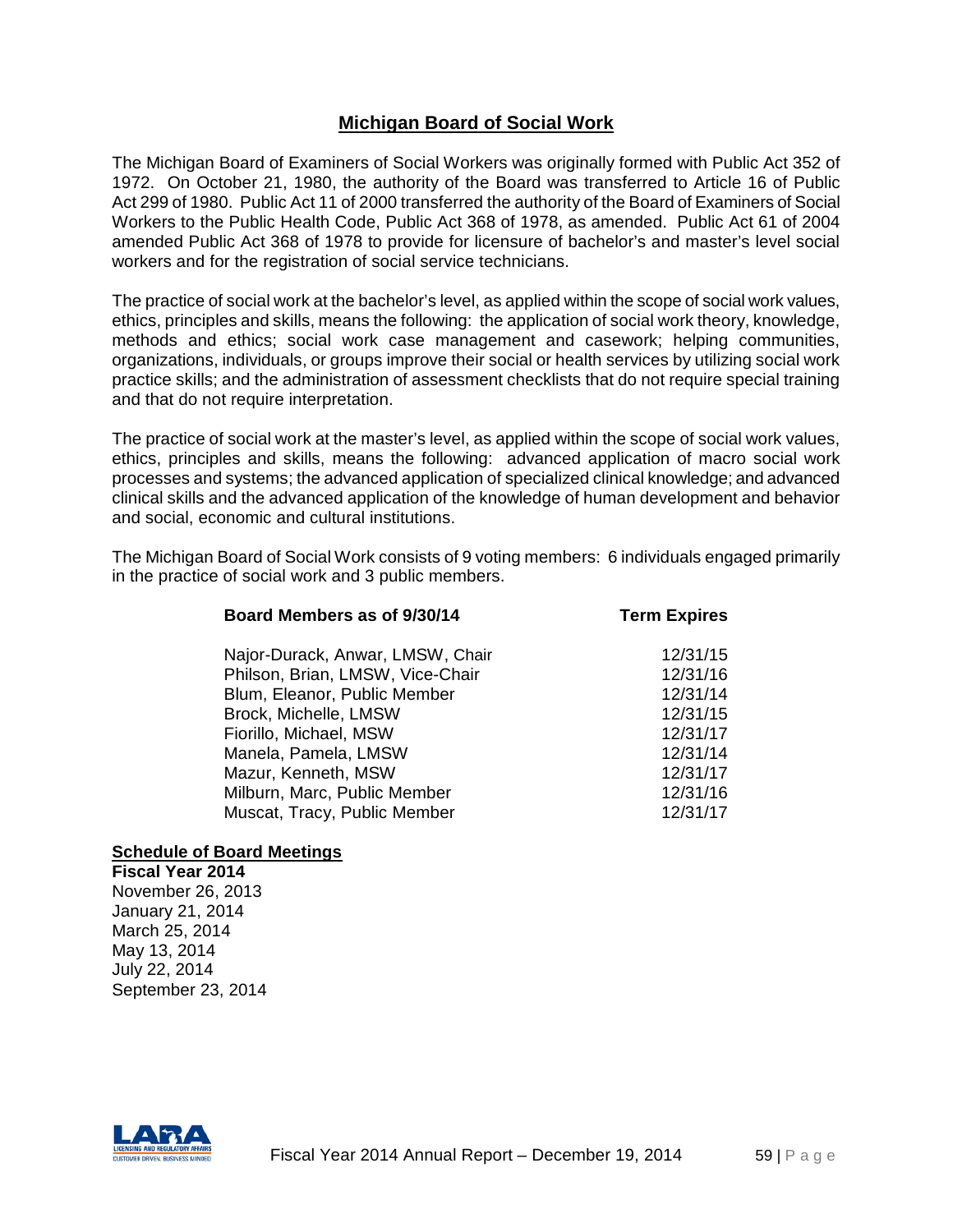| <b>Licensing Activity</b><br><b>Master's Social Workers</b> |        |
|-------------------------------------------------------------|--------|
| <b>Applications Received</b>                                | 918    |
| <b>Examinations Authorized</b>                              | 2,076  |
| <b>Number of Licensees</b>                                  | 15,002 |
|                                                             |        |
| <b>Master's Limited Social Workers</b>                      |        |
| <b>Applications Received</b>                                | 1,228  |
| Number of Licensees                                         | 4,533  |
| <b>MSW Specialty Certifications</b>                         |        |
| <b>Macro Specialty</b>                                      |        |
| <b>Applications Received</b>                                | 17     |
| <b>Number of Certifications</b>                             | 10,845 |
|                                                             |        |
| <b>Clinical Specialty</b>                                   |        |
| <b>Applications Received</b>                                | 5      |
| <b>Number of Certifications</b>                             | 14,716 |
| <b>Bachelor's Social Workers</b>                            |        |
| <b>Applications Received</b>                                | 93     |
| <b>Examinations Authorized</b>                              | 210    |
| <b>Number of Licensees</b>                                  | 3,850  |
|                                                             |        |
| <b>Bachelor's Limited Social Workers</b>                    |        |
| <b>Applications Received</b>                                | 437    |
| <b>Number of Licensees</b>                                  | 1,273  |
| <b>Social Service Technicians</b>                           |        |
| <b>Applications Received</b>                                | 91     |
| <b>Number of Registrants</b>                                | 1,323  |
|                                                             |        |
| <b>Social Services Limited Technician</b>                   |        |
| <b>Applications Received</b>                                | 10     |
| <b>Number of Registrants</b>                                | 26     |
| <b>Random Continuing Education Audits</b>                   |        |
| Audited                                                     | 565    |
| Complied                                                    | 443    |
|                                                             |        |
| <b>Renewal Continuing Education Audits</b>                  |        |
| Audited                                                     | 166    |
| Complied                                                    | 166    |

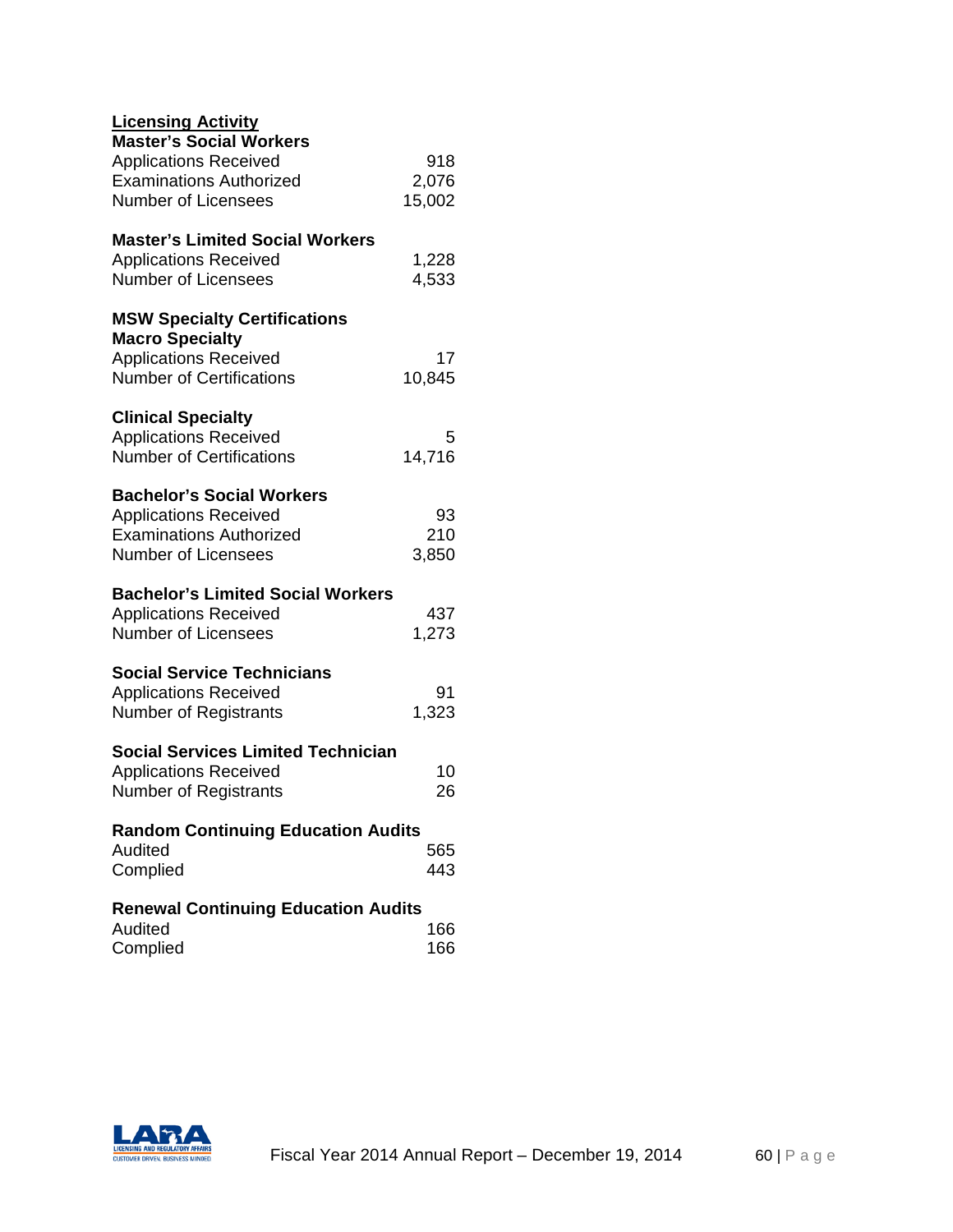## **Regulatory Activity**

| <b>Allegations Received</b>            | 302 |
|----------------------------------------|-----|
| Administrative Investigations          | 614 |
| <b>Field Investigations Authorized</b> | 58  |
| <b>Field Investigations Completed</b>  | 70  |
| <b>Administrative Complaints Filed</b> | 204 |
| <b>Summary Suspensions Filed</b>       | 8   |
| Cease and Desist Orders Issued         | 0   |
| Order to Compel Issued                 | 0   |
| <b>Board Disciplinary Actions</b>      |     |
| Reprimand                              | 2   |
| Drohotion                              |     |

| Probation                         | 144 |
|-----------------------------------|-----|
| Fine                              |     |
| <b>Voluntary Surrender</b>        | 16  |
| <b>Limited License</b>            | 9   |
| Suspension                        | 17  |
| Revocation                        |     |
| <b>Total Disciplinary Actions</b> | 193 |
|                                   |     |

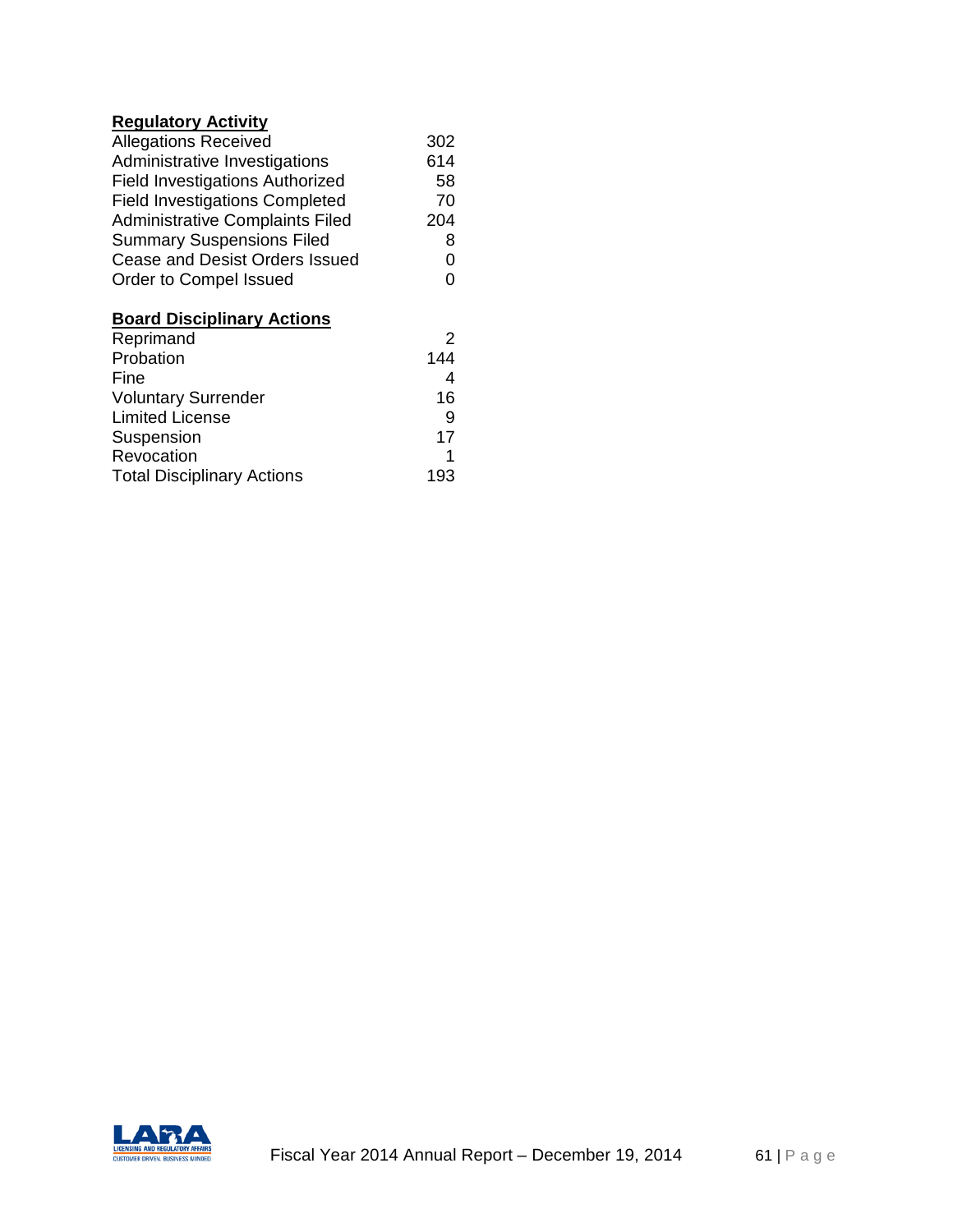# **Michigan Board of Speech-Language Pathology**

The Michigan Board of Speech-Language Pathology was created with the enactment of Public Act 524 of 2008, which amended the Public Health Code, Public Act 368 of 1978.

The practice of speech-language pathology, as defined in the Public Health Code, means the application of principles, methods, and procedures related to the development of disorders of human communication.

The Michigan Board of Speech-Language Pathology consists of 11 voting members: 6 speechlanguage pathologists, 3 public members, and 2 physicians, one of whom is a board certified otolaryngologist.

**Board Members as of 9/30/14 Term Expires**

| Swartz, Bradford, PhD, CCC-SLP, Chair | 12/31/15 |
|---------------------------------------|----------|
| Dwyer, Erica, MA, CCC-SLP, Vice-Chair | 12/31/15 |
| Austin, Brit, MA, CCC-SLP             | 12/31/14 |
| Edmunds, Janelle, Public Member       | 12/31/17 |
| Mervenne, Patrisha, MS, CCC-SLP       | 12/31/16 |
| Mills, Christopher, Public Member     | 12/31/15 |
| Purtee, Mary, MA, CCC-SLP             | 12/31/17 |
| Pynnonen, Melissa, MD                 | 12/31/16 |
| Weingarten, Jeffrey, MD               | 12/31/17 |
| Wells, Lynée, Public Member           | 12/31/16 |
| Wong, Amanda, MS, CCC-SLP             | 12/31/14 |

#### **Schedule of Board Meetings**

**Fiscal Year 2014** November 5, 2013

February 4, 2014 May 6, 2014 August 5, 2014 (cancelled)

## **Licensing Activity**

| <b>Speech-Language Pathologists</b> |       |
|-------------------------------------|-------|
| <b>Applications Received</b>        | 1,271 |
| Number of Licenses                  | 3,921 |

#### **Educational Limited Speech-Language Pathologists**

| <b>Applications Received</b> | 211 |
|------------------------------|-----|
| Number of Licenses           | 341 |

## **Limited Speech-Language Pathologists**

| 86  |  |
|-----|--|
| 257 |  |
|     |  |

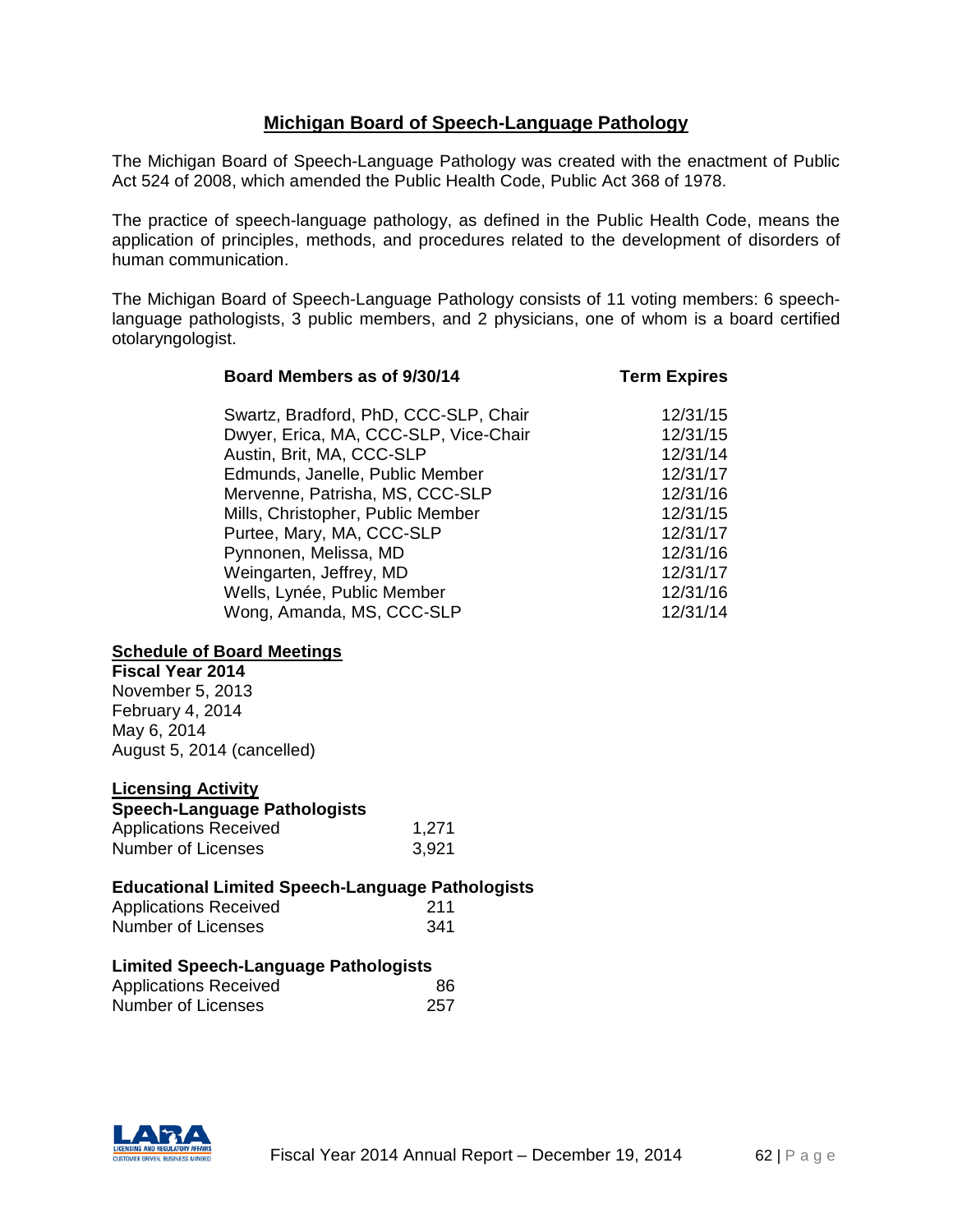## **Regulatory Activity**

| <b>Allegations Received</b>            | 0 |
|----------------------------------------|---|
| Administrative Investigations          | 0 |
| Field Investigations Authorized        | 0 |
| <b>Field Investigations Completed</b>  | 0 |
| <b>Administrative Complaints Filed</b> | 0 |
| <b>Summary Suspensions Filed</b>       | ი |
| <b>Cease and Desist Orders Issued</b>  | ი |
| Order to Compel Issued                 | 0 |
|                                        |   |

# **Board Disciplinary Actions**

| Reprimand                         | 0 |
|-----------------------------------|---|
| Probation                         | 0 |
| Fine                              | 0 |
| <b>Voluntary Surrender</b>        | 0 |
| <b>Limited License</b>            | ი |
| Suspension                        | 0 |
| Revocation                        | 0 |
| <b>Total Disciplinary Actions</b> | ი |

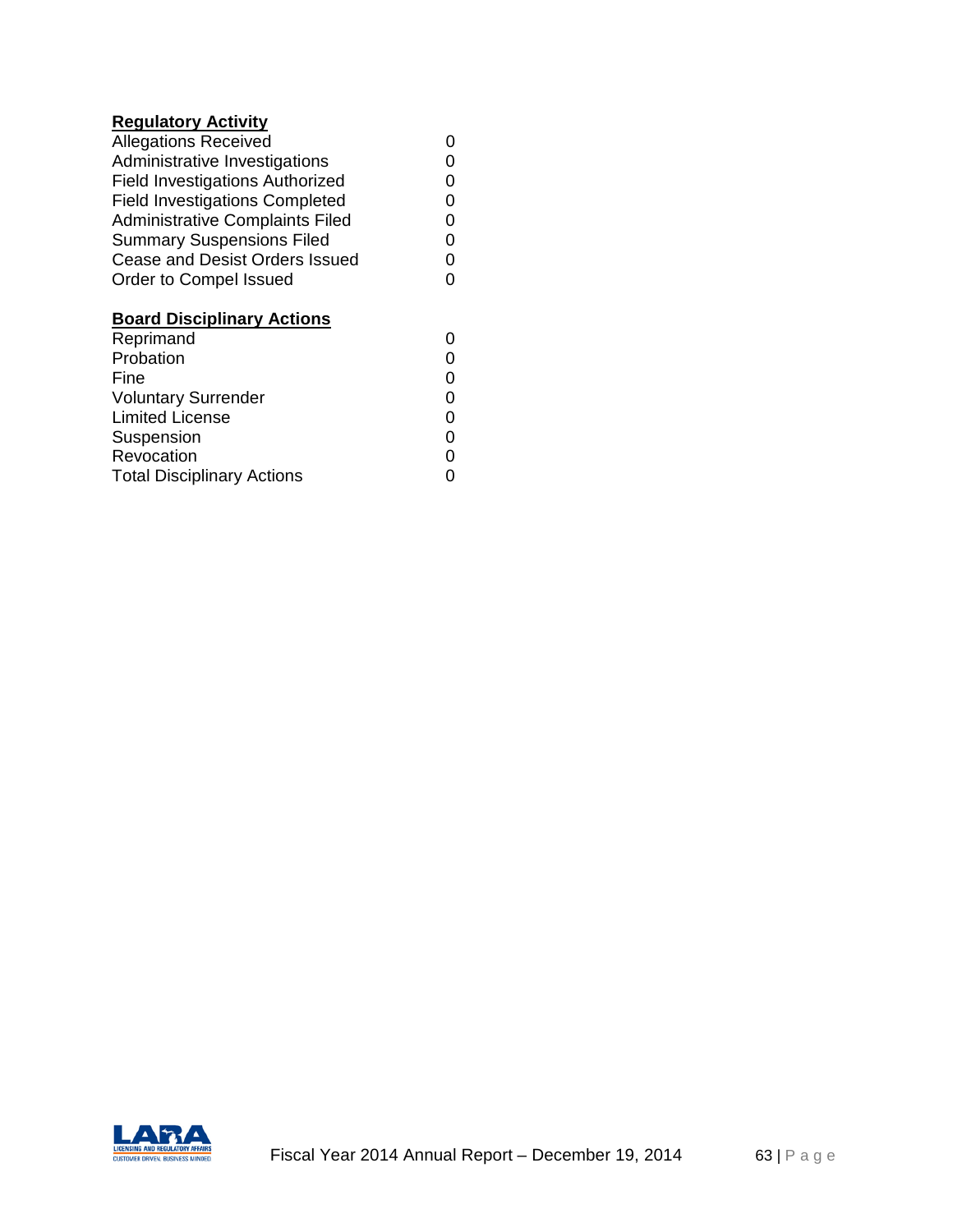# **Michigan Board of Veterinary Medicine**

The Michigan Board of Veterinary Medicine was originally formed with the enactment of Public Act 152 of 1956. On September 30, 1978, this authority was transferred to the Public Health Code, Public Act 368 of 1978, as amended.

The practice of veterinary medicine, as defined in the Public Health Code, means prescribing or administering a drug, medicine, treatment or method of procedure; performing an operation or manipulation; applying an apparatus or appliance; or giving an instruction or demonstration designed to alter an animal from its normal condition; curing, ameliorating, correcting, reducing, or modifying a disease, deformity, defect, wound, or injury in or to an animal; diagnosing or prognosing, or both, a disease, deformity or defect in an animal by a test, procedure, manipulation, technique, autopsy, biopsy, or other examination.

The Michigan Board of Veterinary Medicine consists of 9 voting members: 5 veterinarians, 1 veterinary technician, and 3 public members.

| Board Members as of 9/30/14             | <b>Term Expires</b> |
|-----------------------------------------|---------------------|
| Rohwer, Christopher, DVM, Chair         | 12/31/14            |
| Happel, Lynn, DVM, Vice-Chair           | 12/31/16            |
| Averill, James, DVM (Ex-Officio Member) | No Specific Term    |
| Bell, Michael, Public Member            | 12/31/17            |
| Kim, Charlotte, DVM                     | 12/31/14            |
| Levine, Peter, Public Member            | 12/31/17            |
| McNally, Dwight, DVM                    | 12/31/17            |
| Tear, Marianne, MS, LVT                 | 12/31/16            |
| Thorp-Stout, Colleen, DVM               | 12/31/14            |
| Werth, Renee, Public Member             | 12/31/15            |
|                                         |                     |

#### **Schedule of Board Meetings**

**Fiscal Year 2014** October 24, 2013 December 4, 2013 (cancelled) March 27, 2014 June 26, 2014 September 25, 2014 (full board)

#### **Licensing Activity**

| <b>Veterinarians</b>                   |       |
|----------------------------------------|-------|
| <b>Applications Received</b>           | 189   |
| <b>Number of Licensees</b>             | 3,895 |
| <b>Clinical Academic Veterinarians</b> |       |
| <b>Applications Received</b>           | 14    |
| Number of Licensees                    | 67    |

## **Educational Limited Veterinarians**

| <b>Applications Received</b> |  |
|------------------------------|--|
| <b>Number of Licensees</b>   |  |

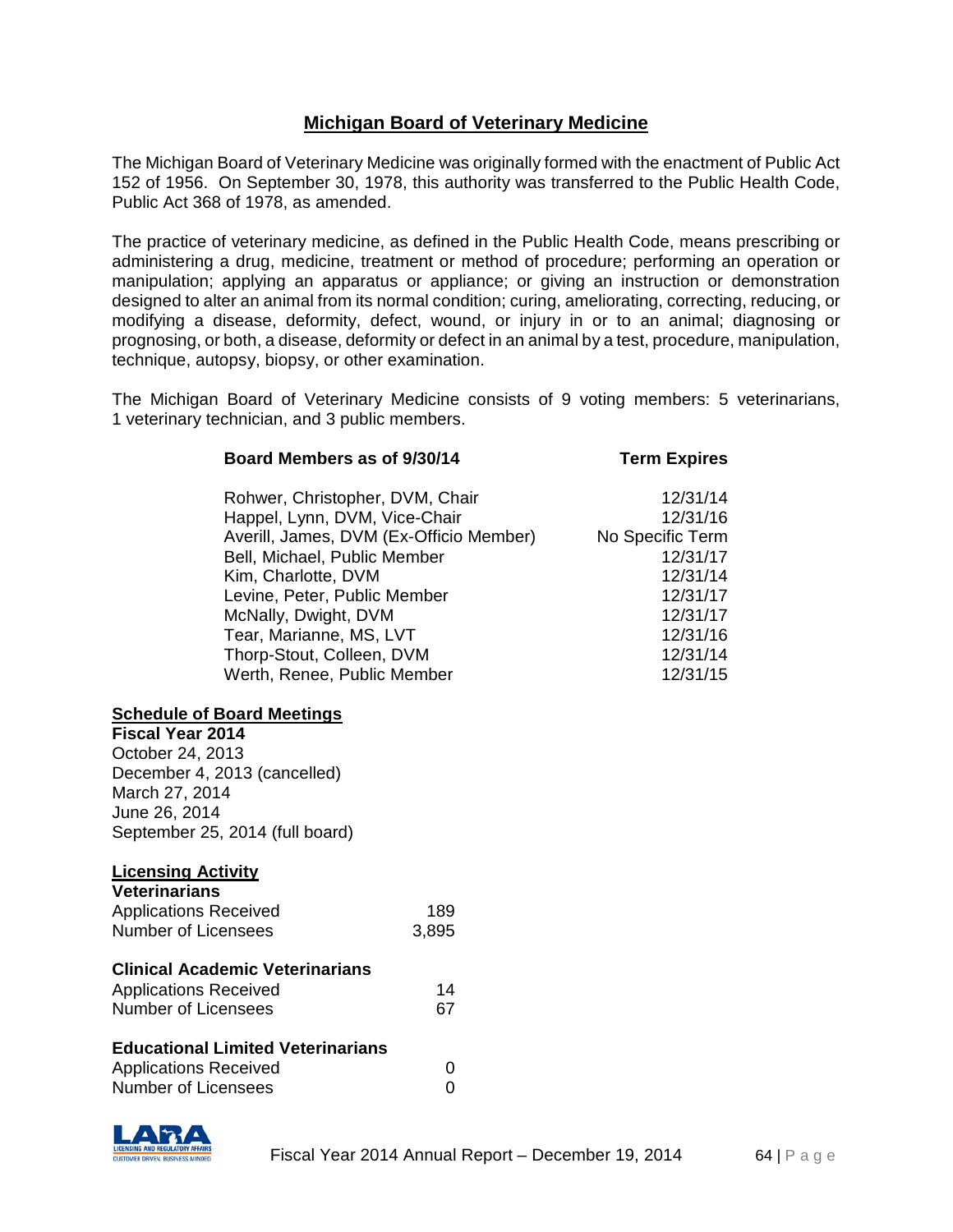# **Veterinary Technicians**

| <b>Applications Received</b>     | -230  |
|----------------------------------|-------|
| <b>Examinations Administered</b> | 274   |
| Number of Licensees              | 2,876 |

# **Regulatory Activity**

| <b>Allegations Received</b>            | 77  |
|----------------------------------------|-----|
| Administrative Investigations          | 130 |
| <b>Field Investigations Authorized</b> | 35  |
| <b>Field Investigations Completed</b>  | 46  |
| <b>Administrative Complaints Filed</b> | 16  |
| <b>Summary Suspensions Filed</b>       | 5   |
| Cease and Desist Orders Issued         | 0   |
| Order to Compel Issued                 | 1.  |

# **Board Disciplinary Actions**

| Reprimand                         | 0  |
|-----------------------------------|----|
| Probation                         | 4  |
| Fine                              | 4  |
| <b>Voluntary Surrender</b>        | 1  |
| <b>Limited License</b>            | 2  |
| Suspension                        | 1  |
| Revocation                        | ი  |
| <b>Total Disciplinary Actions</b> | 12 |

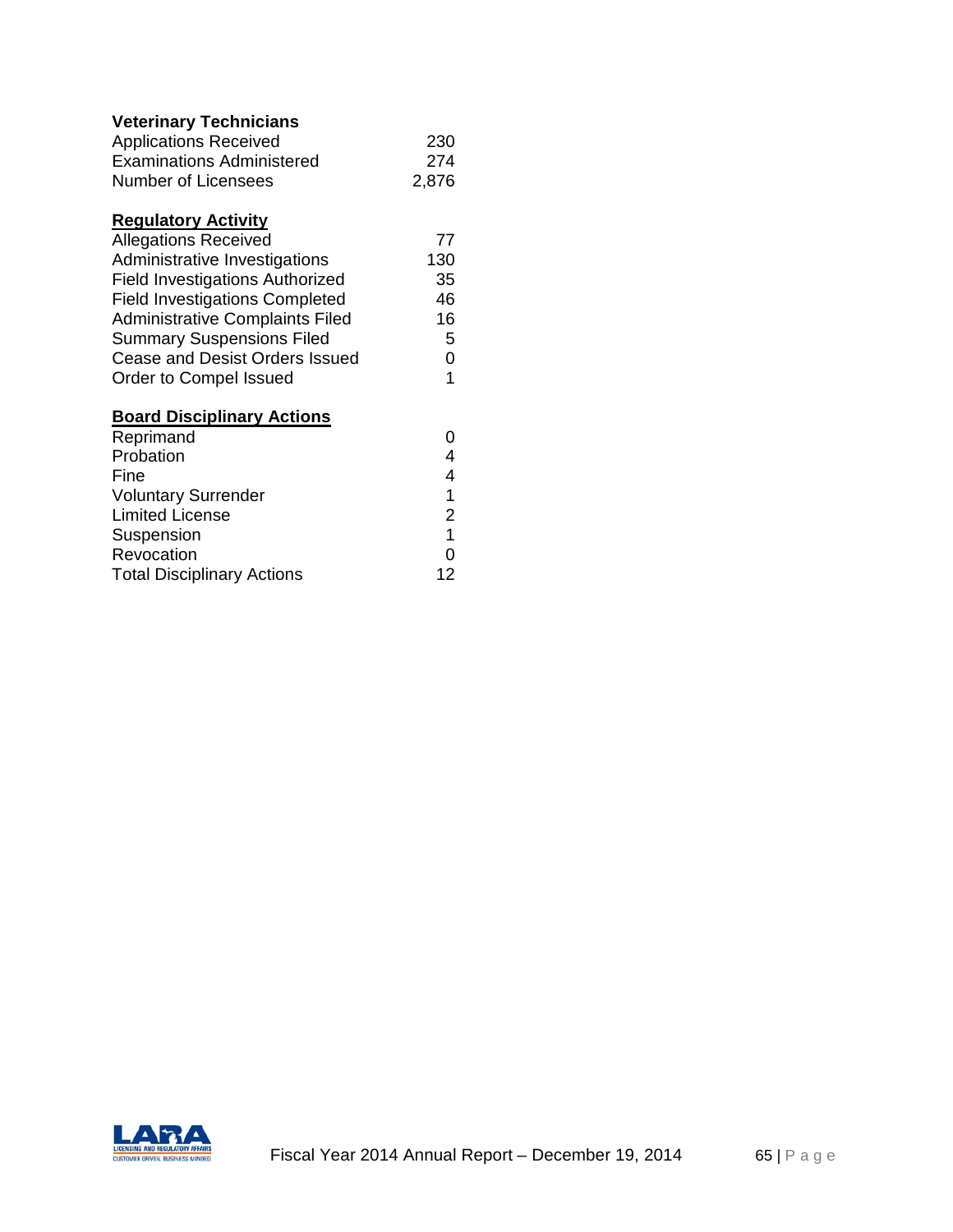# **Health Professional Recovery Committee**

The Health Professional Recovery Committee (HPRC) was created by Public Act 80 of 1993, which became effective April 1, 1994. Section 333.16167 describes the Committee's duties as follows:

 *Sec. 16167. The committee shall do all of the following:*

- *(a) Establish the general components of the health professional recovery program and a mechanism for monitoring health professionals who may be impaired.*
- *(b) Subject to sections 16169 and 16170 and in conjunction with the health professional recovery program consultants described in section 16168, develop and implement criteria for the identification, assessment, and treatment of health professionals who may be impaired.*
- *(c) In conjunction with the health professional recovery program consultants described in section 16168, develop and implement mechanisms for the evaluation of continuing care or aftercare plans for health professionals who may be impaired.*
- *(d) Develop a mechanism and criteria for the referral of a health professional who may be impaired to a professional association when appropriate for the purpose of providing assistance to the health professional. In developing criteria under this subdivision, the committee shall require that a referral be made only with the consent of the health professional.*
- *(e) Annually report to each board and the physician's assistants task force created under this article on the status of the health professional recovery program. The committee shall include in the report, at a minimum, statistical information on the level of participation in the program of each health profession. The committee may include in the report recommendations for changes in the health professional recovery program and for participation by the boards and the physician's assistants task force, professional associations, substance abuse treatment and prevention programs, and other appropriate agencies.*

In accordance with Section 333.16165 of the Public Health Code, the health profession boards appoint members in consultation with appropriate professional associations. The Director shall appoint the public members.

| <b>Appointed By</b><br><b>Member</b> | <b>Term Expires</b> |
|--------------------------------------|---------------------|
| Board of Acupuncture                 |                     |
| Vacant                               |                     |
| <b>Board of Athletic Trainers</b>    |                     |
| Monroe, Jeffrey, AT, ATC             | 12/31/15            |
| Board of Audiology                   |                     |
| Vacant                               |                     |
| <b>Board of Chiropractic</b>         |                     |
| Roberts, Gordon, MA, DC              | 12/31/15            |
| Board of Counseling                  |                     |
| Erber, Nicholaus                     | 12/31/15            |
| <b>Board of Dentistry</b>            |                     |
| Poirier, G. Thomas, DDS              | 12/31/15            |

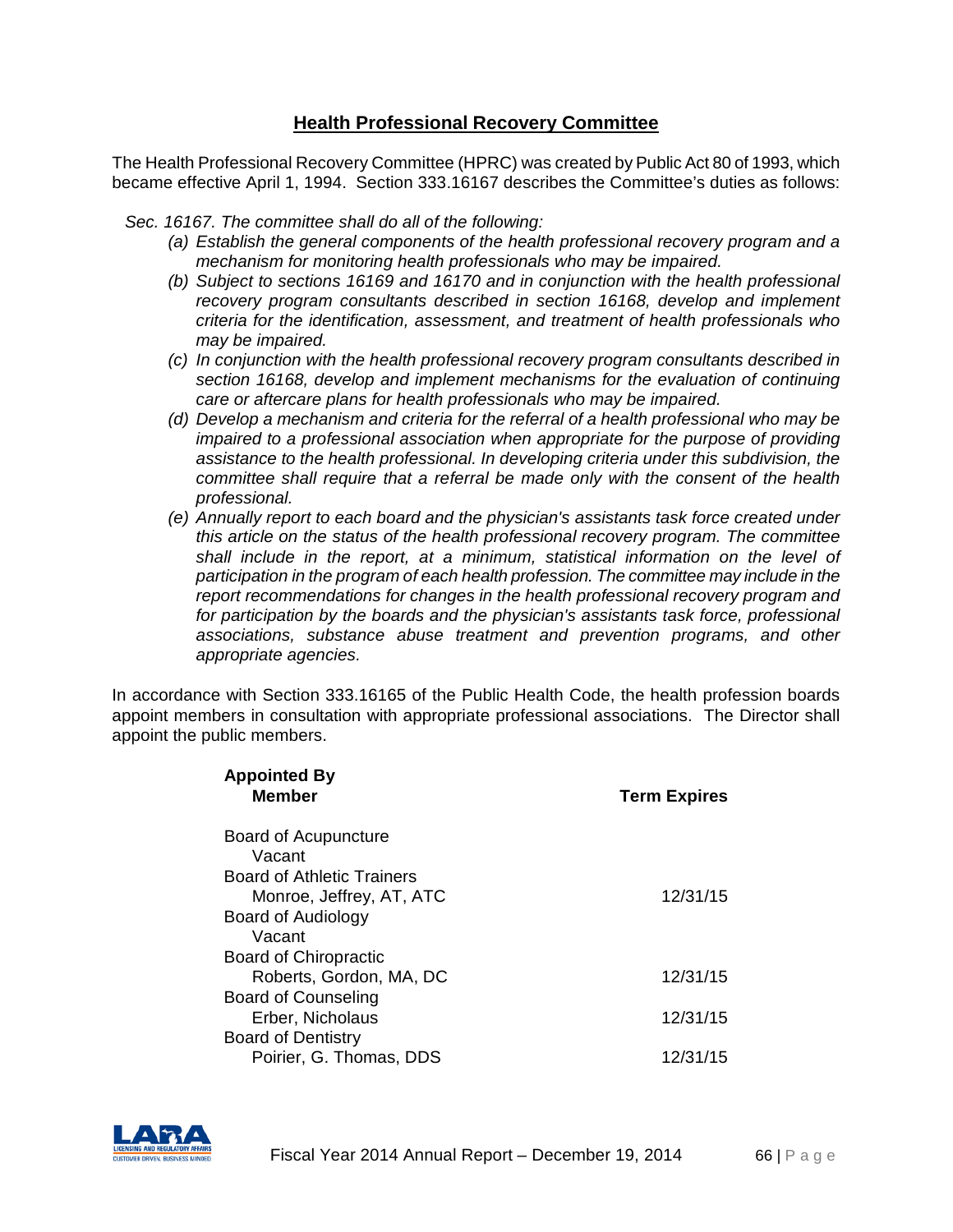| Board of Dietetics and Nutrition*                         |          |
|-----------------------------------------------------------|----------|
| Board of Marriage & Family Therapy                        |          |
| Rainey, Joseph, LMFT                                      | 12/31/14 |
| Board of Massage Therapy<br>Webster, Millie, LMT          | 12/31/15 |
| <b>Board of Medicine</b>                                  |          |
| Gehrke, Charles F., MD, Chair                             | 12/31/15 |
| <b>Board of Nursing</b>                                   |          |
| Taft, Linda, RN                                           | 12/31/16 |
| Board of Nursing Home Administrators                      |          |
| Vacant                                                    |          |
| <b>Board of Occupational Therapy</b>                      |          |
| Chapleau, Ann, PhD, OTR                                   | 12/31/14 |
| <b>Board of Optometry</b>                                 |          |
| Wallace, Michael, OD                                      | 12/31/14 |
| Board of Osteopathic Medicine & Surgery                   |          |
| Morrone, William, DO                                      | 12/31/15 |
| <b>Board of Pharmacy</b>                                  |          |
| Burkhardt, Mary, RPh                                      | 12/31/15 |
| <b>Board of Physical Therapy</b>                          |          |
| Talley, Susan, MS, PT                                     | 12/31/14 |
| Board of Podiatric Medicine & Surgery                     |          |
| Vacant                                                    |          |
| <b>Board of Psychology</b>                                |          |
| Pozner, Jay B., PhD                                       | 12/31/15 |
| <b>Board of Respiratory Care</b>                          |          |
| Zahodnic, Richard, PhD, RT<br><b>Board of Social Work</b> | 12/31/16 |
| Muzzi, Dennis, LMSW                                       | 12/31/14 |
| Board of Speech-Language Pathology                        |          |
| Vacant                                                    |          |
| <b>Board of Veterinary Medicine</b>                       |          |
| Vaupel, Henry, DVM                                        | 12/31/14 |
| Task Force on Physician's Assistants                      |          |
| Vacant                                                    |          |
| <b>Public Member</b>                                      |          |
| Burke, Michael                                            | 12/31/15 |
| <b>Public Member</b>                                      |          |
| Haley, Susan                                              | 12/31/14 |

## **Ex-Officio Members**

Engle, Carole H., Ex-Officio, Bureau of Health Care Services, Representing Director of the Department of Licensing and Regulatory Affairs Moultine, Carol, Bureau of Health Care Services Bushong, Susan M., LBSW, Contract Administrator/Outreach Coordinator, Bureau of Health Care Services

\*Pursuant to Public Act 267 of 2014, the licensure of dietitians and nutritionists was repealed and the Board of Dietetics and Nutrition was abolished effective July 1, 2014.

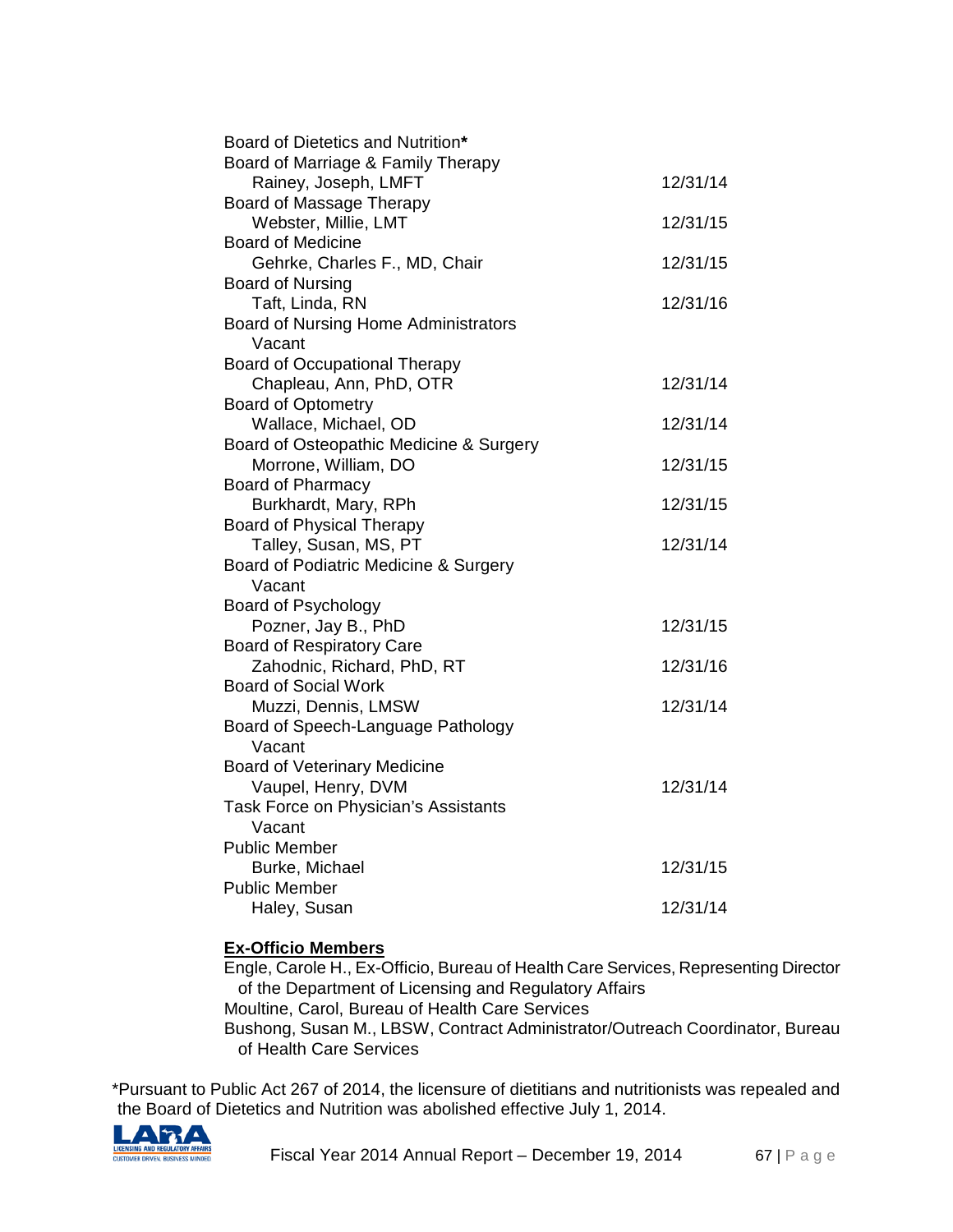## **Schedule of Committee Meetings**

**Fiscal Year 2014** December 16, 2013 March 17, 2014 June 16, 2014 September 15, 2014

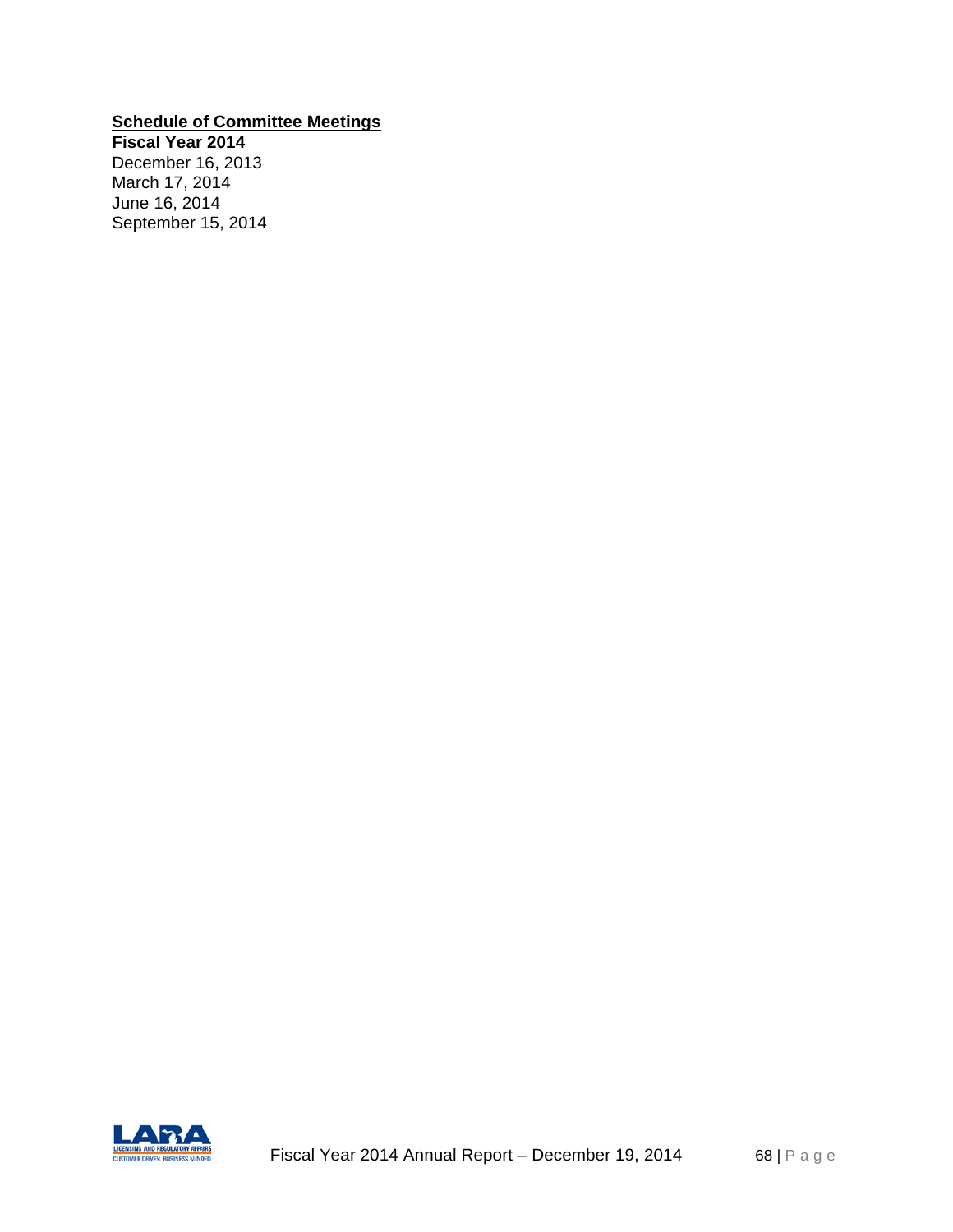## **Controlled Substances Advisory Commission**

The Controlled Substances Advisory Commission was established by Public Act 60 of 1988, to monitor indicators of controlled substance abuse and diversion, to recommend actions to address diversion and identified problems of abuse and diversion. The Commission consists of 13 voting members and 6 ex-officio members.

| Representing<br><b>Member</b>             | <b>Term Expires</b> |
|-------------------------------------------|---------------------|
| <b>Board of Dentistry</b>                 |                     |
| Roels, Patricia, DDS                      | 8/30/15             |
| <b>Board of Medicine</b>                  |                     |
| Arsiwala, Mohammed A., MD                 | 8/30/15             |
| <b>Board of Nursing</b>                   |                     |
| Bouchard-Wyant, Kathy A., RN              | 8/30/15             |
| Board of Osteopathic Medicine & Surgery   |                     |
| Sevensma, Susan C., DO                    | 8/30/15             |
| Board of Pharmacy                         |                     |
| Penny, Nichole L., RPh                    | 8/30/15             |
| Board of Podiatric Medicine & Surgery     |                     |
| Kreitman, Kevan R., DPM                   | 8/30/15             |
| <b>Board of Veterinary Medicine</b>       |                     |
| Letsche, Lawrence, DVM                    | 8/30/15             |
| <b>Pharmaceutical Manufacturers</b>       |                     |
| Dettloff, Richard W.                      | 8/30/15             |
| <b>Pharmacology Profession</b>            |                     |
| Steffey, Jeffrey K.                       | 8/30/15             |
| <b>Psychiatry Profession</b>              |                     |
| Picone, David A., MD                      | 8/30/15             |
| <b>Public Member</b>                      |                     |
| Cibor, Gregory M.<br><b>Public Member</b> | 8/30/15             |
|                                           | 8/30/15             |
| Szajna, Kim R.<br><b>Public Member</b>    |                     |
| Westra, Jeffrey M., Chair                 | 8/30/15             |
|                                           |                     |

## **Ex-Officio Members**

Engle, Carole H., Ex-Officio, Director, Bureau of Health Care Services Eggleston, Debbie, Department of Community Health Stokes, Wanda, Department of Attorney General Vacant, Department of Education Vacant, Department of State Police Smith, Timothy, RPh, Drug Control Administrator, Bureau of Health Care Services

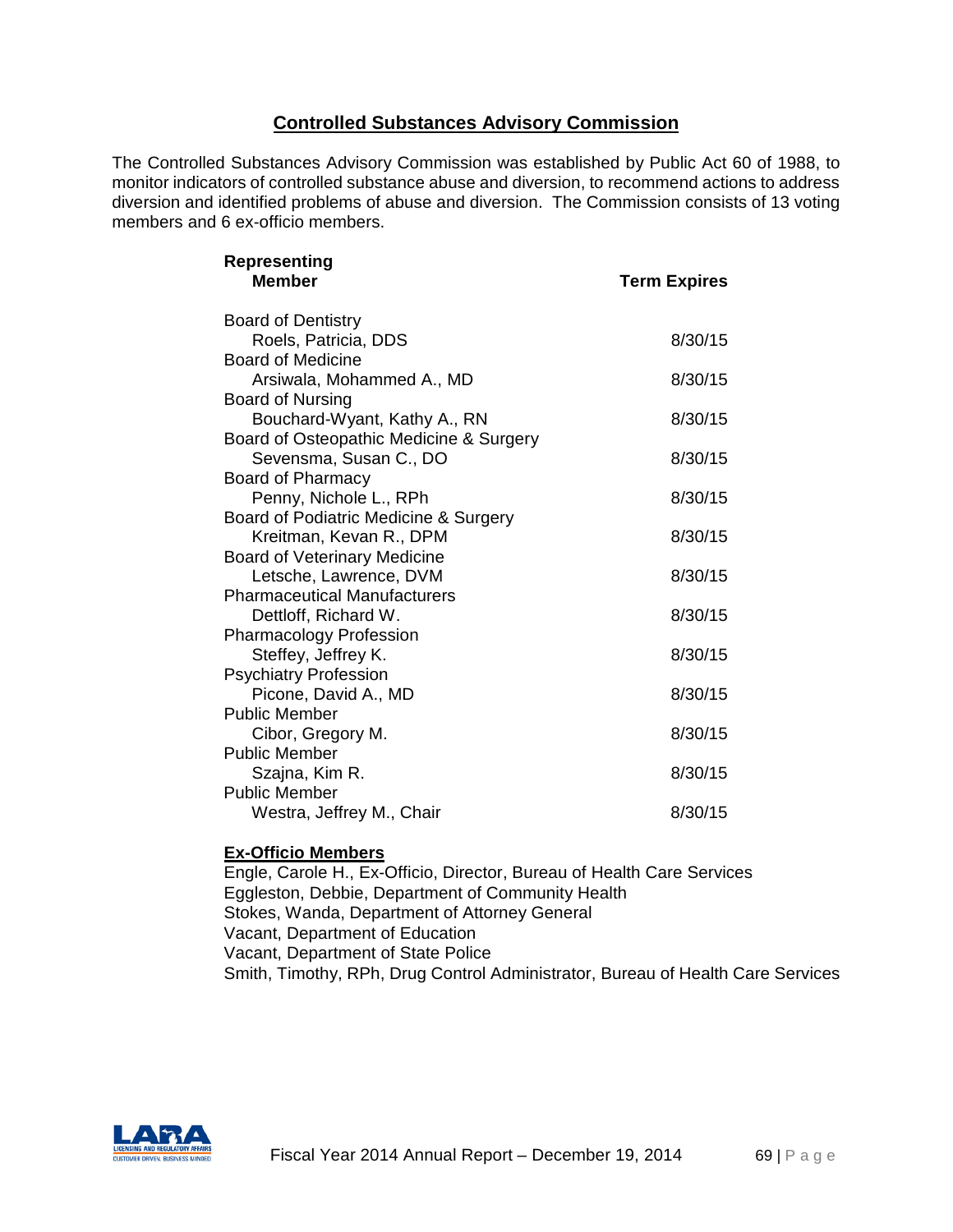## **Schedule of Commission Meetings**

**Fiscal Year 2014** October 15, 2013 (cancelled) January 14, 2014 April 15, 2014 (cancelled) July 15, 2014

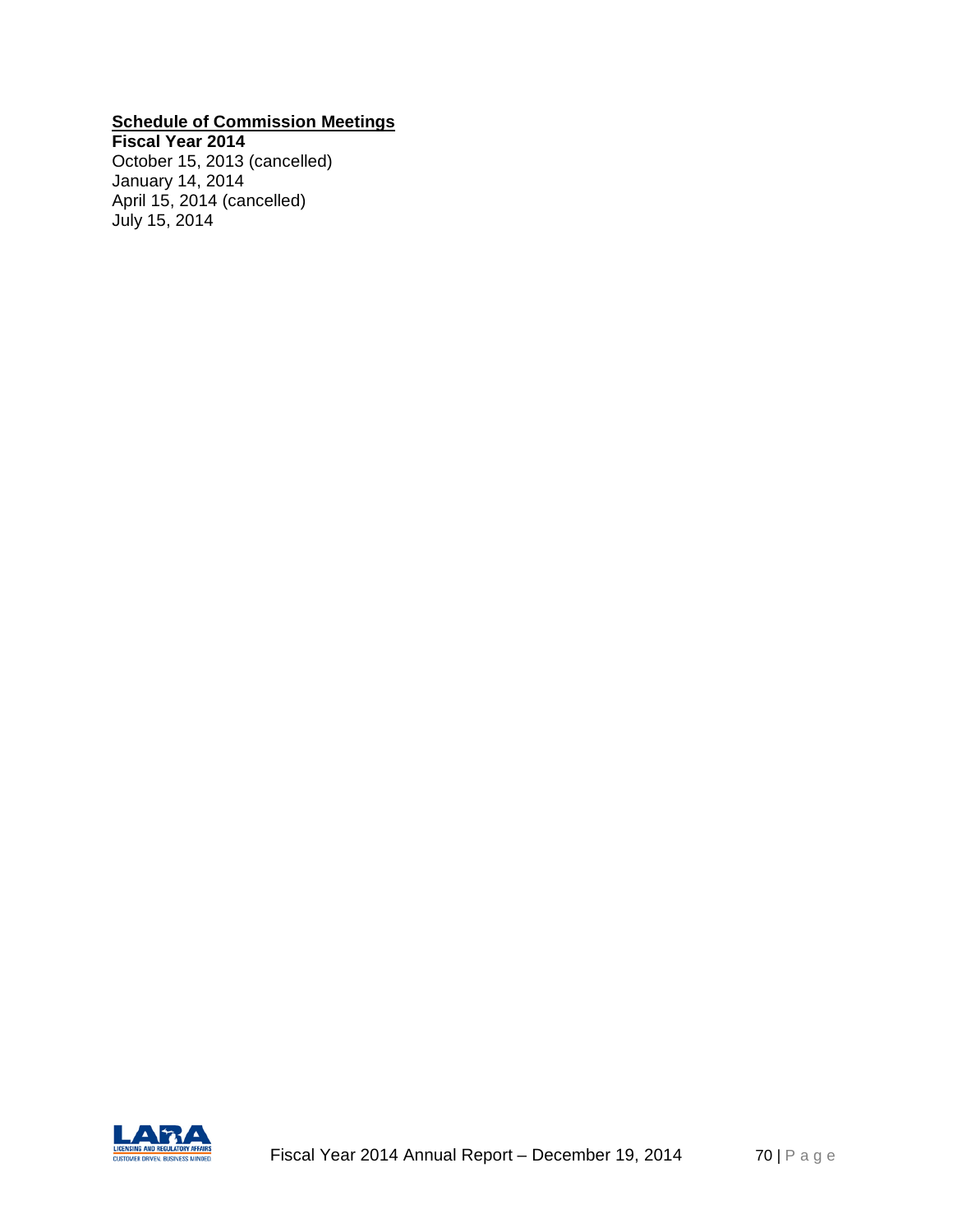## **Michigan Automated Prescription System**

The Michigan Automated Prescription System (MAPS) is the state mandated prescription monitoring program for the State of Michigan. The MAPS program is used to identify and prevent drug diversion at the prescriber, pharmacy and patient levels by collecting prescription data listed in Schedules 2-5 controlled substances dispensed by pharmacies and practitioners. Pharmacists and dispensing prescribers are required to report to the MAPS all controlled substances they dispense on a daily basis.

As of the date of this report, the MAPS averages just over 8,100 reports on a daily basis for approximately 27,000 MAPS users and averages over 200,000 reports provided in any given month to those requesting MAPS data.

MAPS operations in Fiscal Year 2014 included the notification to prescribers of the schedule change by the federal Drug Enforcement Agency of Tramadol to a controlled substance IV drug due to its potential for abuse. Dispensers and prescribers were notified also of the new state law that has strengthened the requirements for those involved in the compounding of medication. In addition, by the end of 2014, pharmacy technicians will need to become licensed if they wish to practice their profession in Michigan.

MAPS staff continue to notify prescribers if their patient is identified as a potential "doctor shopper," defined as an individual who visits numerous physicians and pharmacies to obtain controlled substances for the purpose of abuse or diversion. The goal of this project is to inform the practitioners so that they can communicate with each other to coordinator care of the patient in the most effective manner. Alternatively, this contact could result in a referral of the patient by the practitioner for substance abuse treatment or termination of the physician-patient relationship if the patient refuses to change their behavior.

MAPS is currently exchanging prescription data with 23 other states through the interstate data exchange program monitored by the National Association of Boards of Pharmacy (NABP) PMP Interconnect. This allows a practitioner to request date from other participating states directly through MAPS.

The main goals for Fiscal Year 2015 will be to revise and update the MAPS program to make it more user friendly, to allow the program to automatically notify a report of MAPS data errors, and to plan for the possible integration of the MAPS with electronic medical records.

This report satisfies the requirements of MCL 333.7113(2).

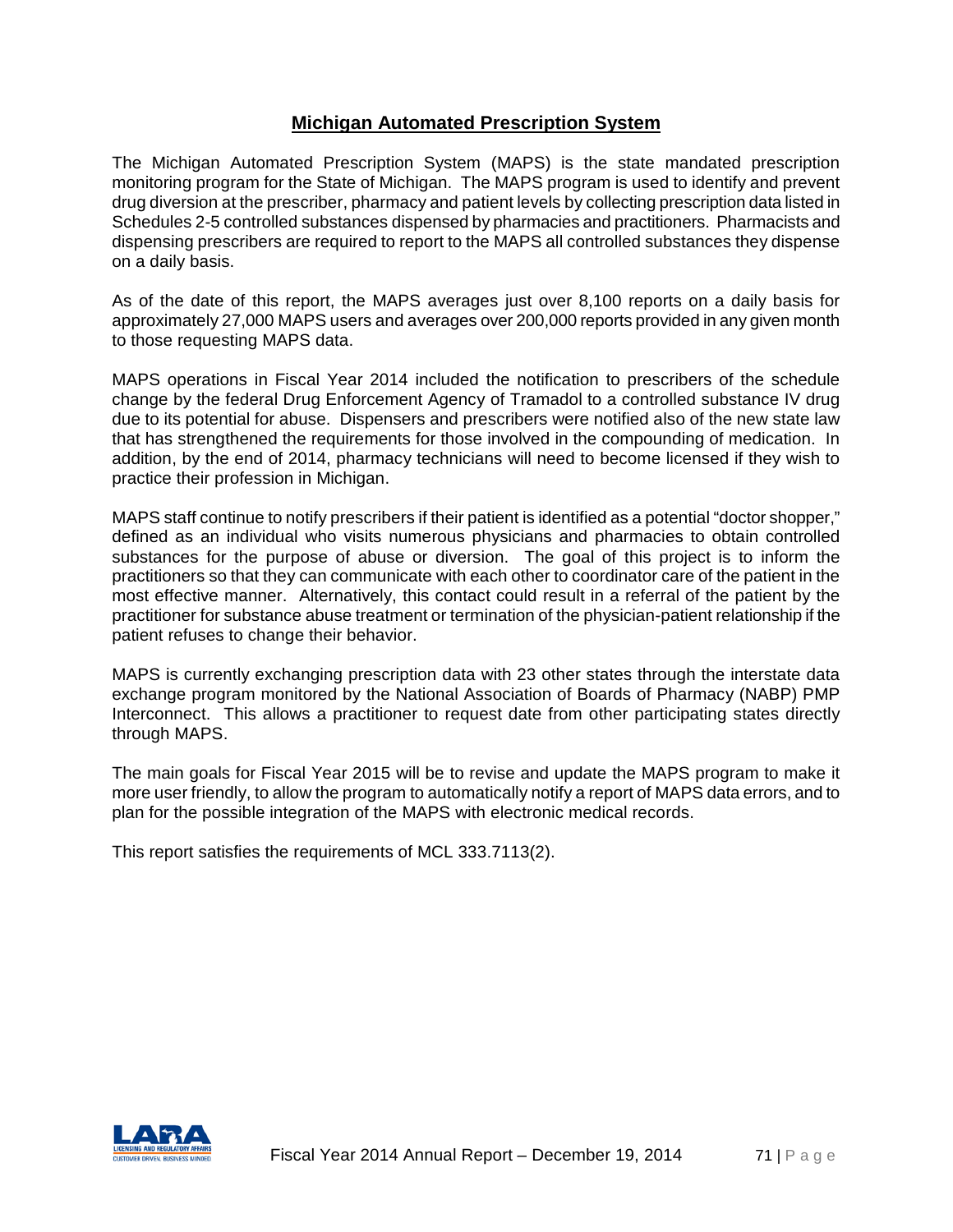# **Advisory Committee on Pain and Symptom Management**

The Advisory Committee on Pain and Symptom Management (ACPSM) was originally established as the Interdisciplinary Advisory Committee under Public Act 232 of 1994. The statute was later amended under Public Act 421 of 1998 to create the current ACPSM. The committee was charged with making recommendations to the legislature in 2002, and issued a report that contained 18 recommendations to improve pain and symptom management in Michigan. The State of Michigan subsequently enacted a number of legislative measures to improve pain and symptom management in Michigan between 1995 and 2004. These included eliminating the term "intractable pain" from the Public Health Code as the basis for use of opioid medication, requiring at least one hour of continuing education in pain management for nearly every health licensee in Michigan, establishing the right of all Michigan citizens to have their pain managed as part of their overall health care, and a number of new pharmacy regulations making opioid medication more available to all Michigan citizens. The ACPSM provides professional expertise and consultation to the state's Pain Management and Palliative Care Program (PMPCP), which was established in 2008.

#### **Representing Term Expires Member**

| Department of Licensing and Regulatory Affairs, Bureau of Health Care Services<br>Engle, Carole H., Chair | 6/30/15 |
|-----------------------------------------------------------------------------------------------------------|---------|
| <b>Board of Dentistry</b>                                                                                 |         |
| Ashman, Lawrence, DDS                                                                                     | 6/30/15 |
| Board of Medicine (Pain Specialist MD)                                                                    |         |
| Berland, Daniel, MD                                                                                       | 6/30/15 |
| Board of Medicine (Primary Care MD)                                                                       |         |
| Lewandowski, Jeanne, MD                                                                                   | 6/30/15 |
| <b>Board of Nursing</b>                                                                                   |         |
| Vallerand, April, PhD, RN                                                                                 | 6/30/15 |
| Board of Osteopathic Medicine & Surgery (Pain Specialist DO)                                              |         |
| Dobritt, Dennis W., DO                                                                                    | 6/30/15 |
| Board of Osteopathic Medicine & Surgery (Primary Care DO)                                                 |         |
| Morrone, William, DO                                                                                      | 6/30/15 |
| <b>Board of Pharmacy</b>                                                                                  |         |
| Saadeh, Claire, BCOP, PharmD                                                                              | 6/30/15 |
| <b>Board of Psychology</b>                                                                                |         |
| Jerome, John, PhD                                                                                         | 6/30/15 |
| Task Force on Physician's Assistants                                                                      |         |
| Schram, Karel, PA                                                                                         | 6/30/15 |
| Central Michigan University, College of Medicine                                                          |         |
| Bradley, Ronald H., DO                                                                                    | 6/30/15 |
| Michigan State University, College of Osteopathic Medicine                                                |         |
| Prokop, Lawrence L., DO                                                                                   | 6/30/15 |
| Michigan State University, College of Human Medicine                                                      |         |
| Roskos, Steven E., MD                                                                                     | 6/30/15 |
| Oakland University, William Beaumont School of Medicine                                                   |         |
| Noiva, Robert, MD                                                                                         | 6/30/15 |
| University of Michigan, School of Medicine                                                                |         |
| Hilliard, Paul, MD                                                                                        | 6/30/15 |
| Wayne State University, School of Medicine                                                                |         |
| Lininger, Todd, MD                                                                                        | 6/30/15 |